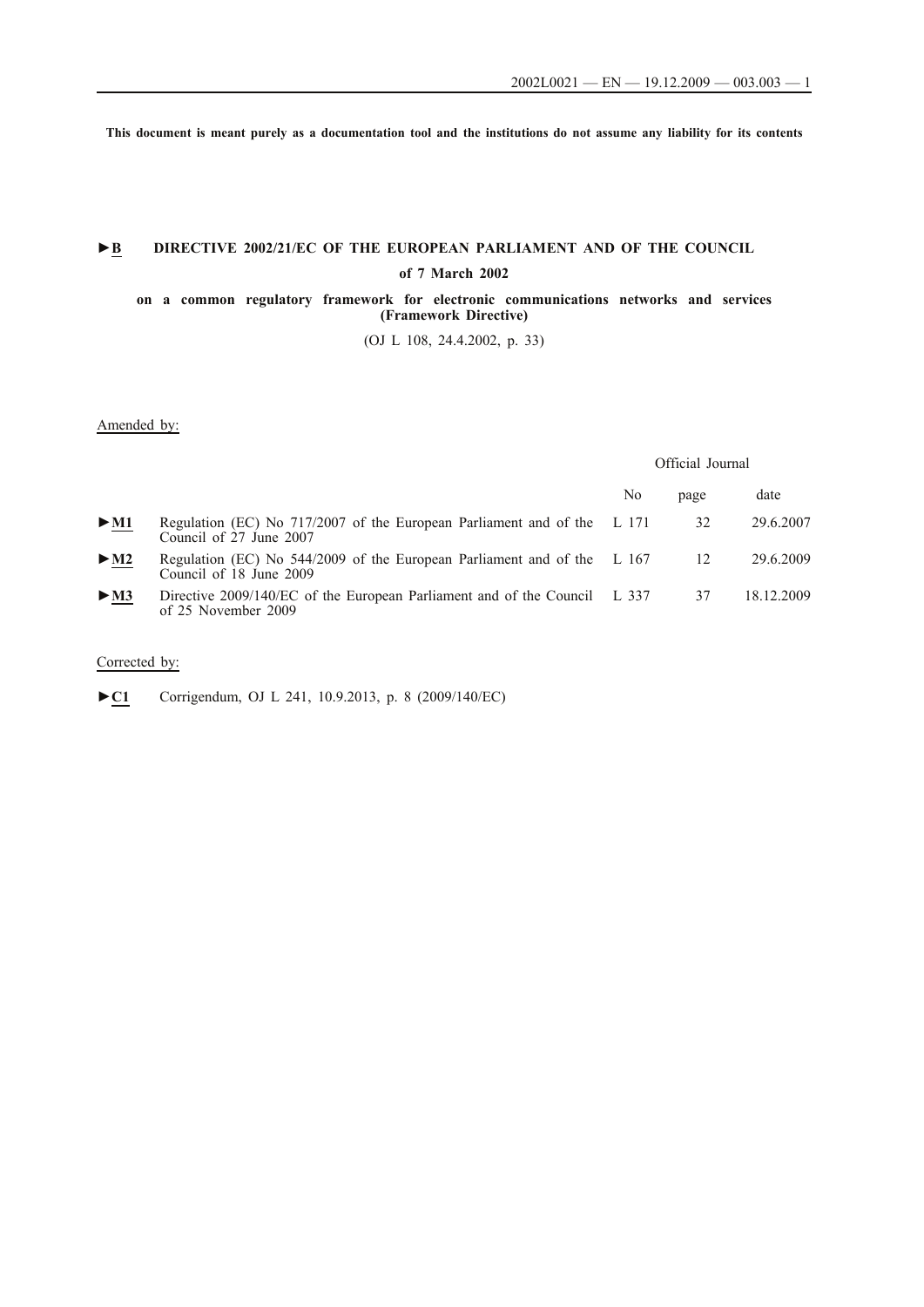### **DIRECTIVE 2002/21/EC OF THE EUROPEAN PARLIAMENT AND OF THE COUNCIL**

#### **of 7 March 2002**

### **on a common regulatory framework for electronic communications networks and services (Framework Directive)**

THE EUROPEAN PARLIAMENT AND THE COUNCIL OF THE EUROPEAN UNION,

Having regard to the Treaty establishing the European Community, and in particular Article 95 thereof,

Having regard to the proposal from the Commission  $(1)$ ,

Having regard to the opinion of the Economic and Social Committee  $(2)$ ,

Acting in accordance with the procedure laid down in Article 251 of the Treaty  $(3)$ ,

### Whereas:

- (1) The current regulatory framework for telecommunications has been successful in creating the conditions for effective competition in the telecommunications sector during the transition from monopoly to full competition.
- (2) On 10 November 1999, the Commission presented a communication to the European Parliament, the Council, the Economic and Social Committee and the Committee of the Regions entitled 'Towards a new framework for electronic communications infrastructure and associated services - the 1999 communications review'. In that communication, the Commission reviewed the existing regulatory framework for telecommunications, in accordance with its obligation under Article 8 of Council Directive 90/387/EEC of 28 June 1990 on the establishment of the internal market for telecommunications services through the implementation of open network provision (4). It also presented a series of policy proposals for a new regulatory framework for electronic communications infrastructure and associated services for public consultation.
- (3) On 26 April 2000 the Commission presented a communication to the European Parliament, the Council, the Economic and Social Committee and the Committee of the Regions on the results of the public consultation on the 1999 communications review and orientations for the new regulatory framework. The communication summarised the public consultation and set out certain key orientations for the preparation of a new framework for electronic communications infrastructure and associated services.

<sup>(1)</sup> OJ C 365 E, 19.12.2000, p. 198 and OJ C 270 E, 25.9.2001, p. 199.

<sup>(2)</sup> OJ C 123, 25.4.2001, p. 56.

<sup>(3)</sup> Opinion of the European Parliament of 1 March 2001 (OJ C 277, 1.10.2001, p. 91), Council Common Position of 17 September 2001 (OJ C 337, 30.11.2001, p. 34) and Decision of the European Parliament of 12 December 2001 (not yet published in the Official Journal). Council Decision of 14 February 2002.

<sup>(4)</sup> OJ L 192, 24.7.1990, p. 1. Directive as amended by Directive 97/51/EC of the European Parliament and of the Council (OJ L 295, 29.10.1997, p. 23).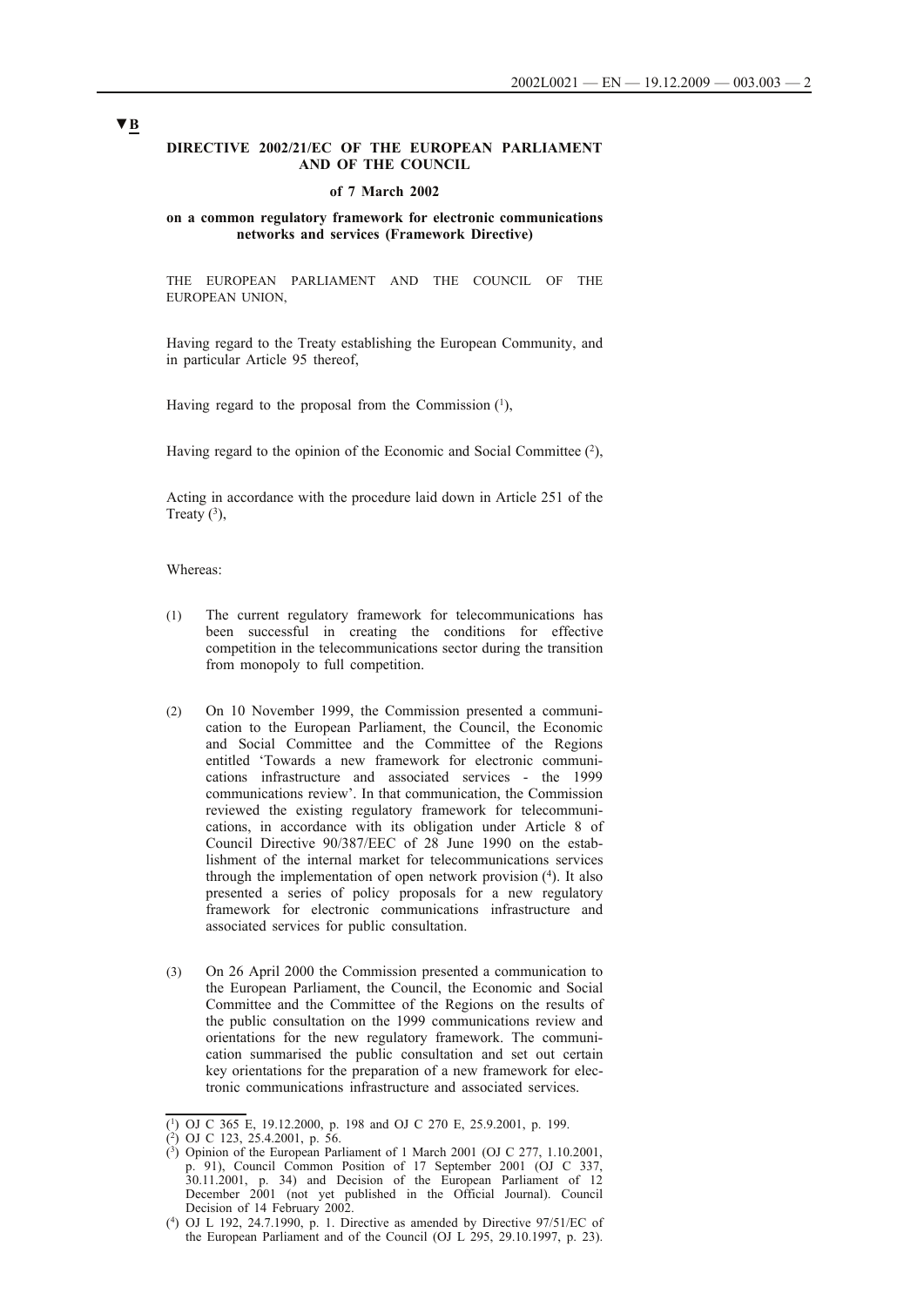- (4) The Lisbon European Council of 23 and 24 March 2000 highlighted the potential for growth, competitiveness and job creation of the shift to a digital, knowledge-based economy. In particular, it emphasised the importance for Europe's businesses and citizens of access to an inexpensive, world-class communications infrastructure and a wide range of services.
- (5) The convergence of the telecommunications, media and information technology sectors means all transmission networks and services should be covered by a single regulatory framework. That regulatory framework consists of this Directive and four specific Directives: Directive 2002/20/EC of the European Parliament and of the Council of 7 March 2002 on the authorisation of electronic communications networks and services (Authorisation Directive) (1), Directive 2002/19/EC of the European Parliament and of the Council of 7 March 2002 on access to, and interconnection of, electronic communications networks and associated facilities (Access Directive) (2), Directive 2002/22/EC of the European Parliament and of the Council of 7 March 2002 on universal service and users' rights relating to electronic communications networks and services (Universal Service Directive) (3), Directive 97/66/EC of the European Parliament and of the Council of 15 December 1997 concerning the processing of personal data and the protection of privacy in the telecommunications sector  $(4)$ , (hereinafter referred to as 'the Specific Directives'). It is necessary to separate the regulation of transmission from the regulation of content. This framework does not therefore cover the content of services delivered over electronic communications networks using electronic communications services, such as broadcasting content, financial services and certain information society services, and is therefore without prejudice to measures taken at Community or national level in respect of such services, in compliance with Community law, in order to promote cultural and linguistic diversity and to ensure the defence of media pluralism. The content of television programmes is covered by Council Directive 89/552/EEC of 3 October 1989 on the coordination of certain provisions laid down by law, regulation or administrative action in Member States concerning the pursuit of television broadcasting activities (5). The separation between the regulation of transmission and the regulation of content does not prejudice the taking into account of the links existing between them, in particular in order to guarantee media pluralism, cultural diversity and consumer protection.
- (6) Audiovisual policy and content regulation are undertaken in pursuit of general interest objectives, such as freedom of expression, media pluralism, impartiality, cultural and linguistic diversity, social inclusion, consumer protection and the protection of minors. The Commission communication 'Principles and

<sup>(1)</sup> See page 21 of this Official Journal.

 $(2)$  See page 7 of this Official Journal.

 $(3)$  See page 51 of this Official Journal.

<sup>(4)</sup> OJ L 24, 30.1.1998, p. 1.

 $(5)$  OJ L 298, 17.10.1989, p. 23. Directive as amended by Directive 97/36/EC of the European Parliament and of the Council (OJ L 202, 30.7.1997, p. 60).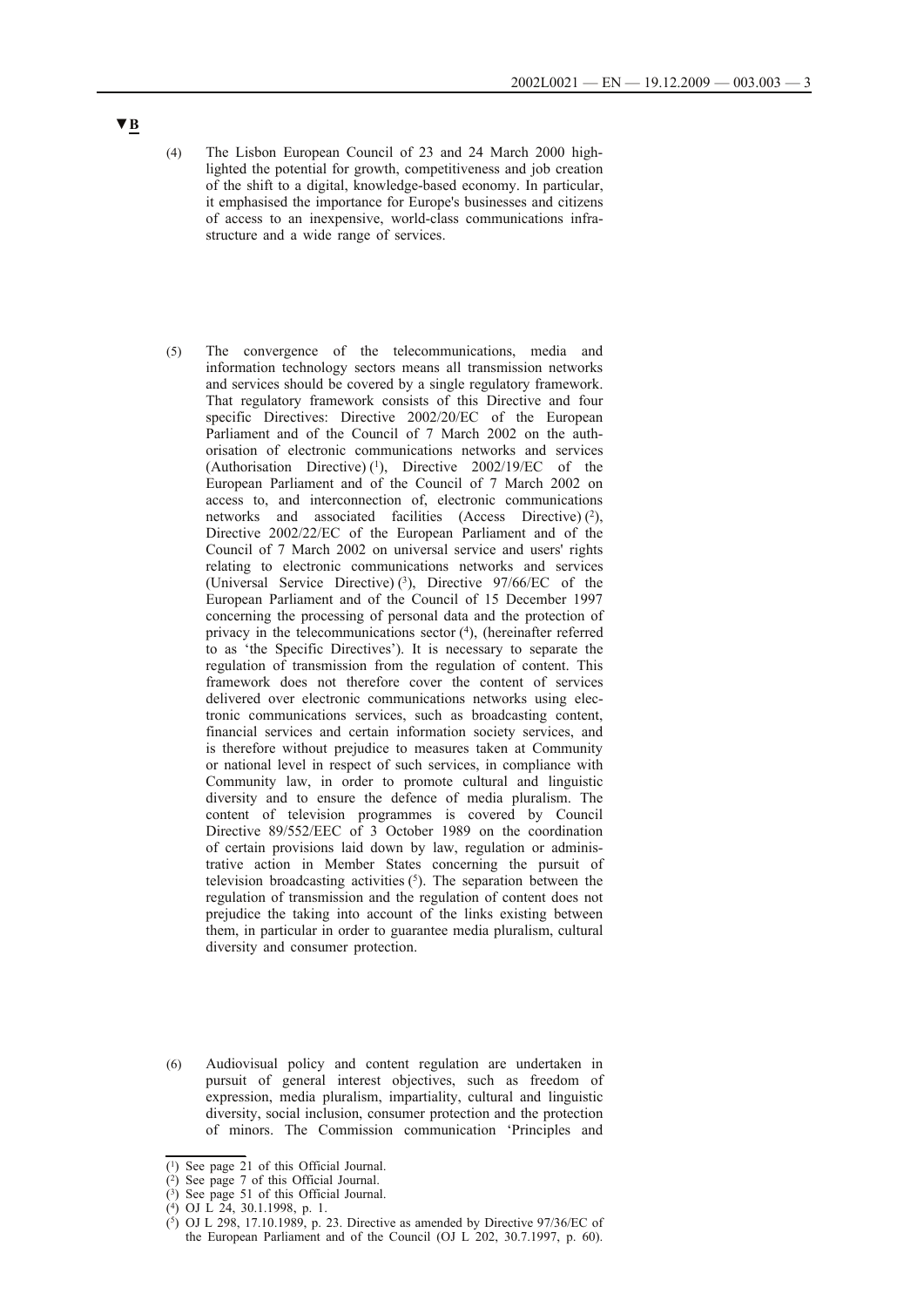guidelines for the Community's audio-visual policy in the digital age', and the Council conclusions of 6 June 2000 welcoming this communication, set out the key actions to be taken by the Community to implement its audio-visual policy.

- (7) The provisions of this Directive and the Specific Directives are without prejudice to the possibility for each Member State to take the necessary measures to ensure the protection of its essential security interests, to safeguard public policy and public security, and to permit the investigation, detection and prosecution of criminal offences, including the establishment by national regulatory authorities of specific and proportional obligations applicable to providers of electronic communications services.
- (8) This Directive does not cover equipment within the scope of Directive 1999/5/EC of the European Parliament and of the Council of 9 March 1999 on radio equipment and telecommunications terminal equipment and the mutual recognition of their conformity  $(1)$ , but does cover consumer equipment used for digital television. It is important for regulators to encourage network operators and terminal equipment manufacturers to cooperate in order to facilitate access by disabled users to electronic communications services.
- (9) Information society services are covered by Directive 2000/31/EC of the European Parliament and of the Council of 8 June 2000 on certain legal aspects of information society services, in particular electronic commerce, in the internal market (Directive on electronic commerce) (2).
- (10) The definition of 'information society service' in Article 1 of Directive 98/34/EC of the European Parliament and of the Council of 22 June 1998 laying down a procedure for the provision of information in the field of technical standards and regulations and of rules of information society services  $(3)$  spans a wide range of economic activities which take place on-line. Most of these activities are not covered by the scope of this Directive because they do not consist wholly or mainly in the conveyance of signals on electronic communications networks. Voice telephony and electronic mail conveyance services are covered by this Directive. The same undertaking, for example an Internet service provider, can offer both an electronic communications service, such as access to the Internet, and services not covered under this Directive, such as the provision of web-based content.
- (11) In accordance with the principle of the separation of regulatory and operational functions, Member States should guarantee the independence of the national regulatory authority or authorities with a view to ensuring the impartiality of their decisions. This requirement of independence is without prejudice to the institutional autonomy and constitutional obligations of the Member

<sup>(1)</sup> OJ L 91, 7.4.1999, p. 10.

<sup>(2)</sup> OJ L 178, 17.7.2000, p. 1.

 $(3)$  OJ L 204, 21.7.1998, p. 37. Directive as amended by Directive 98/48/EC (OJ L 217, 5.8.1998, p. 18).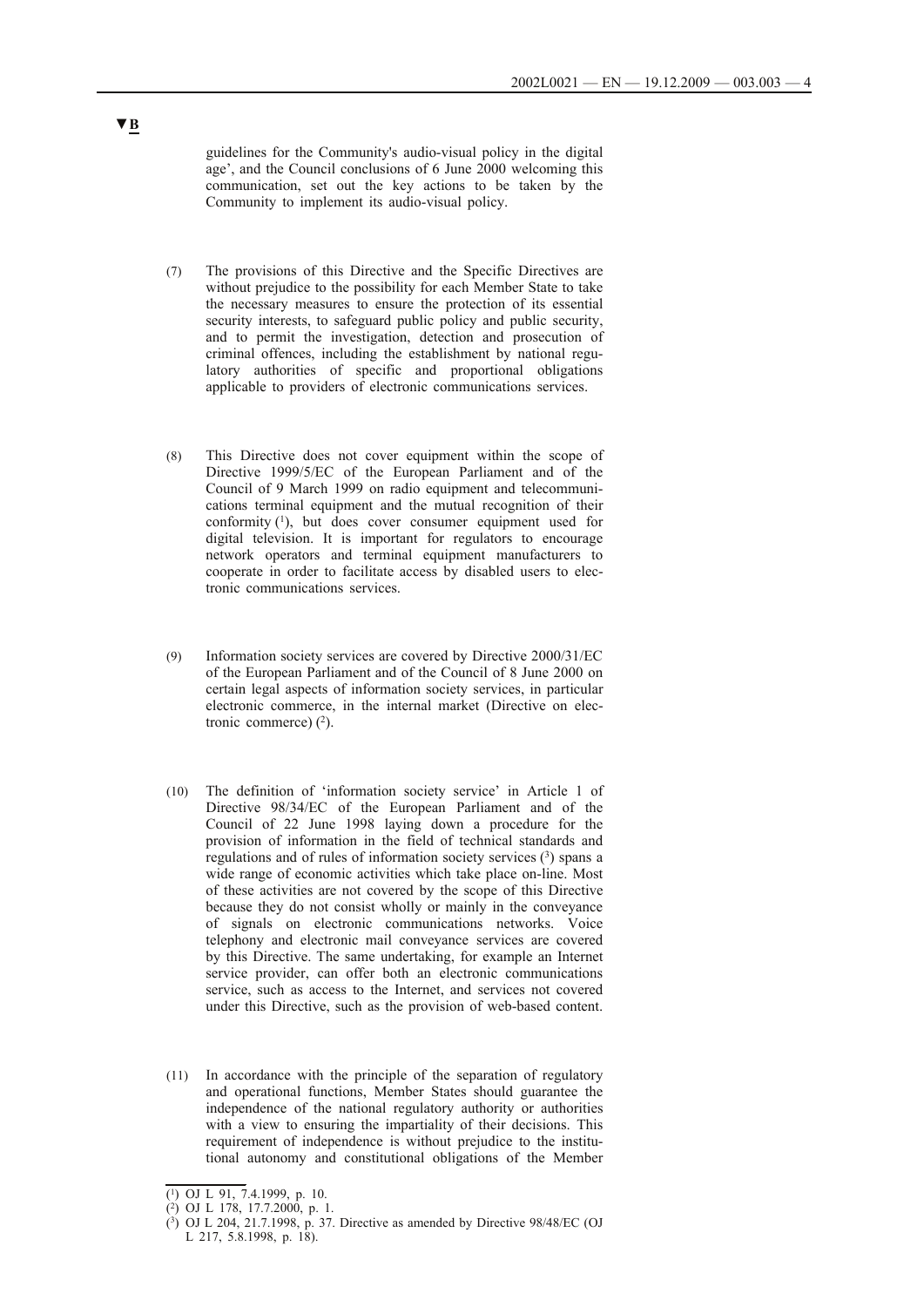States or to the principle of neutrality with regard to the rules in Member States governing the system of property ownership laid down in Article 295 of the Treaty. National regulatory authorities should be in possession of all the necessary resources, in terms of staffing, expertise, and financial means, for the performance of their tasks.

- (12) Any party who is the subject of a decision by a national regulatory authority should have the right to appeal to a body that is independent of the parties involved. This body may be a court. Furthermore, any undertaking which considers that its applications for the granting of rights to install facilities have not been dealt with in accordance with the principles set out in this Directive should be entitled to appeal against such decisions. This appeal procedure is without prejudice to the division of competences within national judicial systems and to the rights of legal entities or natural persons under national law.
- (13) National regulatory authorities need to gather information from market players in order to carry out their tasks effectively. Such information may also need to be gathered on behalf of the Commission, to allow it to fulfil its obligations under Community law. Requests for information should be proportionate and not impose an undue burden on undertakings. Information gathered by national regulatory authorities should be publicly available, except in so far as it is confidential in accordance with national rules on public access to information and subject to Community and national law on business confidentiality.
- (14) Information that is considered confidential by a national regulatory authority, in accordance with Community and national rules on business confidentiality, may only be exchanged with the Commission and other national regulatory authorities where such exchange is strictly necessary for the application of the provisions of this Directive or the Specific Directives. The information exchanged should be limited to that which is relevant and proportionate to the purpose of such an exchange.
- (15) It is important that national regulatory authorities consult all interested parties on proposed decisions and take account of their comments before adopting a final decision. In order to ensure that decisions at national level do not have an adverse effect on the single market or other Treaty objectives, national regulatory authorities should also notify certain draft decisions to the Commission and other national regulatory authorities to give them the opportunity to comment. It is appropriate for national regulatory authorities to consult interested parties on all draft measures which have an effect on trade between Member States. The cases where the procedures referred to in Articles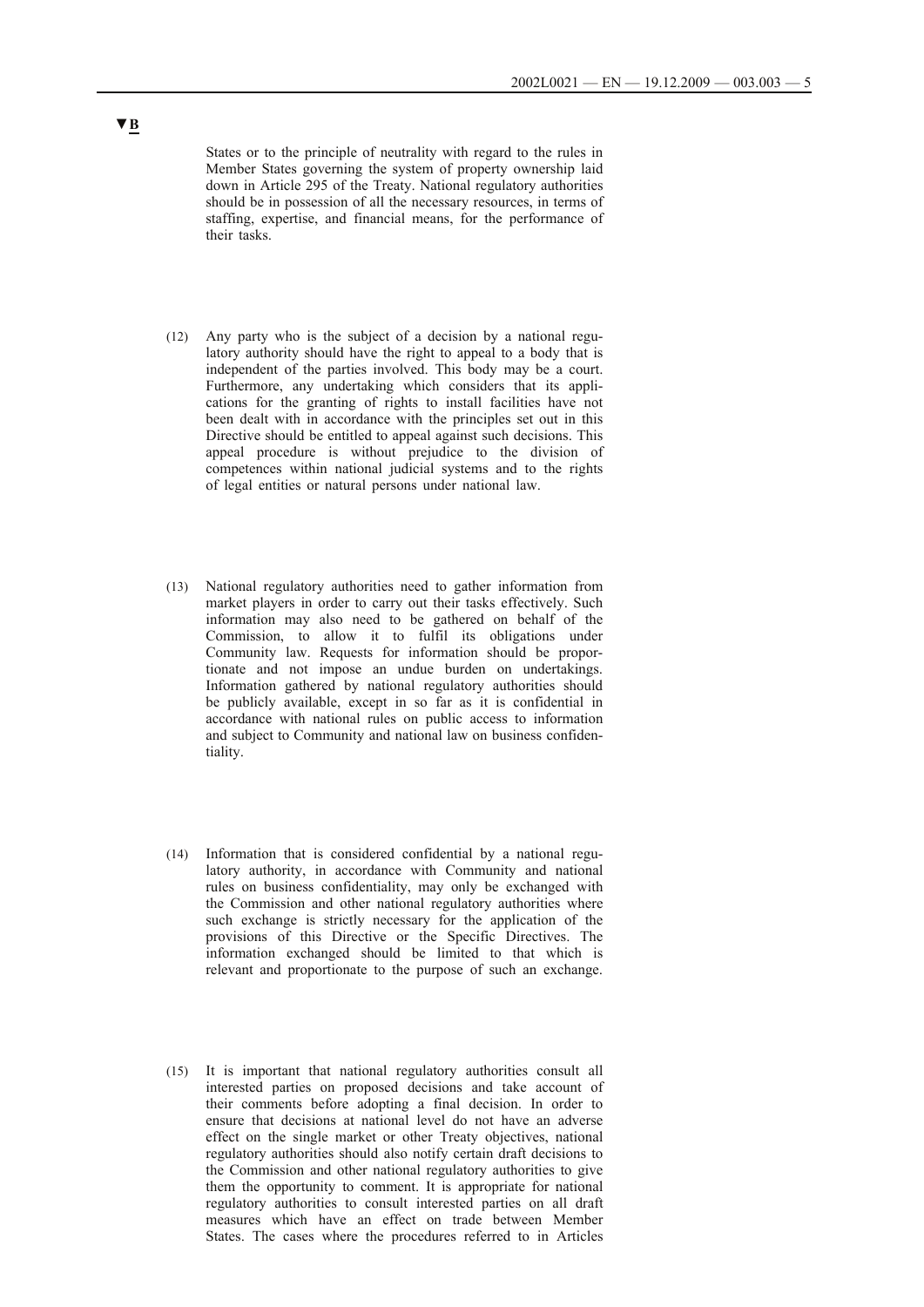6 and 7 apply are defined in this Directive and in the Specific Directives. The Commission should be able, after consulting the Communications Committee, to require a national regulatory authority to withdraw a draft measure where it concerns definition of relevant markets or the designation or not of undertakings with significant market power, and where such decisions would create a barrier to the single market or would be incompatible with Community law and in particular the policy objectives that national regulatory authorities should follow. This procedure is without prejudice to the notification procedure provided for in Directive 98/34/EC and the Commission's prerogatives under the Treaty in respect of infringements of Community law.

- (16) National regulatory authorities should have a harmonised set of objectives and principles to underpin, and should, where necessary, coordinate their actions with the regulatory authorities of other Member States in carrying out their tasks under this regulatory framework.
- (17) The activities of national regulatory authorities established under this Directive and the Specific Directives contribute to the fulfilment of broader policies in the areas of culture, employment, the environment, social cohesion and town and country planning.
- (18) The requirement for Member States to ensure that national regulatory authorities take the utmost account of the desirability of making regulation technologically neutral, that is to say that it neither imposes nor discriminates in favour of the use of a particular type of technology, does not preclude the taking of proportionate steps to promote certain specific services where this is justified, for example digital television as a means for increasing spectrum efficiency.
- (19) Radio frequencies are an essential input for radio-based electronic communications services and, in so far as they relate to such services, should therefore be allocated and assigned by national regulatory authorities according to a set of harmonised objectives and principles governing their action as well as to objective, transparent and non-discriminatory criteria, taking into account the democratic, social, linguistic and cultural interests related to the use of frequency. It is important that the allocation and assignment of radio frequencies is managed as efficiently as possible. Transfer of radio frequencies can be an effective means of increasing efficient use of spectrum, as long as there are sufficient safeguards in place to protect the public interest, in particular the need to ensure transparency and regulatory supervision of such transfers. Decision No 676/2002/EC of the European Parliament and of the Council of 7 March 2002 on a regulatory framework for radio spectrum policy in the European Community (Radio Spectrum Decision) (1) establishes a framework for harmonisation of radio frequencies, and action taken under this Directive should seek to facilitate the work under that Decision.

**<sup>▼</sup>B**

 $\overline{(^1)}$  See page 1 of this Official Journal.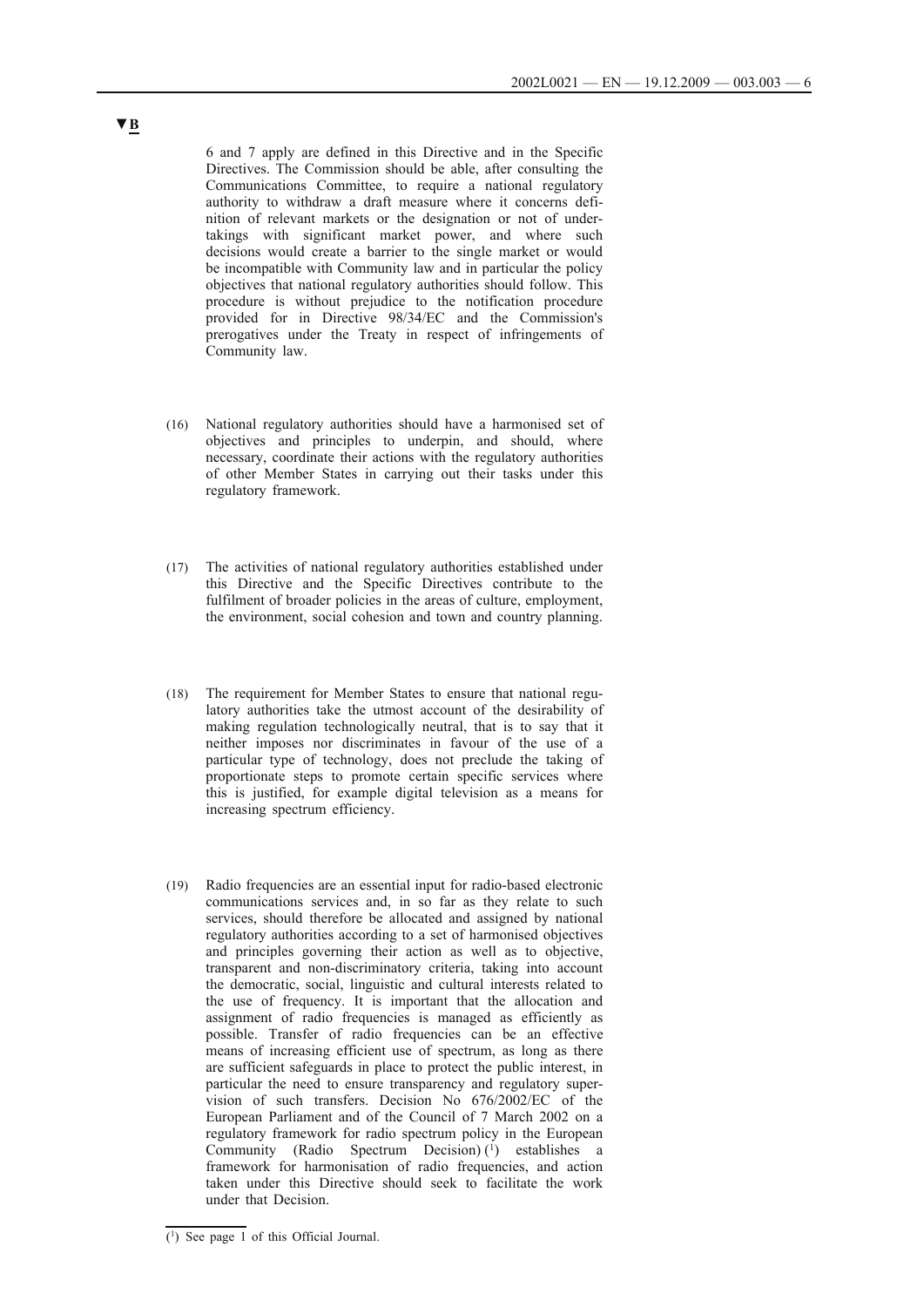- (20) Access to numbering resources on the basis of transparent, objective and non-discriminatory criteria is essential for undertakings to compete in the electronic communications sector. All elements of national numbering plans should be managed by national regulatory authorities, including point codes used in network addressing. Where there is a need for harmonisation of numbering resources in the Community to support the development of pan-European services, the Commission may take technical implementing measures using its executive powers. Where this is appropriate to ensure full global interoperability of services, Member States should coordinate their national positions in accordance with the Treaty in international organisations and fora where numbering decisions are taken. The provisions of this Directive do not establish any new areas of responsibility for the national regulatory authorities in the field of Internet naming and addressing.
- (21) Member States may use, *inter alia*, competitive or comparative selection procedures for the assignment of radio frequencies as well as numbers with exceptional economic value. In administering such schemes, national regulatory authorities should take into account the provisions of Article 8.
- (22) It should be ensured that procedures exist for the granting of rights to install facilities that are timely, non-discriminatory and transparent, in order to guarantee the conditions for fair and effective competition. This Directive is without prejudice to national provisions governing the expropriation or use of property, the normal exercise of property rights, the normal use of the public domain, or to the principle of neutrality with regard to the rules in Member States governing the system of property ownership.
- (23) Facility sharing can be of benefit for town planning, public health or environmental reasons, and should be encouraged by national regulatory authorities on the basis of voluntary agreements. In cases where undertakings are deprived of access to viable alternatives, compulsory facility or property sharing may be appropriate. It covers *inter alia*: physical co-location and duct, building, mast, antenna or antenna system sharing. Compulsory facility or property sharing should be imposed on undertakings only after full public consultation.
- (24) Where mobile operators are required to share towers or masts for environmental reasons, such mandated sharing may lead to a reduction in the maximum transmitted power levels allowed for each operator for reasons of public health, and this in turn may require operators to install more transmission sites to ensure national coverage.
- (25) There is a need for *ex ante* obligations in certain circumstances in order to ensure the development of a competitive market. The definition of significant market power in the Directive 97/33/EC of the European Parliament and of the Council of 30 June 1997 on interconnection in telecommunications with regard to ensuring universal service and interoperability through application of the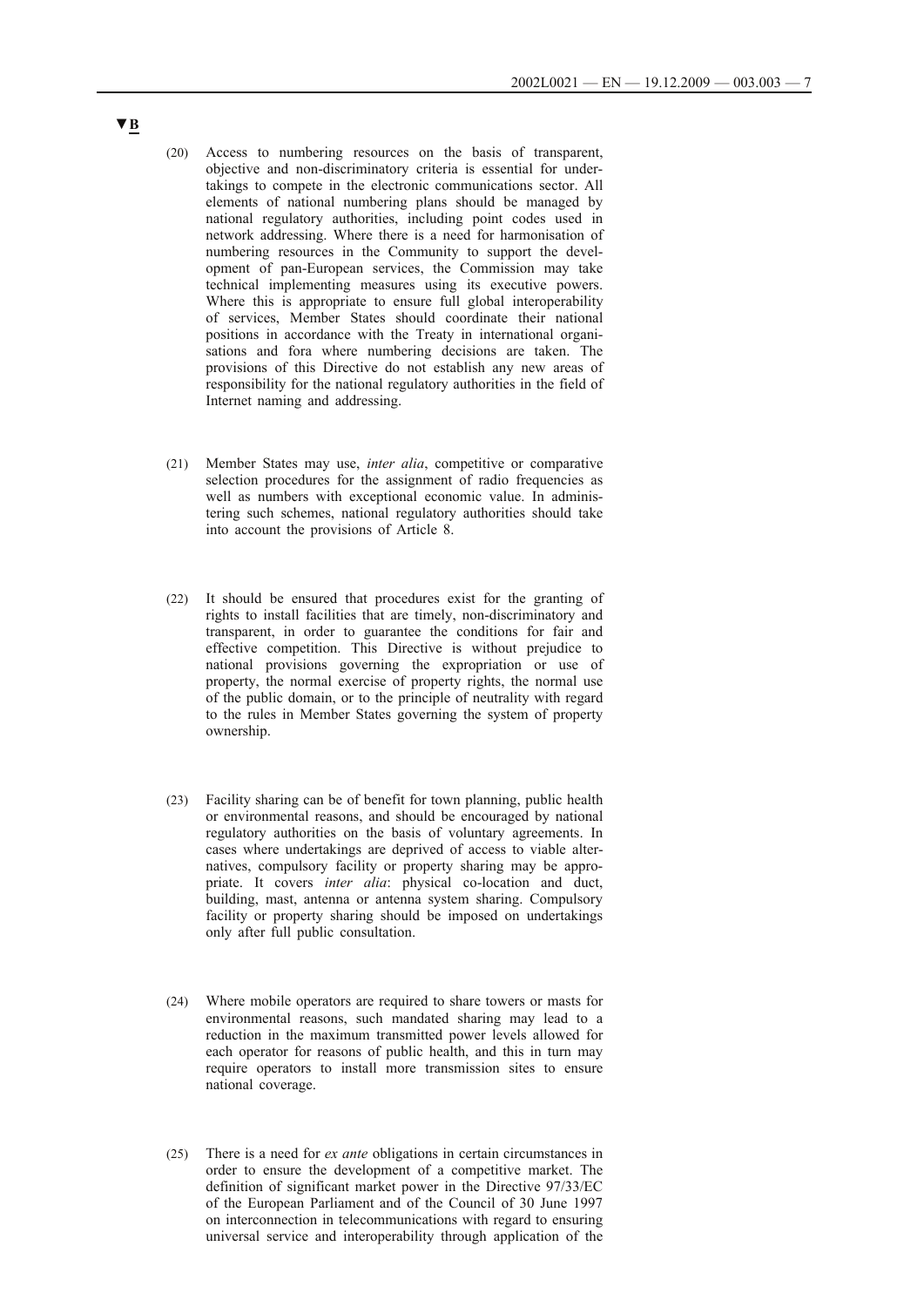principles of open network provision (ONP) (1) has proved effective in the initial stages of market opening as the threshold for *ex ante* obligations, but now needs to be adapted to suit more complex and dynamic markets. For this reason, the definition used in this Directive is equivalent to the concept of dominance as defined in the case law of the Court of Justice and the Court of First Instance of the European Communities.

- (26) Two or more undertakings can be found to enjoy a joint dominant position not only where there exist structural or other links between them but also where the structure of the relevant market is conducive to coordinated effects, that is, it encourages parallel or aligned anti-competitive behaviour on the market.
- (27) It is essential that *ex ante* regulatory obligations should only be imposed where there is not effective competition, i.e. in markets where there are one or more undertakings with significant market power, and where national and Community competition law remedies are not sufficient to address the problem. It is necessary therefore for the Commission to draw up guidelines at Community level in accordance with the principles of competition law for national regulatory authorities to follow in assessing whether competition is effective in a given market and in assessing significant market power. National regulatory authorities should analyse whether a given product or service market is effectively competitive in a given geographical area, which could be the whole or a part of the territory of the Member State concerned or neighbouring parts of territories of Member States considered together. An analysis of effective competition should include an analysis as to whether the market is prospectively competitive, and thus whether any lack of effective competition is durable. Those guidelines will also address the issue of newly emerging markets, where de facto the market leader is likely to have a substantial market share but should not be subjected to inappropriate obligations. The Commission should review the guidelines regularly to ensure that they remain appropriate in a rapidly developing market. National regulatory authorities will need to cooperate with each other where the relevant market is found to be transnational.
- (28) In determining whether an undertaking has significant market power in a specific market, national regulatory authorities should act in accordance with Community law and take into the utmost account the Commission guidelines.
- (29) The Community and the Member States have entered into commitments in relation to standards and the regulatory framework of telecommunications networks and services in the World Trade Organisation.

 $(1)$  OJ L 199, 26.7.1997, p. 32. Directive as amended by Directive 98/61/EC (OJ L 268, 3.10.1998, p. 37).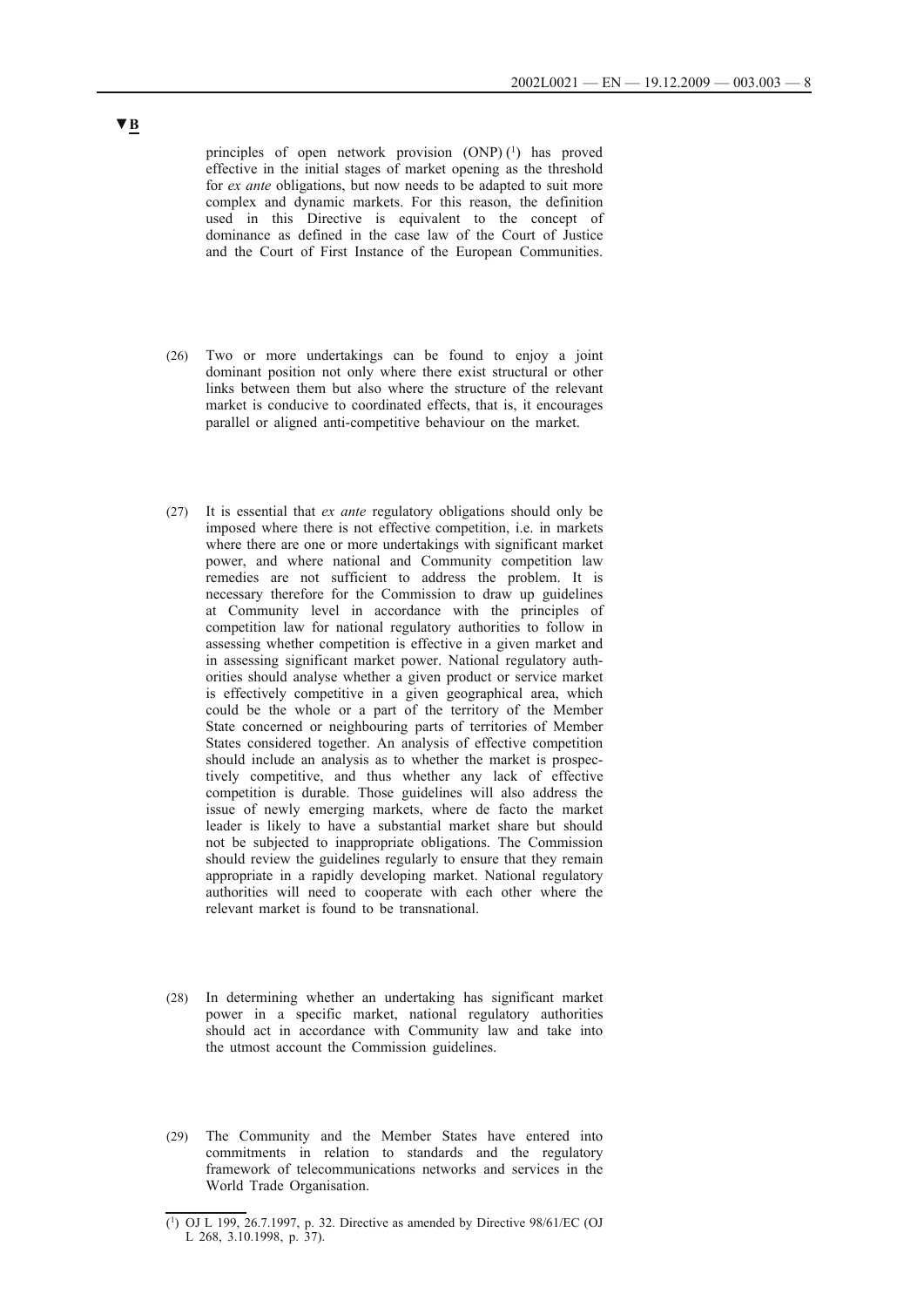- (30) Standardisation should remain primarily a market-driven process. However there may still be situations where it is appropriate to require compliance with specified standards at Community level to ensure interoperability in the single market. At national level, Member States are subject to the provisions of Directive 98/34/EC. Directive 95/47/EC of the European Parliament and of the Council of 24 October 1995 on the use of standards for the transmission of television signals  $(1)$  did not mandate any specific digital television transmission system or service requirement. Through the Digital Video Broadcasting Group, European market players have developed a family of television transmission systems that have been standardised by the European Telecommunications Standards Institute (ETSI) and have become International Telecommunication Union recommendations. Any decision to make the implementation of such standards mandatory should follow a full public consultation. Standardisation procedures under this Directive are without prejudice to the provisions of Directive 1999/5/EC, Council Directive 73/23/EEC of 19 February 1973 on the harmonisation of the laws of Member States relating to electrical equipment designed for use within certain voltage limits (2) and Council Directive 89/336/EEC of 3 May 1989 on the approximation of the laws of the Member States relating to electromagnetic compatibility  $(3)$ .
- (31) Interoperability of digital interactive television services and enhanced digital television equipment, at the level of the consumer, should be encouraged in order to ensure the free flow of information, media pluralism and cultural diversity. It is desirable for consumers to have the capability of receiving, regardless of the transmission mode, all digital interactive television services, having regard to technological neutrality, future technological progress, the need to promote the take-up of digital television, and the state of competition in the markets for digital television services. Digital interactive television platform operators should strive to implement an open application program interface (API) which conforms to standards or specifications adopted by a European standards organisation. Migration from existing APIs to new open APIs should be encouraged and organised, for example by Memoranda of Understanding between all relevant market players. Open APIs facilitate interoperability, i.e. the portability of interactive content between delivery mechanisms, and full functionality of this content on enhanced digital television equipment. However, the need not to hinder the functioning of the receiving equipment and to protect it from malicious attacks, for example from viruses, should be taken into account.
- (32) In the event of a dispute between undertakings in the same Member State in an area covered by this Directive or the Specific Directives, for example relating to obligations for access and interconnection or to the means of transferring subscriber lists, an aggrieved party that has negotiated in good faith but failed to reach agreement should be able to call on the

<sup>(1)</sup> OJ L 281, 23.11.1995, p. 51.

<sup>(2)</sup> OJ L 77, 26.3.1973, p. 29.

 $(3)$  OJ L 139, 23.5.1989, p. 19.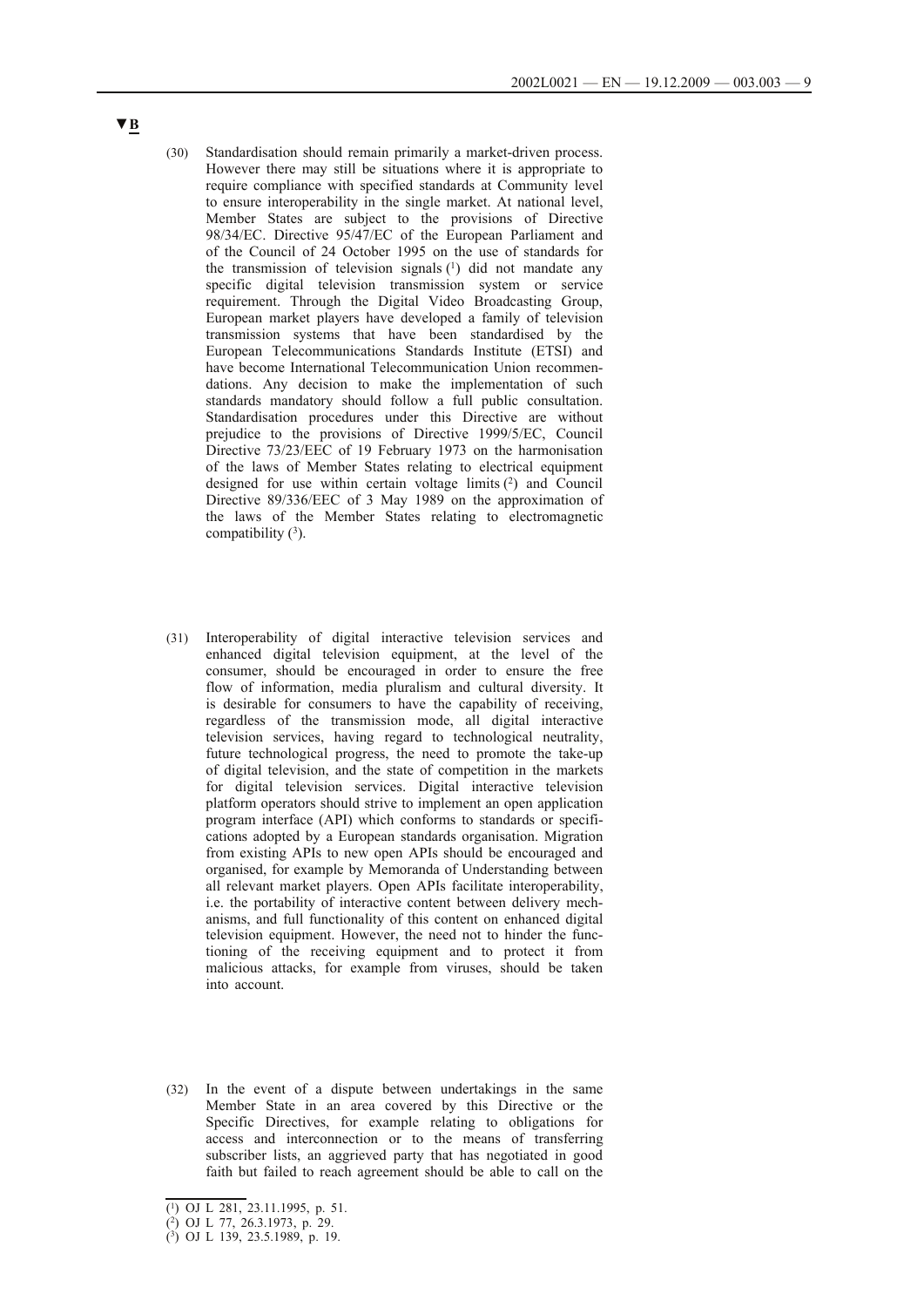national regulatory authority to resolve the dispute. National regulatory authorities should be able to impose a solution on the parties. The intervention of a national regulatory authority in the resolution of a dispute between undertakings providing electronic communications networks or services in a Member State should seek to ensure compliance with the obligations arising under this Directive or the Specific Directives.

- (33) In addition to the rights of recourse granted under national or Community law, there is a need for a simple procedure to be initiated at the request of either party in a dispute, to resolve cross-border disputes which lie outside the competence of a single national regulatory authority.
- (34) A single Committee should replace the 'ONP Committee' instituted by Article 9 of Directive 90/387/EEC and the Licensing Committee instituted by Article 14 of Directive 97/13/EC of the European Parliament and of the Council of 10 April 1997 on a common framework for general authorisations and individual licences in the field of telecommunications services  $(1)$ .
- (35) National regulatory authorities and national competition authorities should provide each other with the information necessary to apply the provisions of this Directive and the Specific Directives, in order to allow them to cooperate fully together. In respect of the information exchanged, the receiving authority should ensure the same level of confidentiality as the originating authority.
- (36) The Commission has indicated its intention to set up a European regulators group for electronic communications networks and services which would constitute a suitable mechanism for encouraging cooperation and coordination of national regulatory authorities, in order to promote the development of the internal market for electronic communications networks and services, and to seek to achieve consistent application, in all Member States, of the provisions set out in this Directive and the Specific Directives, in particular in areas where national law implementing Community law gives national regulatory authorities considerable discretionary powers in application of the relevant rules.
- (37) National regulatory authorities should be required to cooperate with each other and with the Commission in a transparent manner to ensure consistent application, in all Member States, of the provisions of this Directive and the Specific Directives. This cooperation could take place, *inter alia*, in the Communications Committee or in a group comprising European regulators. Member States should decide which bodies are national regulatory authorities for the purposes of this Directive and the Specific Directives.
- (38) Measures that could affect trade between Member States are measures that may have an influence, direct or indirect, actual or potential, on the pattern of trade between Member States in a manner which might create a barrier to the single market. They comprise measures that have a significant impact on operators or users in other Member States, which include, *inter alia*: measures which affect prices for users in other Member States; measures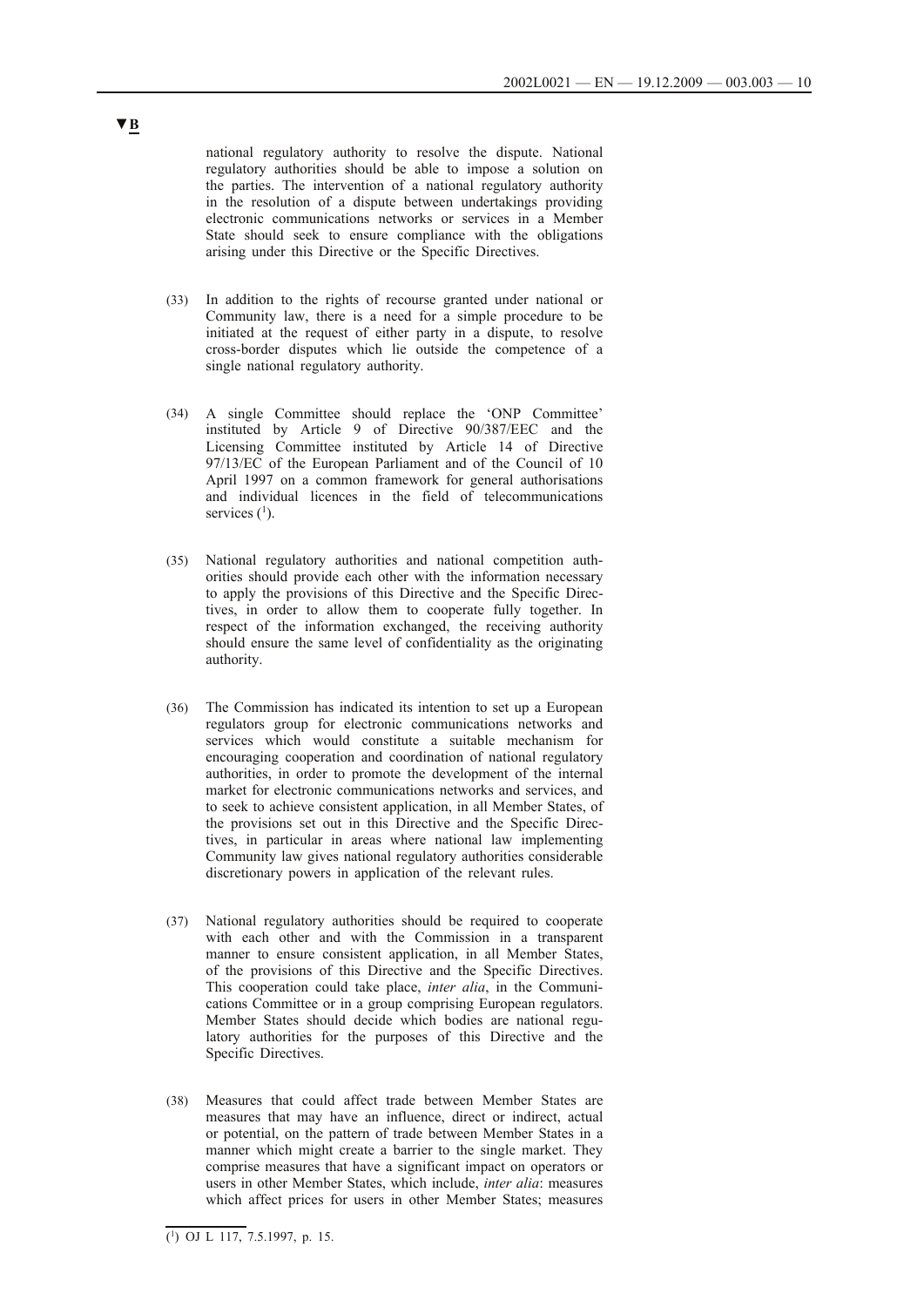which affect the ability of an undertaking established in another Member State to provide an electronic communications service, and in particular measures which affect the ability to offer services on a transnational basis; and measures which affect market structure or access, leading to repercussions for undertakings in other Member States.

- (39) The provisions of this Directive should be reviewed periodically, in particular with a view to determining the need for modification in the light of changing technological or market conditions.
- (40) The measures necessary for the implementation of this Directive should be adopted in accordance with Council Decision 1999/468/EC of 28 June 1999 laying down the procedures for the exercise of implementing powers conferred on the Commission  $(^1)$ .
- (41) Since the objectives of the proposed action, namely achieving a harmonised framework for the regulation of electronic communications services, electronic communications networks, associated facilities and associated services cannot be sufficiently achieved by the Member States and can therefore, by reason of the scale and effects of the action, be better achieved at Community level, the Community may adopt measures in accordance with the principle of subsidiarity as set out in Article 5 of the Treaty. In accordance with the principle of proportionality, as set out in that Article, this Directive does not go beyond what is necessary for those objectives.
- (42) Certain directives and decisions in this field should be repealed.
- (43) The Commission should monitor the transition from the existing framework to the new framework, and may in particular, at an appropriate time, bring forward a proposal to repeal Regulation (EC) No 2887/2000 of the European Parliament and of the Council of 18 December 2000 on unbundled access to the local loop  $(2)$ ,

HAVE ADOPTED THIS DIRECTIVE:

### CHAPTER I

# **SCOPE, AIM AND DEFINITIONS**

### *Article 1*

#### **Scope and aim**

### **▼M3**

1. This Directive establishes a harmonised framework for the regulation of electronic communications services, electronic communications networks, associated facilities and associated services, and certain aspects of terminal equipment to facilitate access for disabled users. It

<sup>(1)</sup> OJ L 184, 17.7.1999, p. 23.

 $(2)$  OJ L 336, 30.12.2000, p. 4.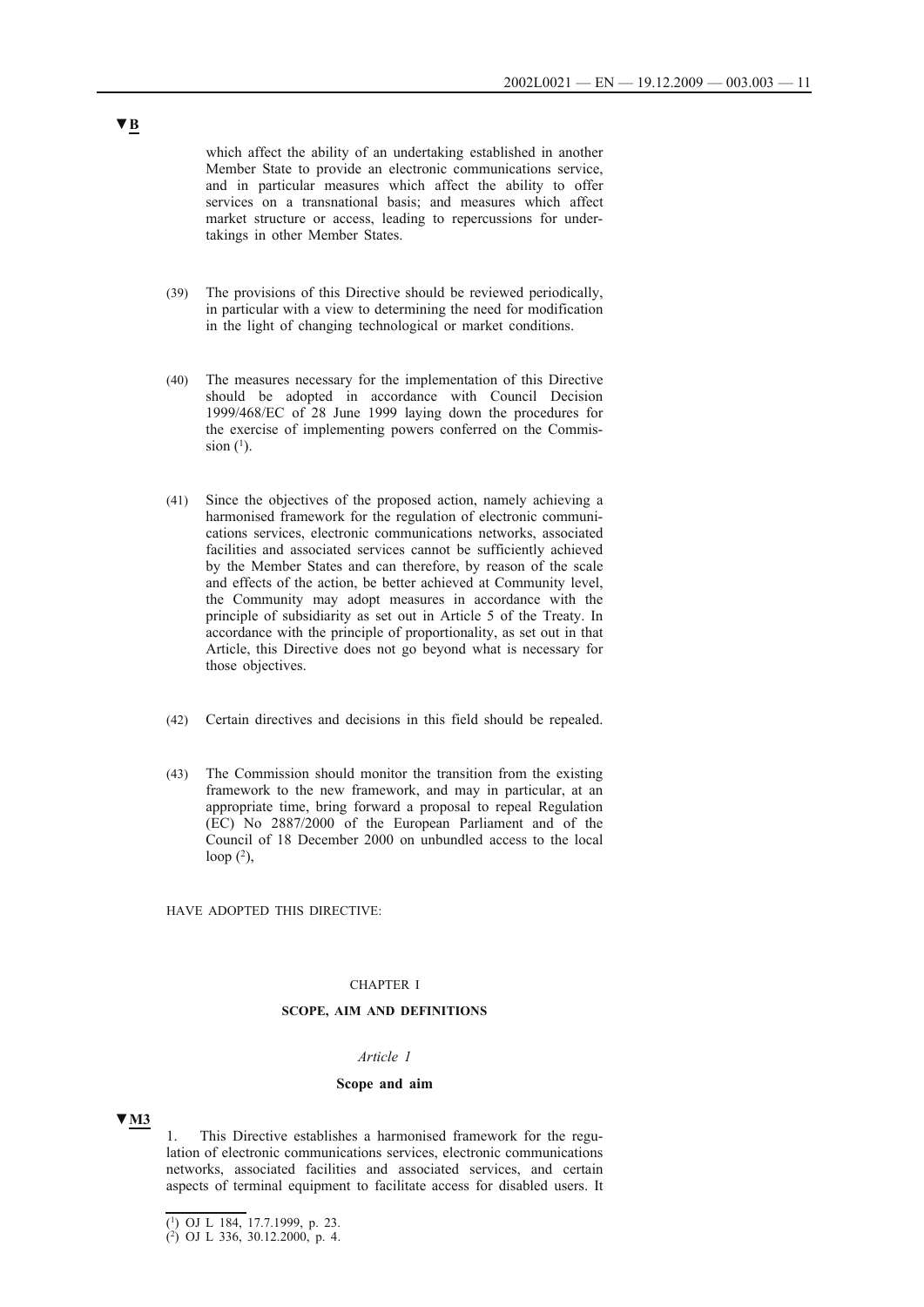lays down tasks of national regulatory authorities and establishes a set of procedures to ensure the harmonised application of the regulatory framework throughout the Community.

# **▼B**

2. This Directive as well as the Specific Directives are without prejudice to obligations imposed by national law in accordance with Community law or by Community law in respect of services provided using electronic communications networks and services.

3. This Directive as well as the Specific Directives are without prejudice to measures taken at Community or national level, in compliance with Community law, to pursue general interest objectives, in particular relating to content regulation and audio-visual policy.

### **▼M3**

3a. Measures taken by Member States regarding end-users access' to, or use of, services and applications through electronic communications networks shall respect the fundamental rights and freedoms of natural persons, as guaranteed by the European Convention for the Protection of Human Rights and Fundamental Freedoms and general principles of Community law.

Any of these measures regarding end-users' access to, or use of, services and applications through electronic communications networks liable to restrict those fundamental rights or freedoms may only be imposed if they are appropriate, proportionate and necessary within a democratic society, and their implementation shall be subject to adequate procedural safeguards in conformity with the European Convention for the Protection of Human Rights and Fundamental Freedoms and with general principles of Community law, including effective judicial protection and due process. Accordingly, these measures may only be taken with due respect for the principle of the presumption of innocence and the right to privacy. A prior, fair and impartial procedure shall be guaranteed, including the right to be heard of the person or persons concerned, subject to the need for appropriate conditions and procedural arrangements in duly substantiated cases of urgency in conformity with the European Convention for the Protection of Human Rights and Fundamental Freedoms. The right to effective and timely judicial review shall be guaranteed.

# **▼B**

This Directive and the Specific Directives are without prejudice to the provisions of Directive 1999/5/EC.

# **▼M2**

5. This Directive and the Specific Directives shall be without prejudice to any specific measure adopted for the regulation of international roaming on public mobile communications networks within the Community.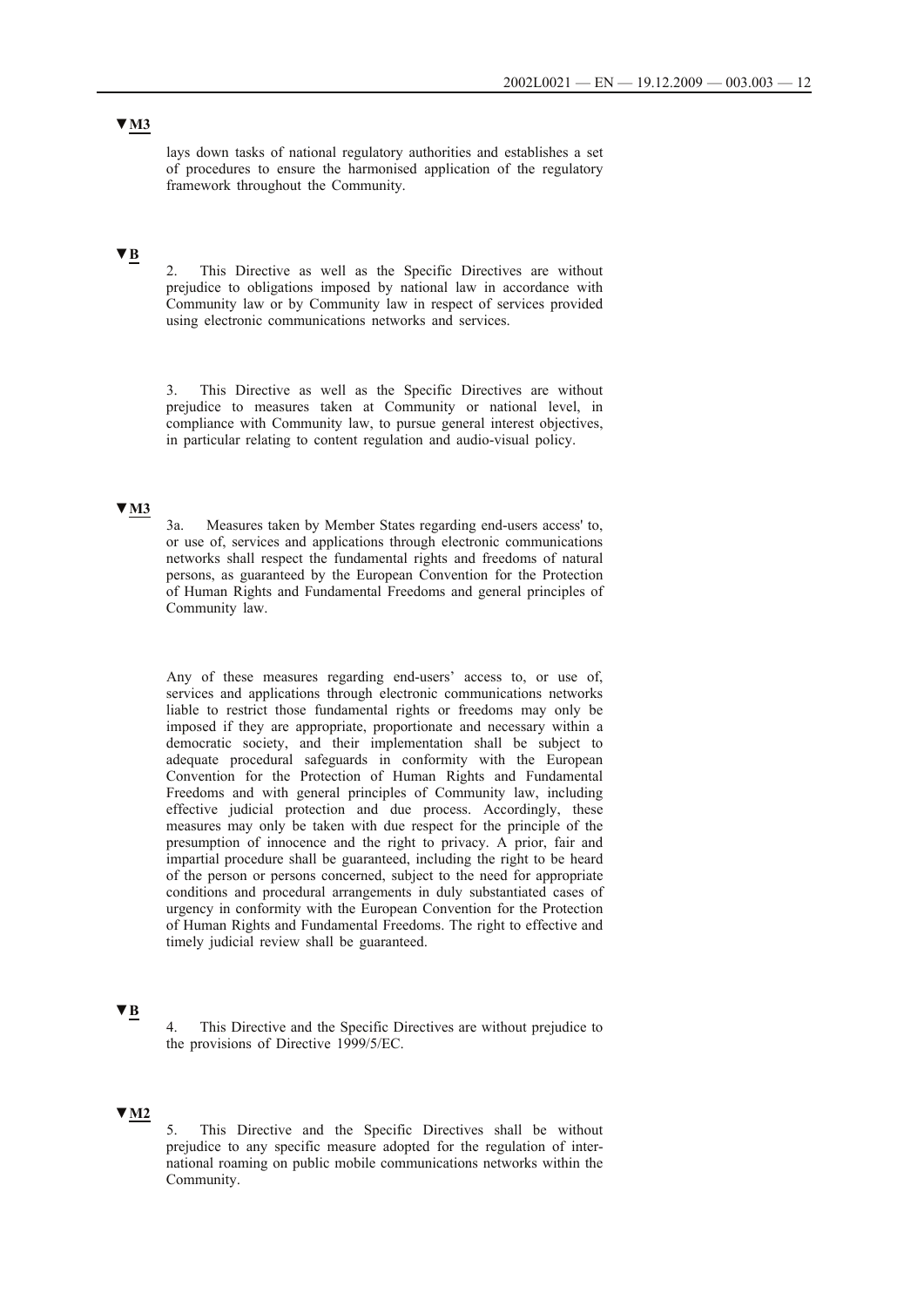### *Article 2*

# **Definitions**

For the purposes of this Directive:

### **▼M3**

- (a) 'electronic communications network' means transmission systems and, where applicable, switching or routing equipment and other resources, including network elements which are not active, which permit the conveyance of signals by wire, radio, optical or other electromagnetic means, including satellite networks, fixed (circuit- and packet-switched, including Internet) and mobile terrestrial networks, electricity cable systems, to the extent that they are used for the purpose of transmitting signals, networks used for radio and television broadcasting, and cable television networks, irrespective of the type of information conveyed;
- (b) 'transnational markets' means markets identified in accordance with Article 15(4) covering the Community or a substantial part thereof located in more than one Member State;

## **▼B**

(c) 'electronic communications service' means a service normally provided for remuneration which consists wholly or mainly in the conveyance of signals on electronic communications networks, including telecommunications services and transmission services in networks used for broadcasting, but exclude services providing, or exercising editorial control over, content transmitted using electronic communications networks and services; it does not include information society services, as defined in Article 1 of Directive 98/34/EC, which do not consist wholly or mainly in the conveyance of signals on electronic communications networks;

# **▼M3**

- (d) 'public communications network' means an electronic communications network used wholly or mainly for the provision of electronic communications services available to the public which support the transfer of information between network termination points;
- (da) 'network termination point (NTP)' means the physical point at which a subscriber is provided with access to a public communications network; in the case of networks involving switching or routing, the NTP is identified by means of a specific network address, which may be linked to a subscriber number or name;
- (e) 'associated facilities' means those associated services, physical infrastructures and other facilities or elements associated with an electronic communications network and/or an electronic communications service which enable and/or support the provision of services via that network and/or service or have the potential to do so, and include, inter alia, buildings or entries to buildings, building wiring, antennae, towers and other supporting constructions, ducts, conduits, masts, manholes, and cabinets;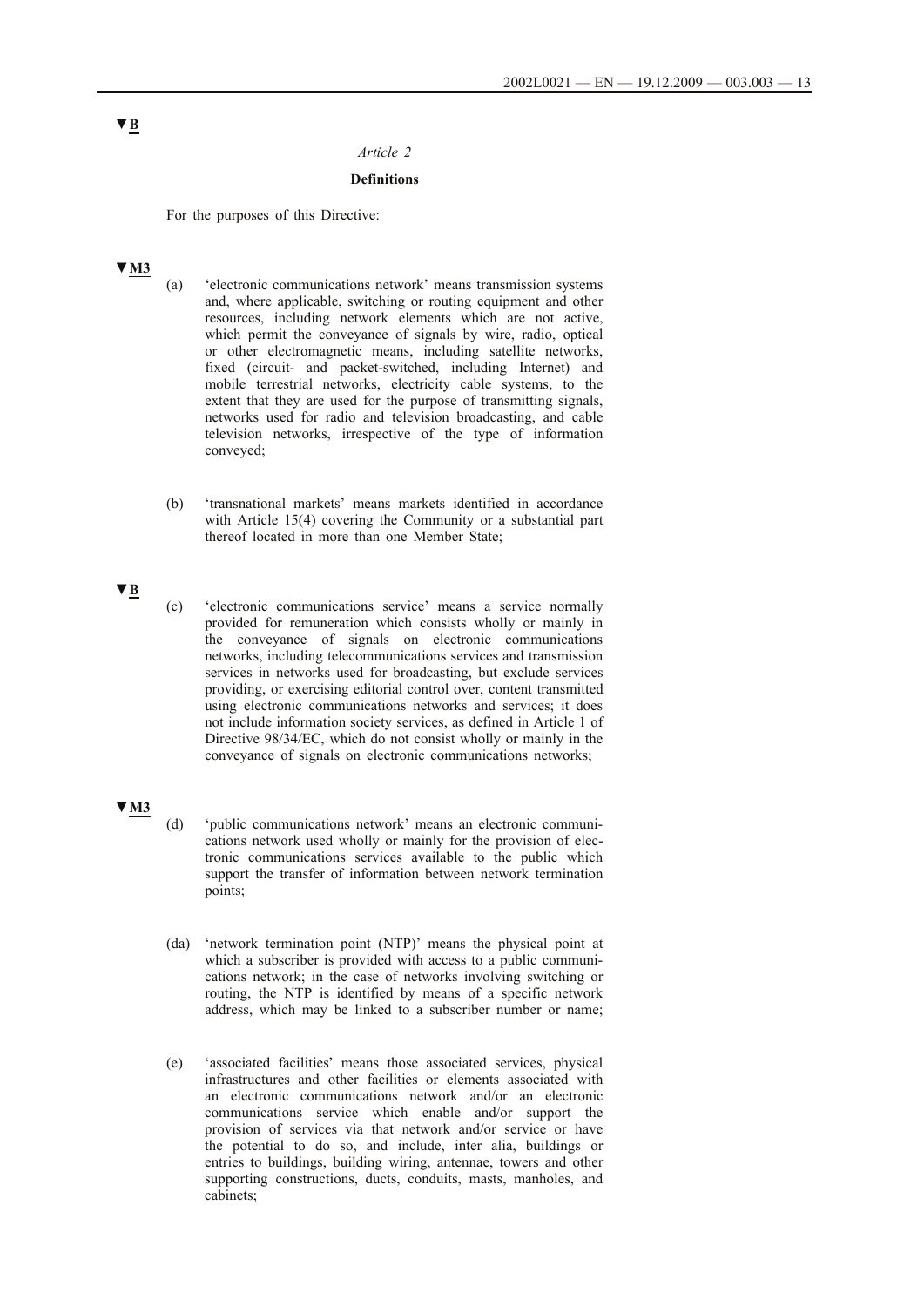(ea) 'associated services' means those services associated with an electronic communications network and/or an electronic communications service which enable and/or support the provision of services via that network and/or service or have the potential to do so and include, inter alia, number translation or systems offering equivalent functionality, conditional access systems and electronic programme guides, as well as other services such as identity, location and presence service;

### **▼B**

- (f) 'conditional access system' means any technical measure and/or arrangement whereby access to a protected radio or television broadcasting service in intelligible form is made conditional upon subscription or other form of prior individual authorisation;
- (g) 'national regulatory authority' means the body or bodies charged by a Member State with any of the regulatory tasks assigned in this Directive and the Specific Directives;
- (h) 'user' means a legal entity or natural person using or requesting a publicly available electronic communications service;
- (i) 'consumer' means any natural person who uses or requests a publicly available electronic communications service for purposes which are outside his or her trade, business or profession;
- (j) 'universal service' means the minimum set of services, defined in Directive 2002/22/EC (Universal Service Directive), of specified quality which is available to all users regardless of their geographical location and, in the light of specific national conditions, at an affordable price;
- (k) 'subscriber' means any natural person or legal entity who or which is party to a contract with the provider of publicly available electronic communications services for the supply of such services:

# **▼M3**

(l) 'Specific Directives' means Directive 2002/20/EC (Authorisation Directive), Directive 2002/19/EC (Access Directive), Directive 2002/22/EC (Universal Service Directive) and Directive 2002/58/EC of the European Parliament and of the Council of 12 July 2002 concerning the processing of personal data and the protection of privacy in the electronic communications sector (Directive on privacy and electronic communications) (1);

# **▼B**

- (m) 'provision of an electronic communications network' means the establishment, operation, control or making available of such a network;
- (n) 'end-user' means a user not providing public communications networks or publicly available electronic communications services.

 $(1)$  OJ L 201, 31.7.2002, p. 37.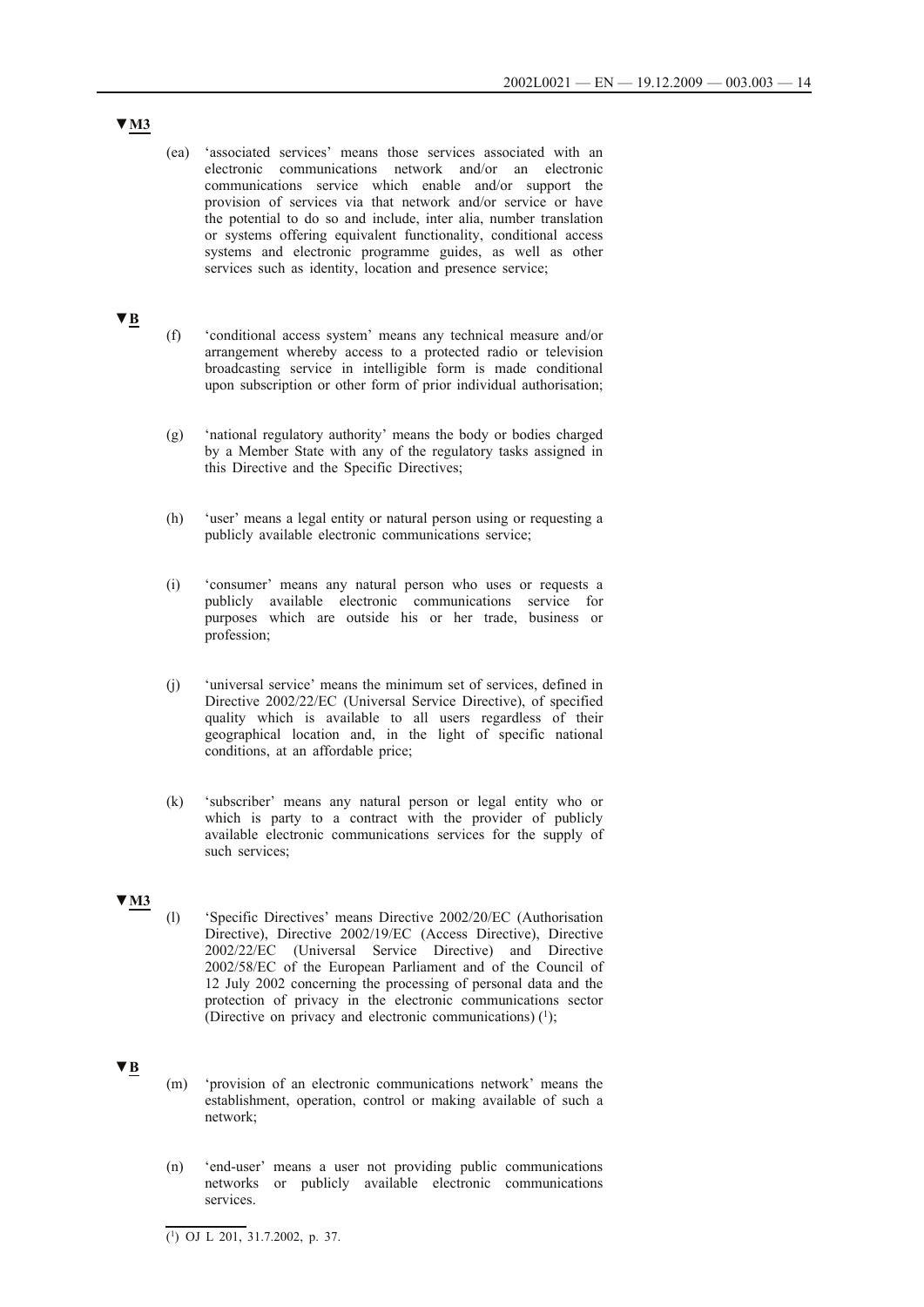- (o) 'enhanced digital television equipment' means set-top boxes intended for connection to television sets or integrated digital television sets, able to receive digital interactive television services;
- (p) 'application program interface (API)' means the software interfaces between applications, made available by broadcasters or service providers, and the resources in the enhanced digital television equipment for digital television and radio services;

### **▼M3**

- (q) 'spectrum allocation' means the designation of a given frequency band for use by one or more types of radio communications services, where appropriate, under specified conditions;
- (r) 'harmful interference' means interference which endangers the functioning of a radio navigation service or of other safety services or which otherwise seriously degrades, obstructs or repeatedly interrupts a radio communications service operating in accordance with the applicable international, Community or national regulations;
- (s) 'call' means a connection established by means of a publicly available electronic communications service allowing two-way voice communication.

# **▼B**

### CHAPTER II

### **NATIONAL REGULATORY AUTHORITIES**

#### *Article 3*

#### **National regulatory authorities**

1. Member States shall ensure that each of the tasks assigned to national regulatory authorities in this Directive and the Specific Directives is undertaken by a competent body.

2. Member States shall guarantee the independence of national regulatory authorities by ensuring that they are legally distinct from and functionally independent of all organisations providing electronic communications networks, equipment or services. Member States that retain ownership or control of undertakings providing electronic communications networks and/or services shall ensure effective structural separation of the regulatory function from activities associated with ownership or control.

### **▼M3**

3. Member States shall ensure that national regulatory authorities exercise their powers impartially, transparently and in a timely manner. Member States shall ensure that national regulatory authorities have adequate financial and human resources to carry out the task assigned to them.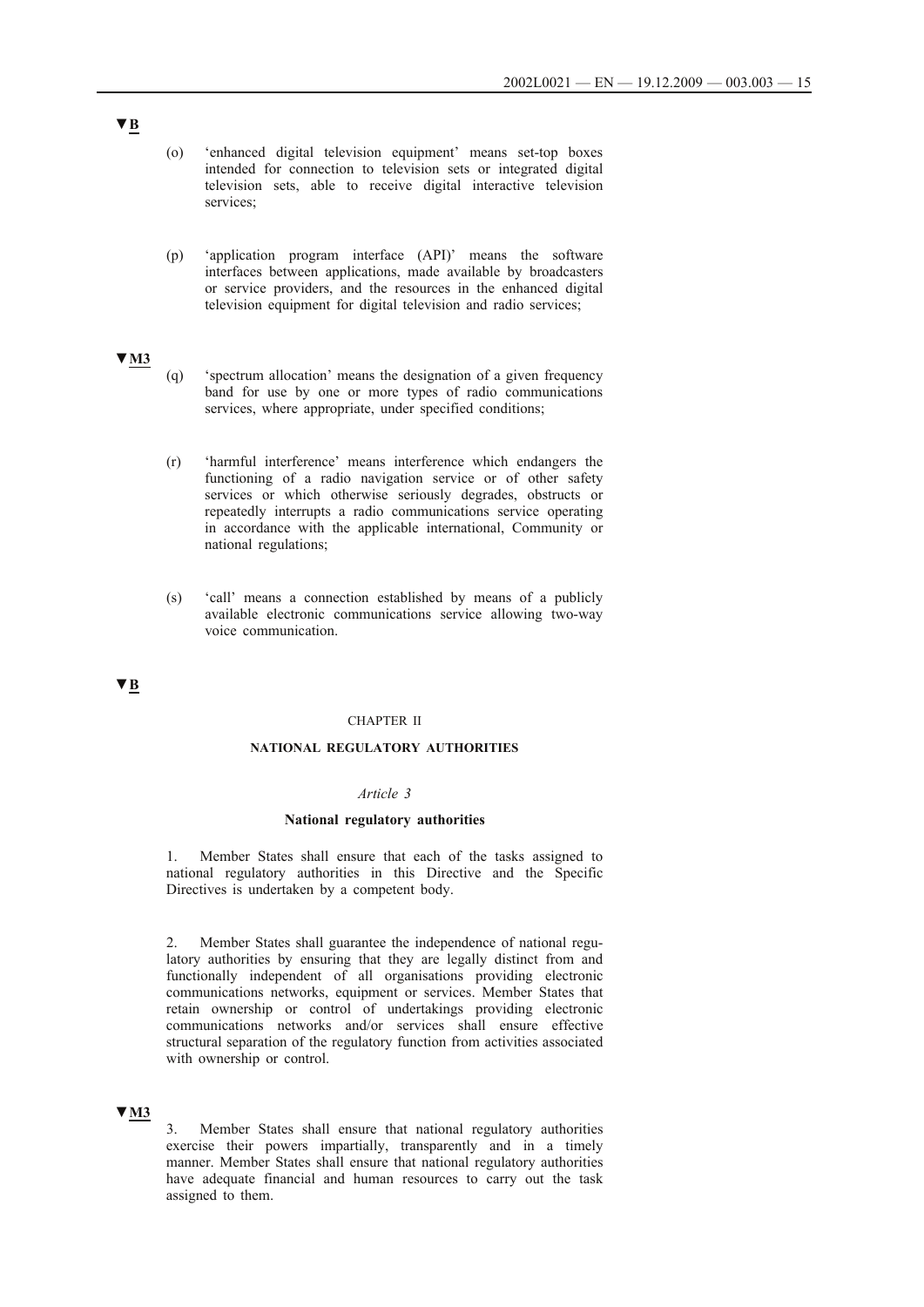**►C1** 3a. Without prejudice to the provisions of paragraphs 4 and 5, national regulatory authorities responsible for *ex-ante* market regulation or for the resolution of disputes between undertakings in accordance with Article 20 or 21 of this Directive shall act independently and shall not seek or take instructions from any other body in relation to the exercise of these tasks assigned to them under national law implementing Community law. This shall not prevent supervision in accordance with national constitutional law. Only appeal bodies set up in accordance with Article 4 shall have the power to suspend or overturn decisions by the national regulatory authorities.

Member States shall ensure that the head of a national regulatory authority, or  $\blacktriangleleft$  where applicable, members of the collegiate body fulfilling that function within a national regulatory authority referred to in the first subparagraph or their replacements may be dismissed only if they no longer fulfil the conditions required for the performance of their duties which are laid down in advance in national law. The decision to dismiss the head of the national regulatory authority concerned, or where applicable members of the collegiate body fulfilling that function shall be made public at the time of dismissal. The dismissed head of the national regulatory authority, or where applicable, members of the collegiate body fulfilling that function shall receive a statement of reasons and shall have the right to request its publication, where this would not otherwise take place, in which case it shall be published.

Member States shall ensure that national regulatory authorities referred to in the first subparagraph have separate annual budgets. The budgets shall be made public. Member States shall also ensure that national regulatory authorities have adequate financial and human resources to enable them to actively participate in and contribute to the Body of European Regulators for Electronic Communications (BEREC) (<sup>1</sup>).

3b. Member States shall ensure that the goals of BEREC of promoting greater regulatory coordination and coherence are actively supported by the respective national regulatory authorities.

3c. Member States shall ensure that national regulatory authorities take utmost account of opinions and common positions adopted by BEREC when adopting their own decisions for their national markets.

# **▼B**

4. Member States shall publish the tasks to be undertaken by national regulatory authorities in an easily accessible form, in particular where those tasks are assigned to more than one body. Member States shall ensure, where appropriate, consultation and cooperation between those authorities, and between those authorities and national authorities entrusted with the implementation of competition law and national authorities entrusted with the implementation of consumer law, on matters of common interest. Where more than one authority has competence to address such matters, Member States shall ensure that the respective tasks of each authority are published in an easily accessible form.

<sup>(1)</sup> Regulation (EC) No 1211/2009 of the European Parliament and of the Council of 25 November 2009 establishing the Body of European Regulators for Electronic Communications (BEREC) and the Office.;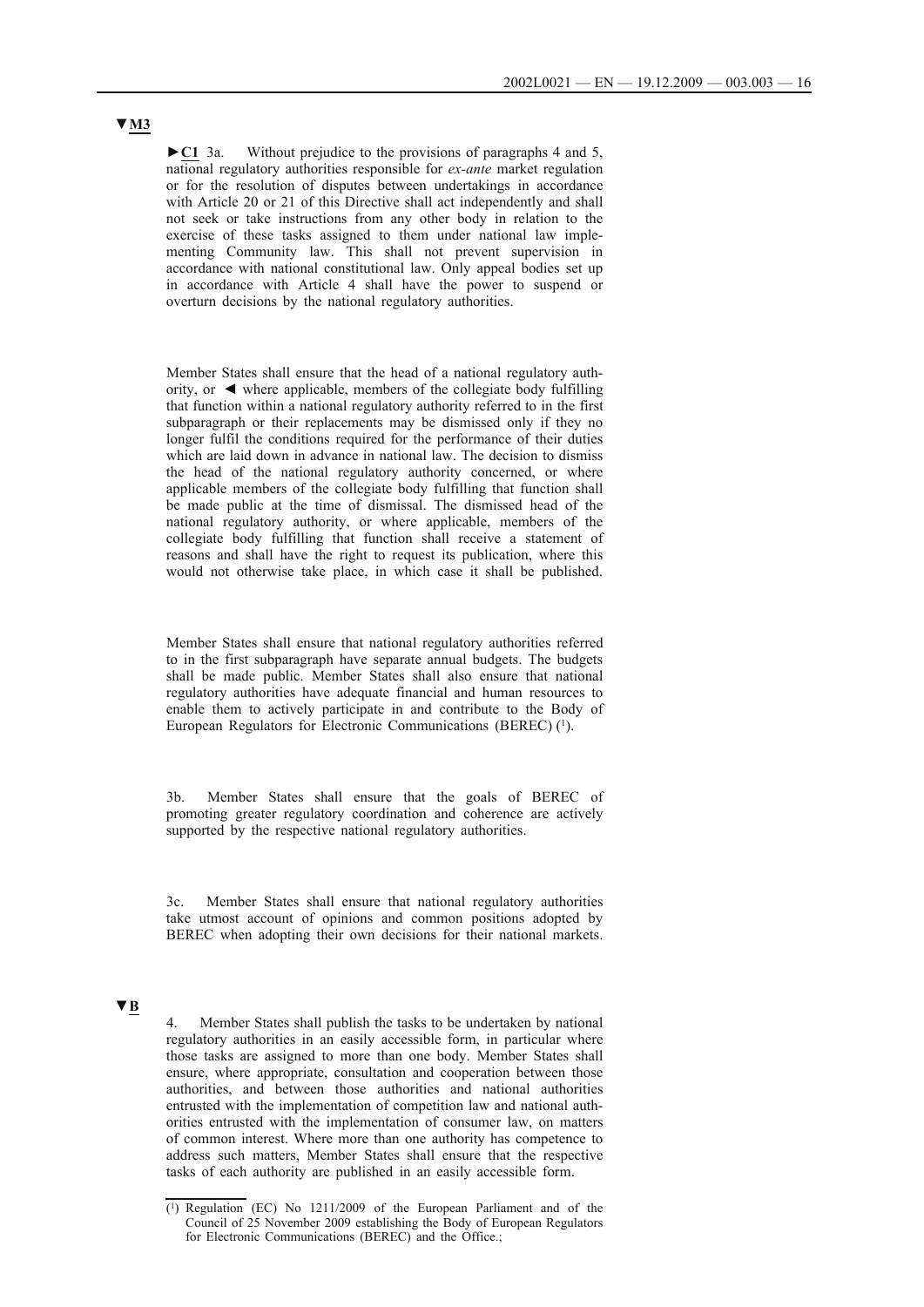5. National regulatory authorities and national competition authorities shall provide each other with the information necessary for the application of the provisions of this Directive and the Specific Directives. In respect of the information exchanged, the receiving authority shall ensure the same level of confidentiality as the originating authority.

6. Member States shall notify to the Commission all national regulatory authorities assigned tasks under this Directive and the Specific Directives, and their respective responsibilities.

### *Article 4*

### **Right of appeal**

### **▼M3**

1. Member States shall ensure that effective mechanisms exist at national level under which any user or undertaking providing electronic communications networks and/or services who is affected by a decision of a national regulatory authority has the right of appeal against the decision to an appeal body that is independent of the parties involved. This body, which may be a court, shall have the appropriate expertise to enable it to carry out its functions effectively. Member States shall ensure that the merits of the case are duly taken into account and that there is an effective appeal mechanism.

Pending the outcome of the appeal, the decision of the national regulatory authority shall stand, unless interim measures are granted in accordance with national law.

### **▼B**

2. Where the appeal body referred to in paragraph 1 is not judicial in character, written reasons for its decision shall always be given. Furthermore, in such a case, its decision shall be subject to review by a court or tribunal within the meaning of Article 234 of the Treaty.

# **▼M3**

3. Member States shall collect information on the general subject matter of appeals, the number of requests for appeal, the duration of the appeal proceedings and the number of decisions to grant interim measures. Member States shall provide such information to the Commission and BEREC after a reasoned request from either.

# **▼B**

### *Article 5*

#### **Provision of information**

# **▼M3**

1. Member States shall ensure that undertakings providing electronic communications networks and services provide all the information, including financial information, necessary for national regulatory authorities to ensure conformity with the provisions of, or decisions made in accordance with, this Directive and the Specific Directives. In particular, national regulatory authorities shall have the power to require those undertakings to submit information concerning future network or service developments that could have an impact on the wholesale services that they make available to competitors. Undertakings with significant market power on wholesale markets may also be required to submit accounting data on the retail markets that are associated with those wholesale markets.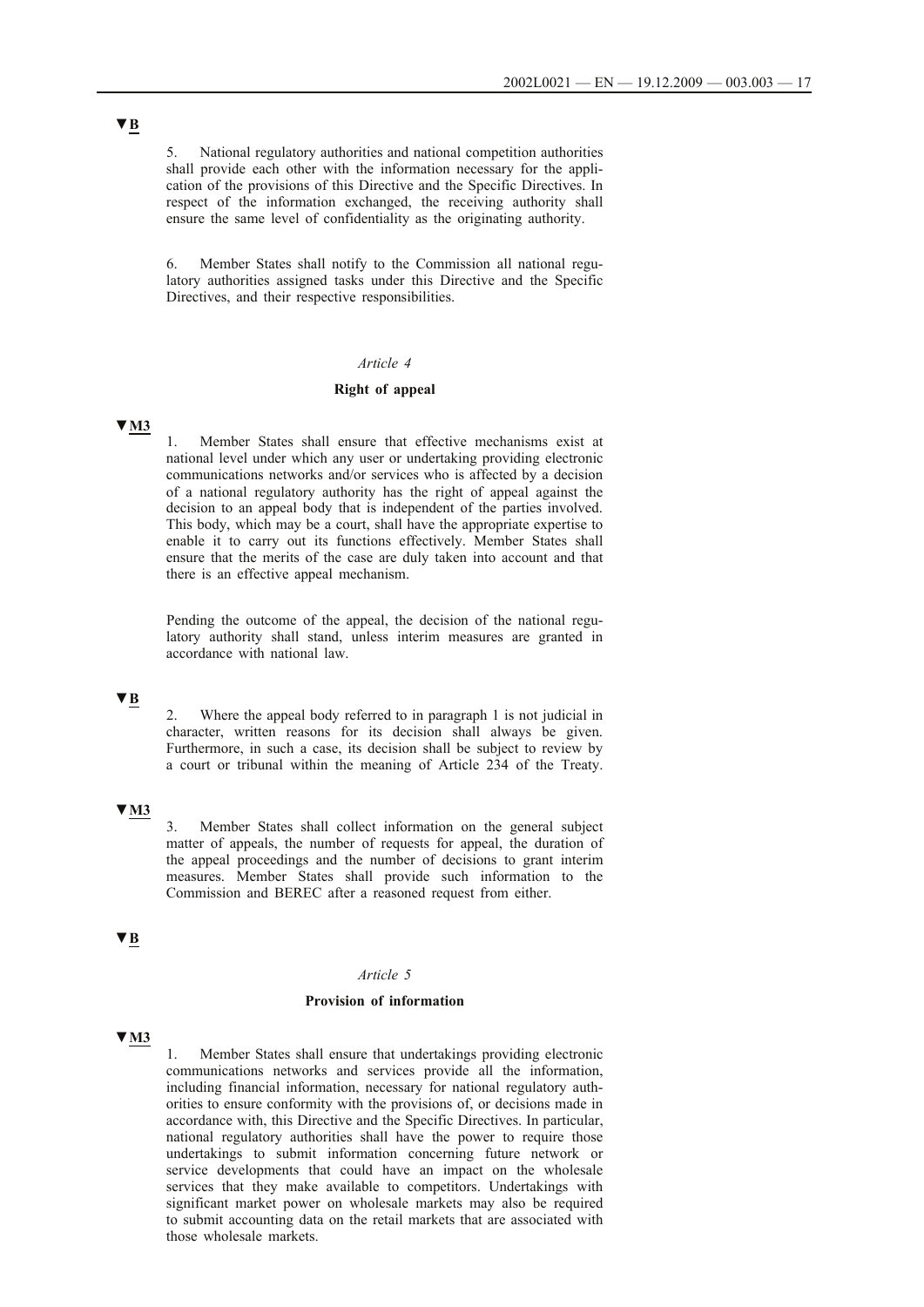# **▼M3**

Undertakings shall provide such information promptly upon request and in conformity with the timescales and level of detail required by the national regulatory authority. The information requested by the national regulatory authority shall be proportionate to the performance of that task. The national regulatory authority shall give the reasons justifying its request for information and shall treat the information in accordance with paragraph 3.

# **▼B**

2. Member States shall ensure that national regulatory authorities provide the Commission, after a reasoned request, with the information necessary for it to carry out its tasks under the Treaty. The information requested by the Commission shall be proportionate to the performance of those tasks. Where the information provided refers to information previously provided by undertakings at the request of the national regulatory authority, such undertakings shall be informed thereof. To the extent necessary, and unless the authority that provides the information has made an explicit and reasoned request to the contrary, the Commission shall make the information provided available to another such authority in another Member State.

Subject to the requirements of paragraph 3, Member States shall ensure that the information submitted to one national regulatory authority can be made available to another such authority in the same or different Member State, after a substantiated request, where necessary to allow either authority to fulfil its responsibilities under Community law.

3. Where information is considered confidential by a national regulatory authority in accordance with Community and national rules on business confidentiality, the Commission and the national regulatory authorities concerned shall ensure such confidentiality.

4. Member States shall ensure that, acting in accordance with national rules on public access to information and subject to Community and national rules on business confidentiality, national regulatory authorities publish such information as would contribute to an open and competitive market.

5. National regulatory authorities shall publish the terms of public access to information as referred to in paragraph 4, including procedures for obtaining such access.

# **▼M3**

### *Article 6*

# **Consultation and transparency mechanism**

Except in cases falling within Articles 7(9), 20, or 21, Member States shall ensure that, where national regulatory authorities intend to take measures in accordance with this Directive or the Specific Directives, or where they intend to provide for restrictions in accordance with Article 9(3) and 9(4), which have a significant impact on the relevant market, they give interested parties the opportunity to comment on the draft measure within a reasonable period.

National regulatory authorities shall publish their national consultation procedures.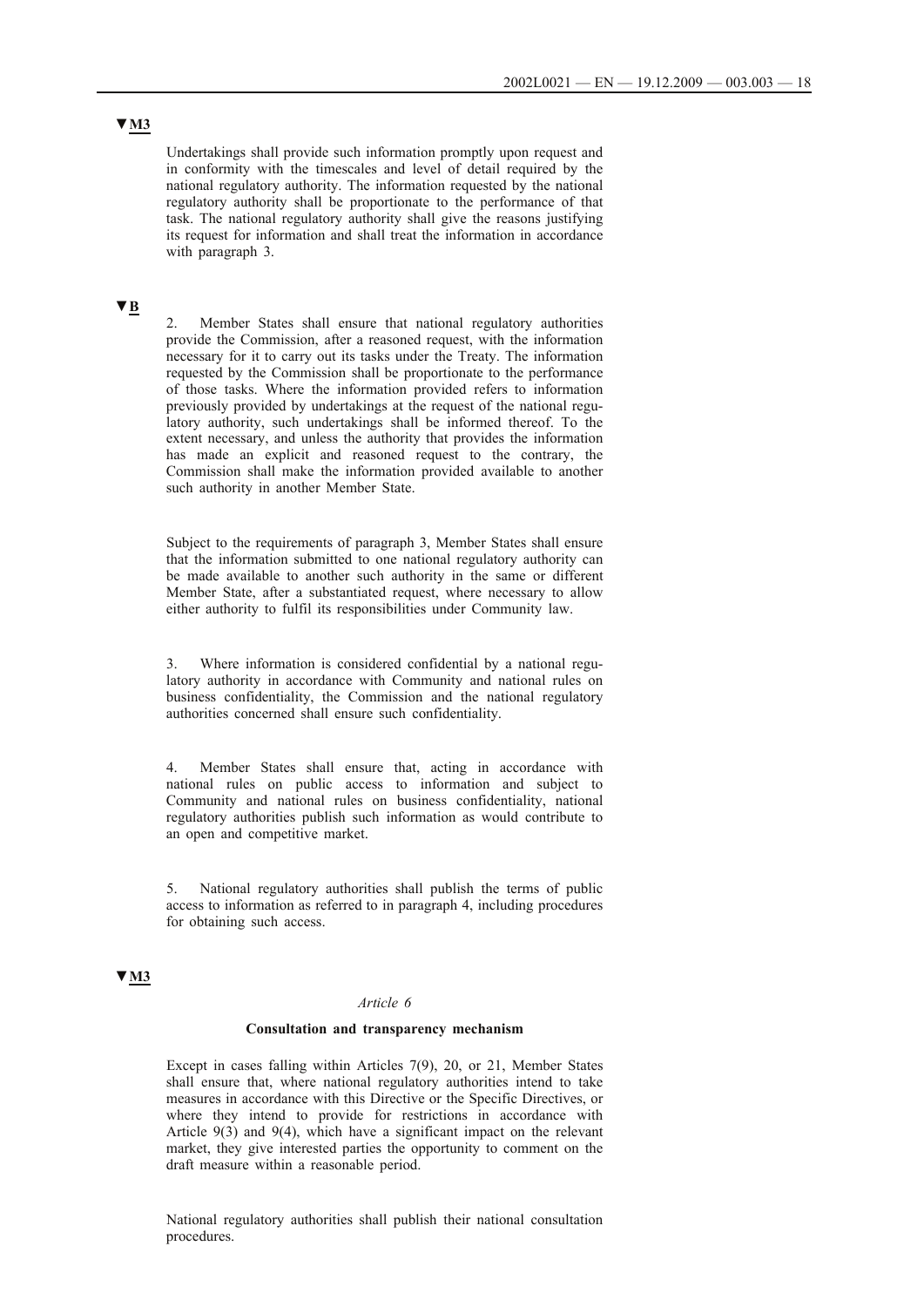Member States shall ensure the establishment of a single information point through which all current consultations can be accessed.

The results of the consultation procedure shall be made publicly available by the national regulatory authority, except in the case of confidential information in accordance with Community and national law on business confidentiality.

### *Article 7*

### **Consolidating the internal market for electronic communications**

1. In carrying out their tasks under this Directive and the Specific Directives, national regulatory authorities shall take the utmost account of the objectives set out in Article 8, including in so far as they relate to the functioning of the internal market.

2. National regulatory authorities shall contribute to the development of the internal market by working with each other and with the Commission and BEREC in a transparent manner so as to ensure the consistent application, in all Member States, of the provisions of this Directive and the Specific Directives. To this end, they shall, in particular, work with the Commission and BEREC to identify the types of instruments and remedies best suited to address particular types of situations in the marketplace.

3. Except where otherwise provided in recommendations or guidelines adopted pursuant to Article 7b upon completion of the consultation referred to in Article 6, where a national regulatory authority intends to take a measure which:

- (a) falls within the scope of Articles 15 or 16 of this Directive, or Articles 5 or 8 of Directive 2002/19/EC (Access Directive); and
- (b) would affect trade between Member States;

it shall make the draft measure accessible to the Commission, BEREC, and the national regulatory authorities in other Member States, at the same time, together with the reasoning on which the measure is based, in accordance with Article 5(3), and inform the Commission, BEREC and other national regulatory authorities thereof. National regulatory authorities, BEREC and the Commission may make comments to the national regulatory authority concerned only within one month. The one-month period may not be extended.

- 4. Where an intended measure covered by paragraph 3 aims at:
- (a) defining a relevant market which differs from those defined in the Recommendation in accordance with Article 15(1); or
- (b) deciding whether or not to designate an undertaking as having, either individually or jointly with others, significant market power, under Article  $16(3)$ ,  $(4)$  or  $(5)$ ;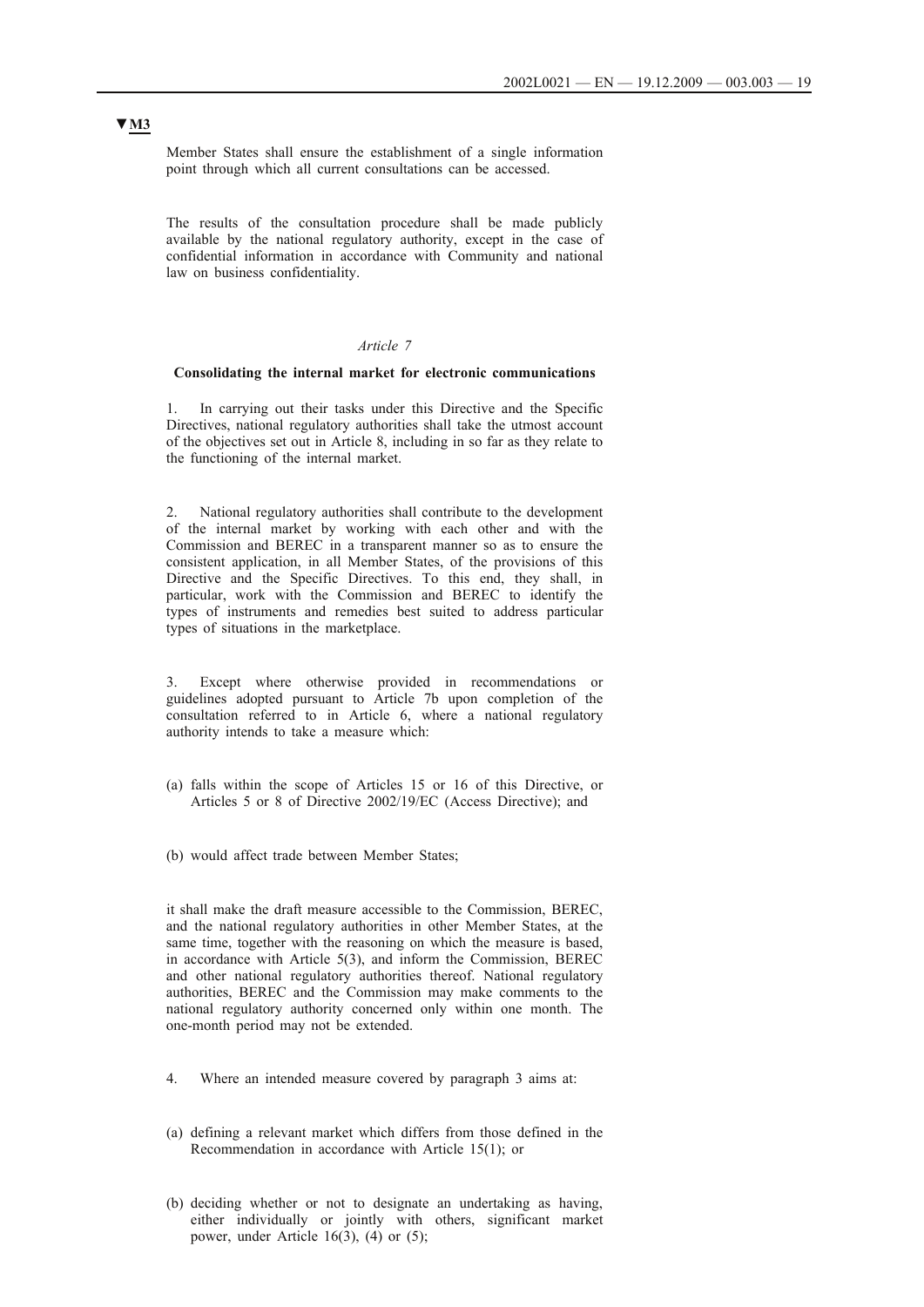and would affect trade between Member States, and the Commission has indicated to the national regulatory authority that it considers that the draft measure would create a barrier to the single market or if it has serious doubts as to its compatibility with Community law and in particular the objectives referred to in Article 8, the draft measure shall not be adopted for a further two months. This period may not be extended. The Commission shall inform other national regulatory authorities of its reservations in such a case.

Within the two-month period referred to in paragraph 4, the Commission may:

- (a) take a decision requiring the national regulatory authority concerned to withdraw the draft measure; and/or
- (b) take a decision to lift its reservations in relation to a draft measure referred to in paragraph 4.

The Commission shall take utmost account of the opinion of BEREC before issuing a decision. The decision shall be accompanied by a detailed and objective analysis of why the Commission considers that the draft measure should not be adopted, together with specific proposals for amending the draft measure.

6. Where the Commission has adopted a decision in accordance with paragraph 5, requiring the national regulatory authority to withdraw a draft measure, the national regulatory authority shall amend or withdraw the draft measure within six months of the date of the Commission's decision. When the draft measure is amended, the national regulatory authority shall undertake a public consultation in accordance with the procedures referred to in Article 6, and shall re-notify the amended draft measure to the Commission in accordance with the provisions of paragraph 3.

7. The national regulatory authority concerned shall take the utmost account of comments of other national regulatory authorities, BEREC and the Commission and may, except in cases covered by paragraphs 4 and 5(a), adopt the resulting draft measure and, where it does so, shall communicate it to the Commission.

8. The national regulatory authority shall communicate to the Commission and BEREC all adopted final measures which fall under Article  $7(3)(a)$  and (b).

9. In exceptional circumstances, where a national regulatory authority considers that there is an urgent need to act, in order to safeguard competition and protect the interests of users, by way of derogation from the procedure set out in paragraphs 3 and 4, it may immediately adopt proportionate and provisional measures. It shall, without delay, communicate those measures, with full reasons, to the Commission, the other national regulatory authority, and BEREC. A decision by the national regulatory authority to render such measures permanent or extend the time for which they are applicable shall be subject to the provisions of paragraphs 3 and 4.

### *Article 7a*

#### **Procedure for the consistent application of remedies**

1. Where an intended measure covered by Article 7(3) aims at imposing, amending or withdrawing an obligation on an operator in application of Article 16 in conjunction with Article 5 and Articles 9 to 13 of Directive 2002/19/EC (Access Directive), and Article 17 of Directive 2002/22/EC (Universal Service Directive), the Commission may, within the period of one month provided for by Article 7(3) of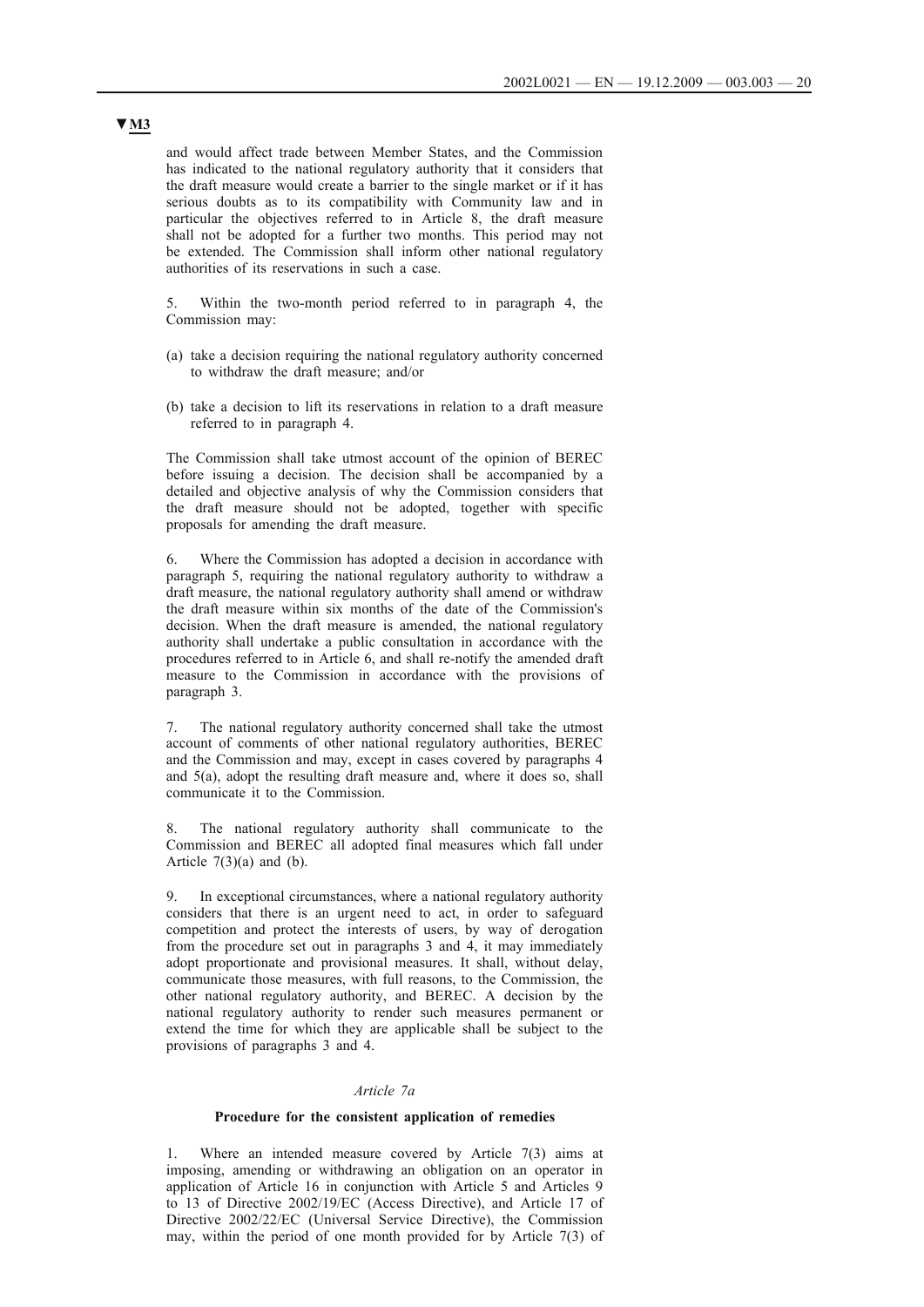this Directive, notify the national regulatory authority concerned and BEREC of its reasons for considering that the draft measure would create a barrier to the single market or its serious doubts as to its compatibility with Community law. In such a case, the draft measure shall not be adopted for a further three months following the Commission's notification.

In the absence of such notification, the national regulatory authority concerned may adopt the draft measure, taking utmost account of any comments made by the Commission, BEREC or any other national regulatory authority.

Within the three month period referred to in paragraph 1, the Commission, BEREC and the national regulatory authority concerned shall cooperate closely to identify the most appropriate and effective measure in the light of the objectives laid down in Article 8, whilst taking due account of the views of market participants and the need to ensure the development of consistent regulatory practice.

3. Within six weeks from the beginning of the three month period referred to in paragraph 1, BEREC shall, acting by a majority of its component members, issue an opinion on the Commission's notification referred to in paragraph 1, indicating whether it considers that the draft measure should be amended or withdrawn and, where appropriate, provide specific proposals to that end. This opinion shall be reasoned and made public.

4. If in its opinion, BEREC shares the serious doubts of the Commission, it shall cooperate closely with the national regulatory authority concerned to identify the most appropriate and effective measure. Before the end of the three month period referred in paragraph 1, the national regulatory authority may:

- (a) amend or withdraw its draft measure taking utmost account of the Commission's notification referred to in paragraph 1 and of BEREC's opinion and advice;
- (b) maintain its draft measure.

5. Where BEREC does not share the serious doubts of the Commission or does not issue an opinion, or where the national regulatory authority amends or maintains its draft measure pursuant to paragraph 4, the Commission may, within one month following the end of the three month period referred to in paragraph 1 and taking utmost account of the opinion of BEREC if any:

- (a) issue a recommendation requiring the national regulatory authority concerned to amend or withdraw the draft measure, including specific proposals to that end and providing reasons justifying its recommendation, in particular where BEREC does not share the serious doubts of the Commission;
- (b) take a decision to lift its reservations indicated in accordance with paragraph 1.

6. Within one month of the Commission issuing the recommendation in accordance with paragraph 5(a) or lifting its reservations in accordance with paragraph 5(b), the national regulatory authority concerned shall communicate to the Commission and BEREC the adopted final measure.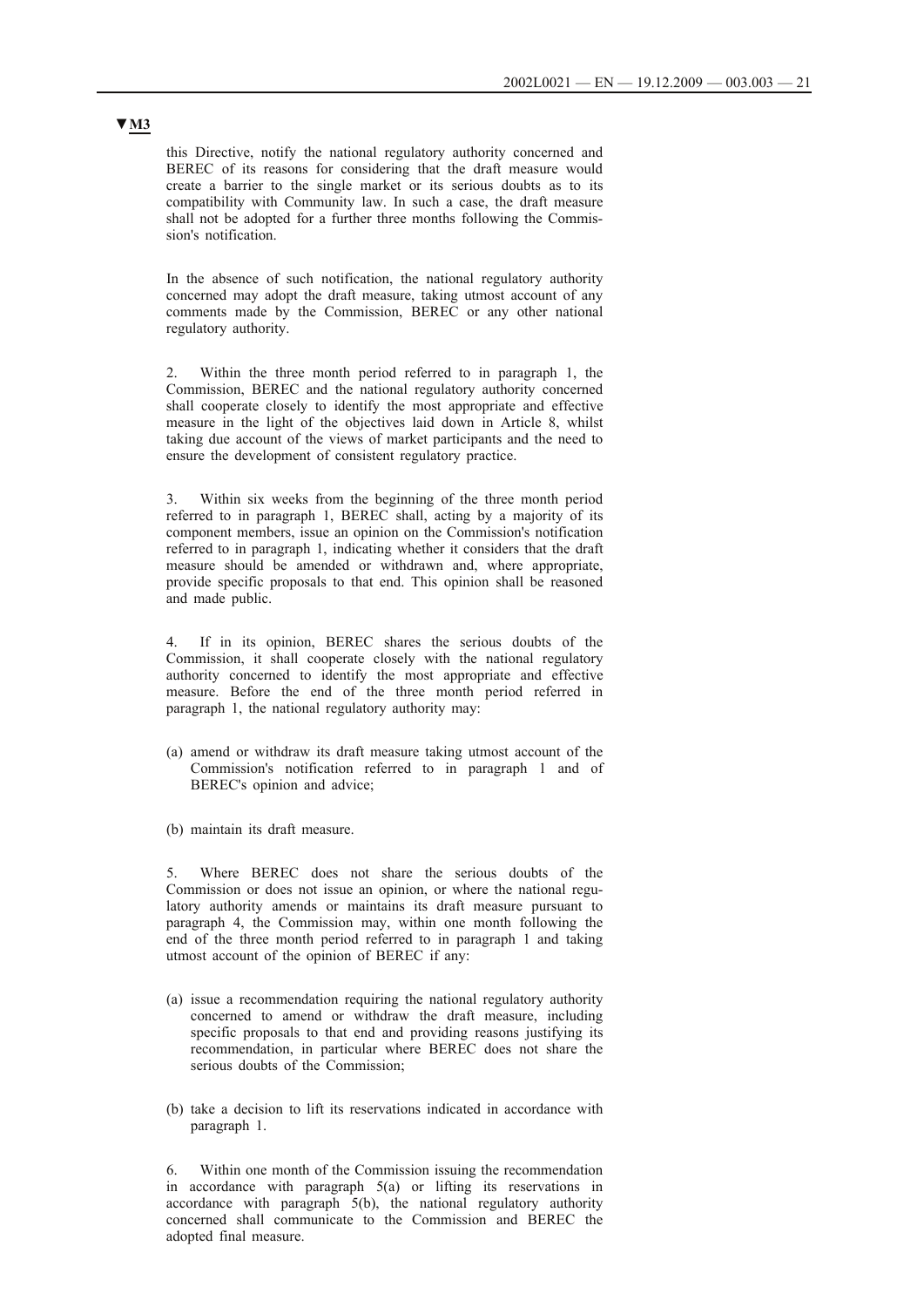This period may be extended to allow the national regulatory authority to undertake a public consultation in accordance with Article 6.

7. Where the national regulatory authority decides not to amend or withdraw the draft measure on the basis of the recommendation issued under paragraph 5(a), it shall provide a reasoned justification.

8. The national regulatory authority may withdraw the proposed draft measure at any stage of the procedure.

### *Article 7b*

#### **Implementing provisions**

1. After public consultation and consultation with national regulatory authorities and taking utmost account of the opinion of BEREC, the Commission may adopt recommendations and/or guidelines in relation to Article 7 that define the form, content and level of detail to be given in the notifications required in accordance with Article  $7(3)$ , the circumstances in which notifications would not be required, and the calculation of the time limits.

2. The measures referred to in paragraph 1 shall be adopted in accordance with the advisory procedure referred to in Article 22(2).

### **▼B**

### CHAPTER III

### **TASKS OF NATIONAL REGULATORY AUTHORITIES**

### *Article 8*

#### **Policy objectives and regulatory principles**

1. Member States shall ensure that in carrying out the regulatory tasks specified in this Directive and the Specific Directives, the national regulatory authorities take all reasonable measures which are aimed at achieving the objectives set out in paragraphs 2, 3 and 4. Such measures shall be proportionate to those objectives.

### **▼M3**

Unless otherwise provided for in Article 9 regarding radio frequencies, Member States shall take the utmost account of the desirability of making regulations technologically neutral and shall ensure that, in carrying out the regulatory tasks specified in this Directive and the Specific Directives, in particular those designed to ensure effective competition, national regulatory authorities do likewise.

### **▼B**

National regulatory authorities may contribute within their competencies to ensuring the implementation of policies aimed at the promotion of cultural and linguistic diversity, as well as media pluralism.

2. The national regulatory authorities shall promote competition in the provision of electronic communications networks, electronic communications services and associated facilities and services by *inter alia*: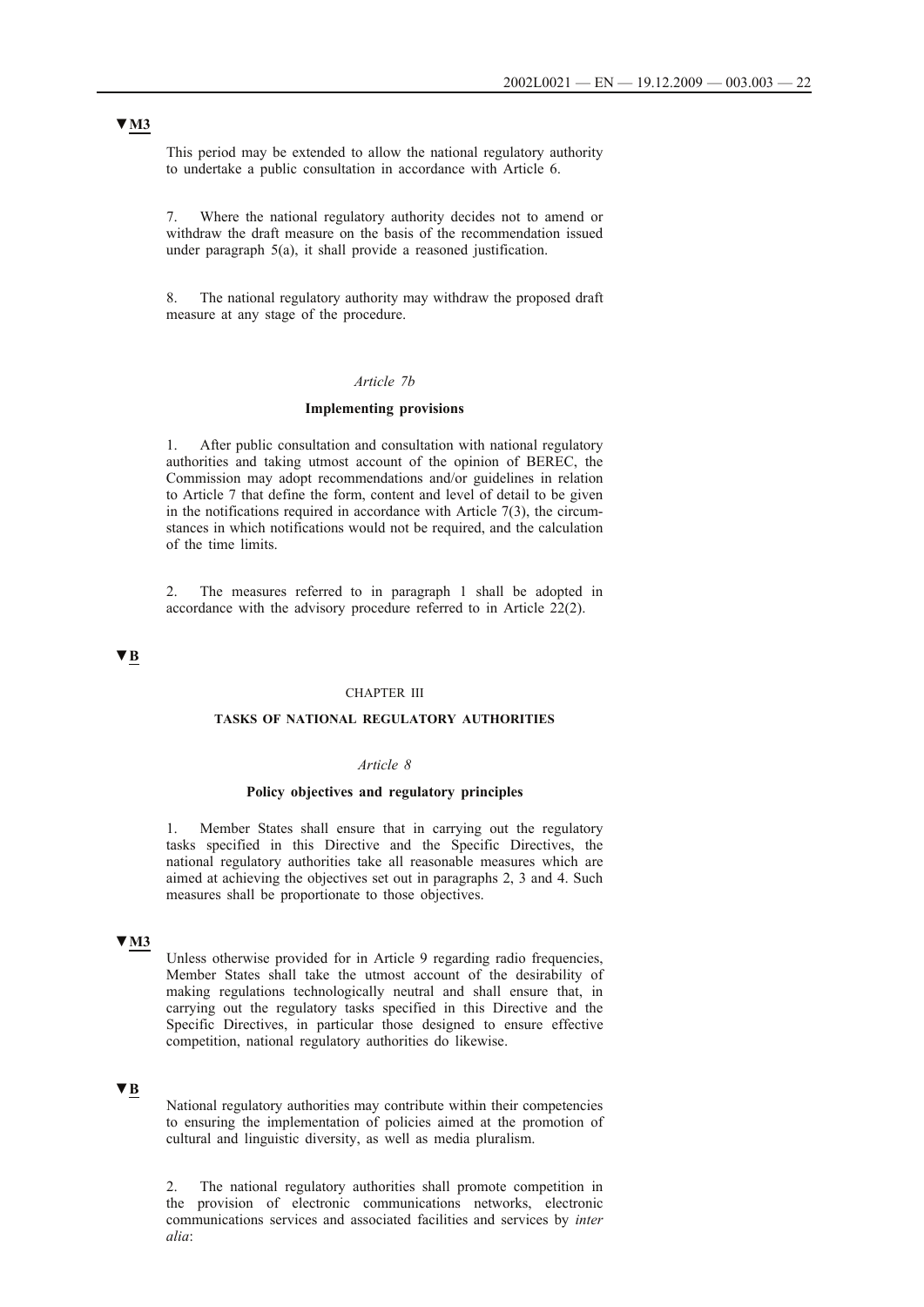- (a) ensuring that users, including disabled users, elderly users, and users with special social needs derive maximum benefit in terms of choice, price, and quality;
- (b) ensuring that there is no distortion or restriction of competition in the electronic communications sector, including the transmission of content;

### **▼B**

 $\frac{1}{2}$ 

(d) encouraging efficient use and ensuring the effective management of radio frequencies and numbering resources.

3. The national regulatory authorities shall contribute to the development of the internal market by *inter alia*:

- (a) removing remaining obstacles to the provision of electronic communications networks, associated facilities and services and electronic communications services at European level;
- (b) encouraging the establishment and development of trans-European networks and the interoperability of pan-European services, and end-to-end connectivity;

### **▼M3** \_\_\_\_\_\_\_\_\_\_

(d) cooperating with each other, with the Commission and BEREC so as to ensure the development of consistent regulatory practice and the consistent application of this Directive and the Specific Directives.

# **▼B**

- 4. The national regulatory authorities shall promote the interests of the citizens of the European Union by *inter alia*:
- (a) ensuring all citizens have access to a universal service specified in Directive 2002/22/EC (Universal Service Directive);
- (b) ensuring a high level of protection for consumers in their dealings with suppliers, in particular by ensuring the availability of simple and inexpensive dispute resolution procedures carried out by a body that is independent of the parties involved;
- (c) contributing to ensuring a high level of protection of personal data and privacy;
- (d) promoting the provision of clear information, in particular requiring transparency of tariffs and conditions for using publicly available electronic communications services;

### **▼M3**

(e) addressing the needs of specific social groups, in particular disabled users, elderly users and users with special social needs;

### **▼B**

(f) ensuring that the integrity and security of public communications networks are maintained;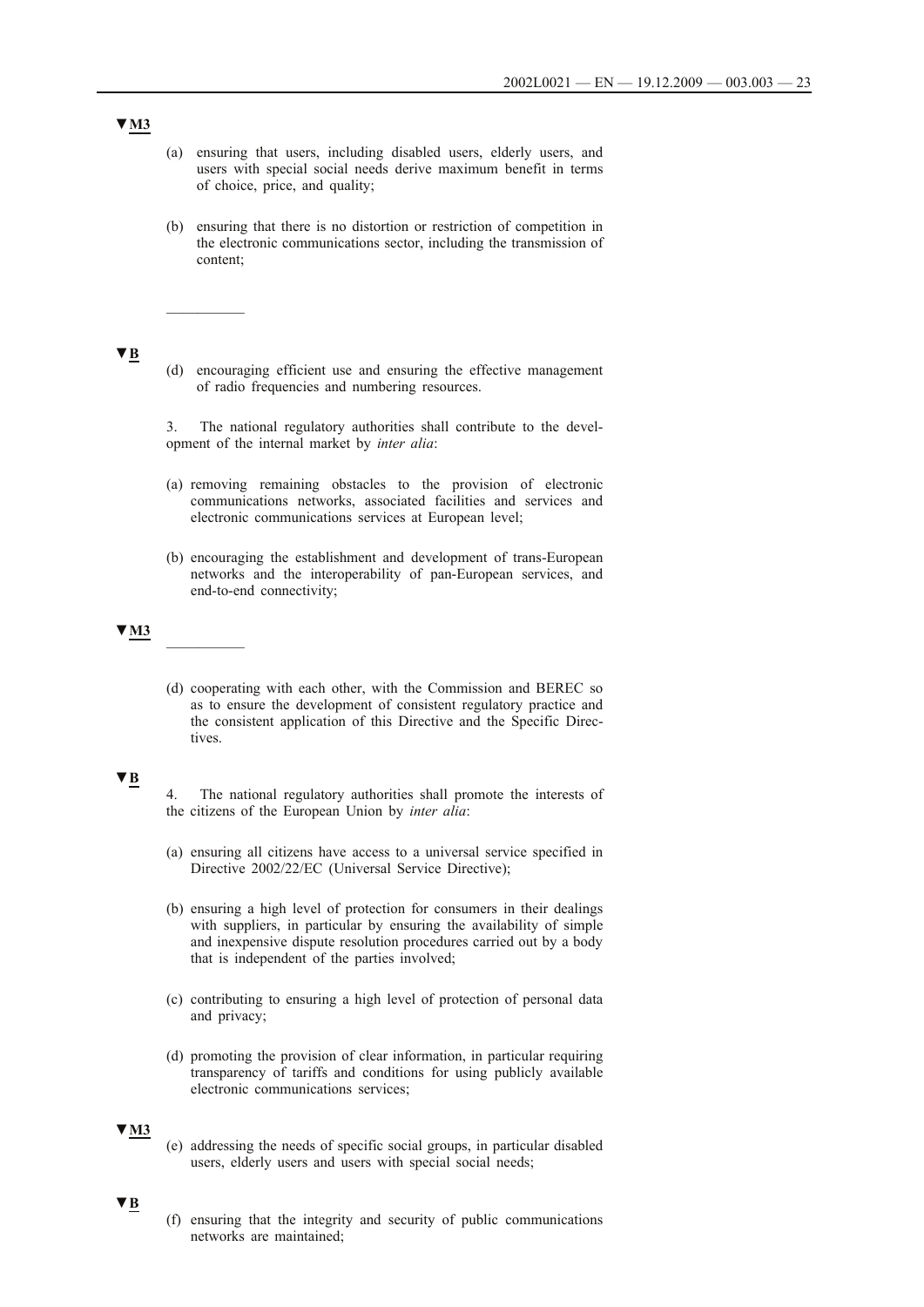(g) promoting the ability of end-users to access and distribute information or run applications and services of their choice;

5. The national regulatory authorities shall, in pursuit of the policy objectives referred to in paragraphs 2, 3 and 4, apply objective, transparent, non-discriminatory and proportionate regulatory principles by, inter alia:

- (a) promoting regulatory predictability by ensuring a consistent regulatory approach over appropriate review periods;
- (b) ensuring that, in similar circumstances, there is no discrimination in the treatment of undertakings providing electronic communications networks and services;
- (c) safeguarding competition to the benefit of consumers and promoting, where appropriate, infrastructure-based competition;
- (d) promoting efficient investment and innovation in new and enhanced infrastructures, including by ensuring that any access obligation takes appropriate account of the risk incurred by the investing undertakings and by permitting various cooperative arrangements between investors and parties seeking access to diversify the risk of investment, whilst ensuring that competition in the market and the principle of non-discrimination are preserved;
- (e) taking due account of the variety of conditions relating to competition and consumers that exist in the various geographic areas within a Member State;
- (f) imposing *ex-ante* regulatory obligations only where there is no effective and sustainable competition and relaxing or lifting such obligations as soon as that condition is fulfilled.

### *Article 8a*

### **Strategic planning and coordination of radio spectrum policy**

1. Member States shall cooperate with each other and with the Commission in the strategic planning, coordination and harmonisation of the use of radio spectrum in the European Community. To this end, they shall take into consideration, inter alia, the economic, safety, health, public interest, freedom of expression, cultural, scientific, social and technical aspects of EU policies as well as the various interests of radio spectrum user communities with the aim of optimising the use of radio spectrum and avoiding harmful interference.

2. By cooperating with each other and with the Commission, Member States shall promote the coordination of radio spectrum policy approaches in the European Community and, where appropriate, harmonised conditions with regard to the availability and efficient use of radio spectrum necessary for the establishment and functioning of the internal market in electronic communications.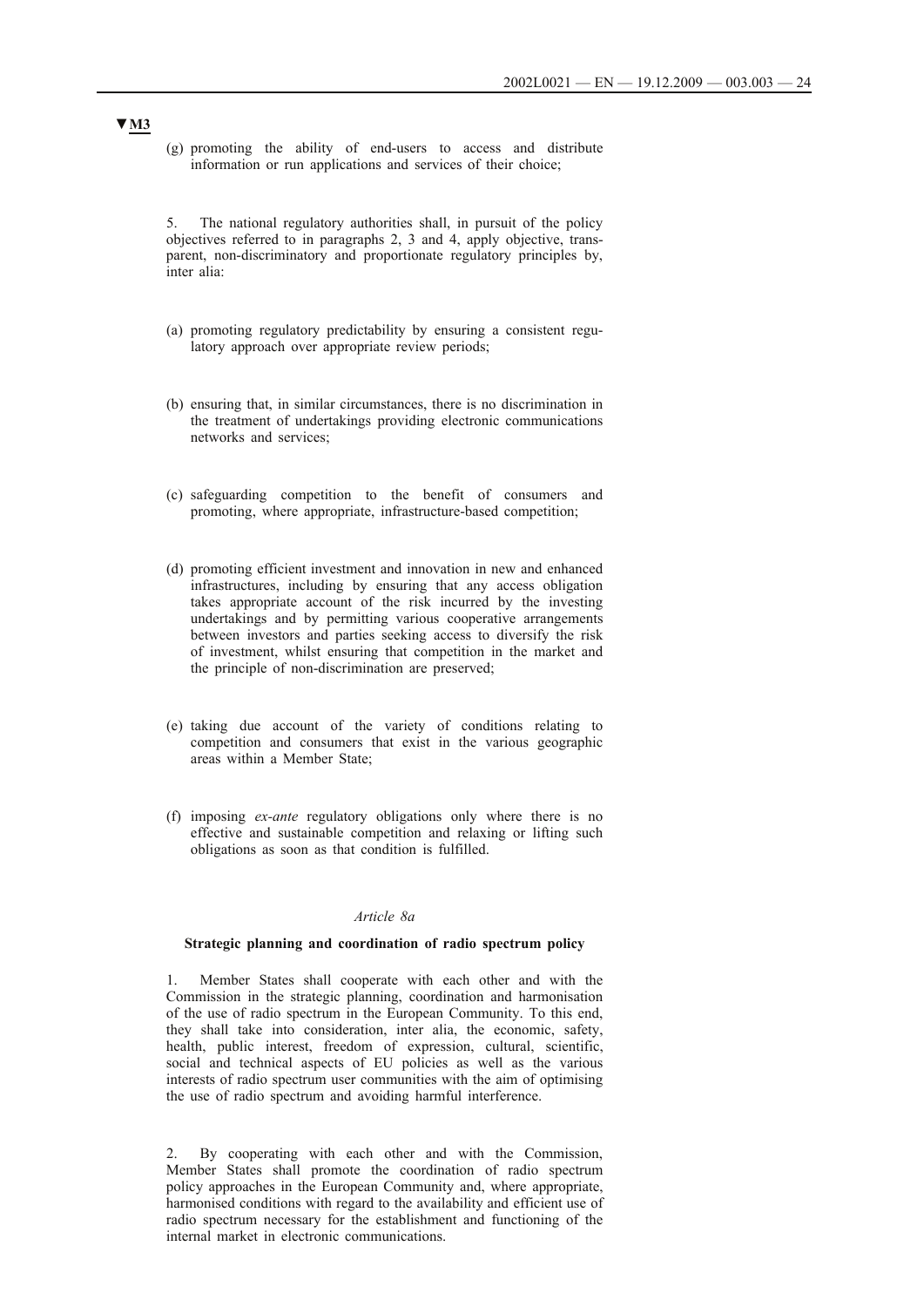The Commission, taking utmost account of the opinion of the Radio Spectrum Policy Group (RSPG), established by Commission Decision 2002/622/EC of 26 July 2002 establishing a Radio Spectrum Policy Group (1), may submit legislative proposals to the European Parliament and the Council for establishing multiannual radio spectrum policy programmes. Such programmes shall set out the policy orientations and objectives for the strategic planning and harmonisation of the use of radio spectrum in accordance with the provisions of this Directive and the Specific Directives.

4. Where necessary to ensure the effective coordination of the interests of the European Community in international organisations competent in radio spectrum matters, the Commission, taking utmost account of the opinion of the RSPG, may propose common policy objectives to the European Parliament and the Council.

### *Article 9*

### **Management of radio frequencies for electronic communications services**

1. Taking due account of the fact that radio frequencies are a public good that has an important social, cultural and economic value, Member States shall ensure the effective management of radio frequencies for electronic communication services in their territory in accordance with Articles 8 and 8a. They shall ensure that spectrum allocation used for electronic communications services and issuing general authorisations or individual rights of use of such radio frequencies by competent national authorities are based on objective, transparent, non-discriminatory and proportionate criteria.

In applying this Article, Member States shall respect relevant international agreements, including the ITU Radio Regulations, and may take public policy considerations into account.

2. Member States shall promote the harmonisation of use of radio frequencies across the Community, consistent with the need to ensure effective and efficient use thereof and in pursuit of benefits for the consumer such as economies of scale and interoperability of services. In so doing, they shall act in accordance with Article 8a and with the Decision No 676/2002/EC (Radio Spectrum Decision).

3. Unless otherwise provided in the second subparagraph, Member States shall ensure that all types of technology used for electronic communications services may be used in the radio frequency bands, declared available for electronic communications services in their National Frequency Allocation Plan in accordance with Community law.

Member States may, however, provide for proportionate and nondiscriminatory restrictions to the types of radio network or wireless access technology used for electronic communications services where this is necessary to:

(a) avoid harmful interference;

(b) protect public health against electromagnetic fields;

 $\overline{(^1)}$  OJ L 198, 27.7.2002, p. 49.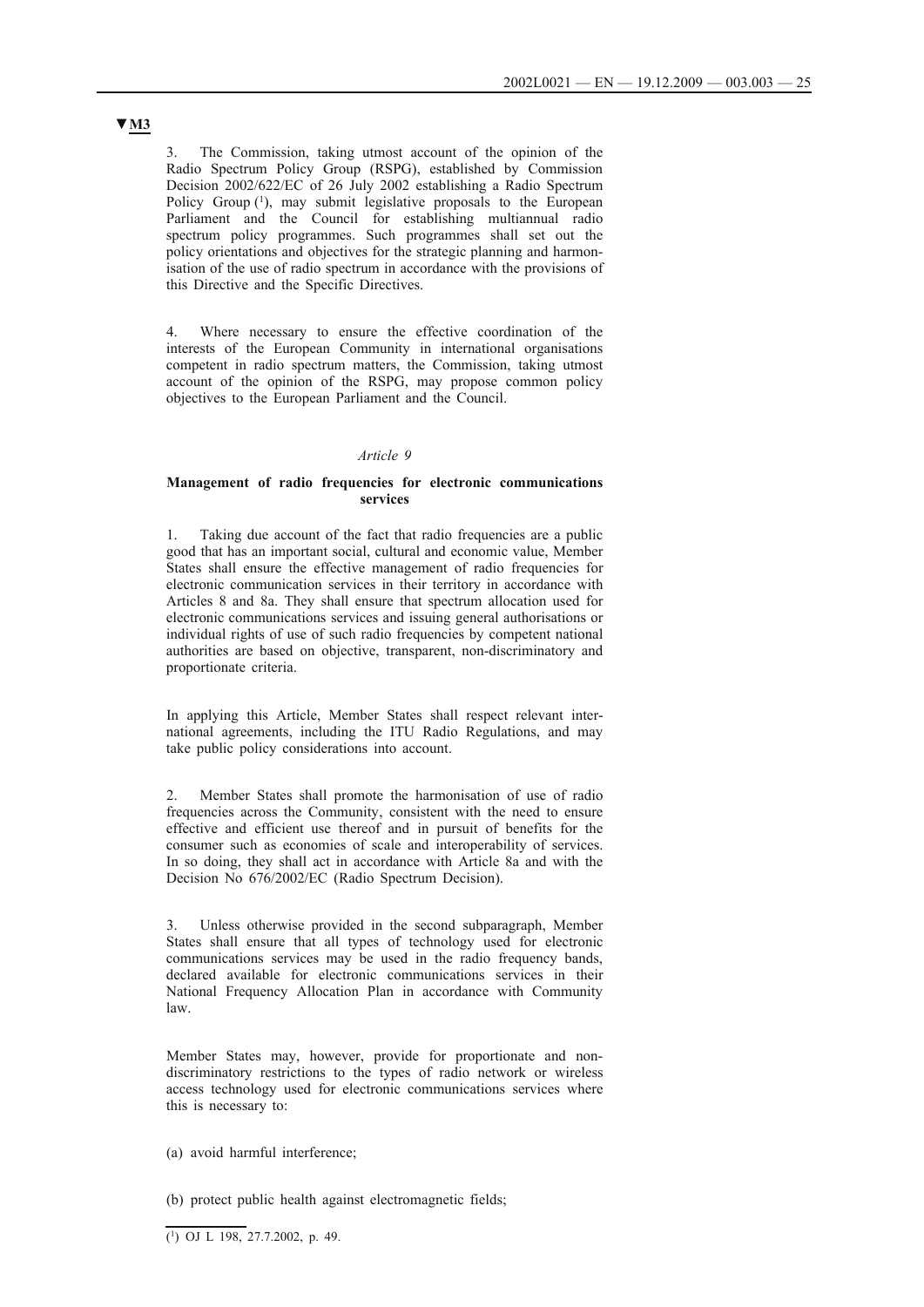- (c) ensure technical quality of service;
- (d) ensure maximisation of radio frequency sharing;
- (e) safeguard efficient use of spectrum; or
- (f) ensure the fulfilment of a general interest objective in accordance with paragraph 4.

4. Unless otherwise provided in the second subparagraph, Member States shall ensure that all types of electronic communications services may be provided in the radio frequency bands, declared available for electronic communications services in their National Frequency Allocation Plan in accordance with Community law. Member States may, however, provide for proportionate and non-discriminatory restrictions to the types of electronic communications services to be provided, including, where necessary, to fulfil a requirement under the ITU Radio Regulations.

Measures that require an electronic communications service to be provided in a specific band available for electronic communications services shall be justified in order to ensure the fulfilment of a general interest objective as defined by Member States in conformity with Community law, such as, and not limited to:

- (a) safety of life;
- (b) the promotion of social, regional or territorial cohesion;
- (c) the avoidance of inefficient use of radio frequencies; or
- (d) the promotion of cultural and linguistic diversity and media pluralism, for example by the provision of radio and television broadcasting services.

A measure which prohibits the provision of any other electronic communications service in a specific band may only be provided for where justified by the need to protect safety of life services. Member States may, exceptionally, also extend such a measure in order to fulfil other general interest objectives as defined by Member States in accordance with Community law.

5. Member States shall regularly review the necessity of the restrictions referred to in paragraphs 3 and 4, and shall make the results of these reviews public.

6. Paragraphs 3 and 4 shall apply to spectrum allocated to be used for electronic communications services, general authorisations issued and individual rights of use of radio frequencies granted after 25 May 2011.

Spectrum allocations, general authorisations and individual rights of use which existed by 25 May 2011 shall be subject to Article 9a.

7. Without prejudice to the provisions of the Specific Directives and taking into account the relevant national circumstances, Member States may lay down rules in order to prevent spectrum hoarding, in particular by setting out strict deadlines for the effective exploitation of the rights of use by the holder of the rights and by applying penalties, including financial penalties or the withdrawal of the rights of use in case of noncompliance with the deadlines. These rules shall be established and applied in a proportionate, non-discriminatory and transparent manner.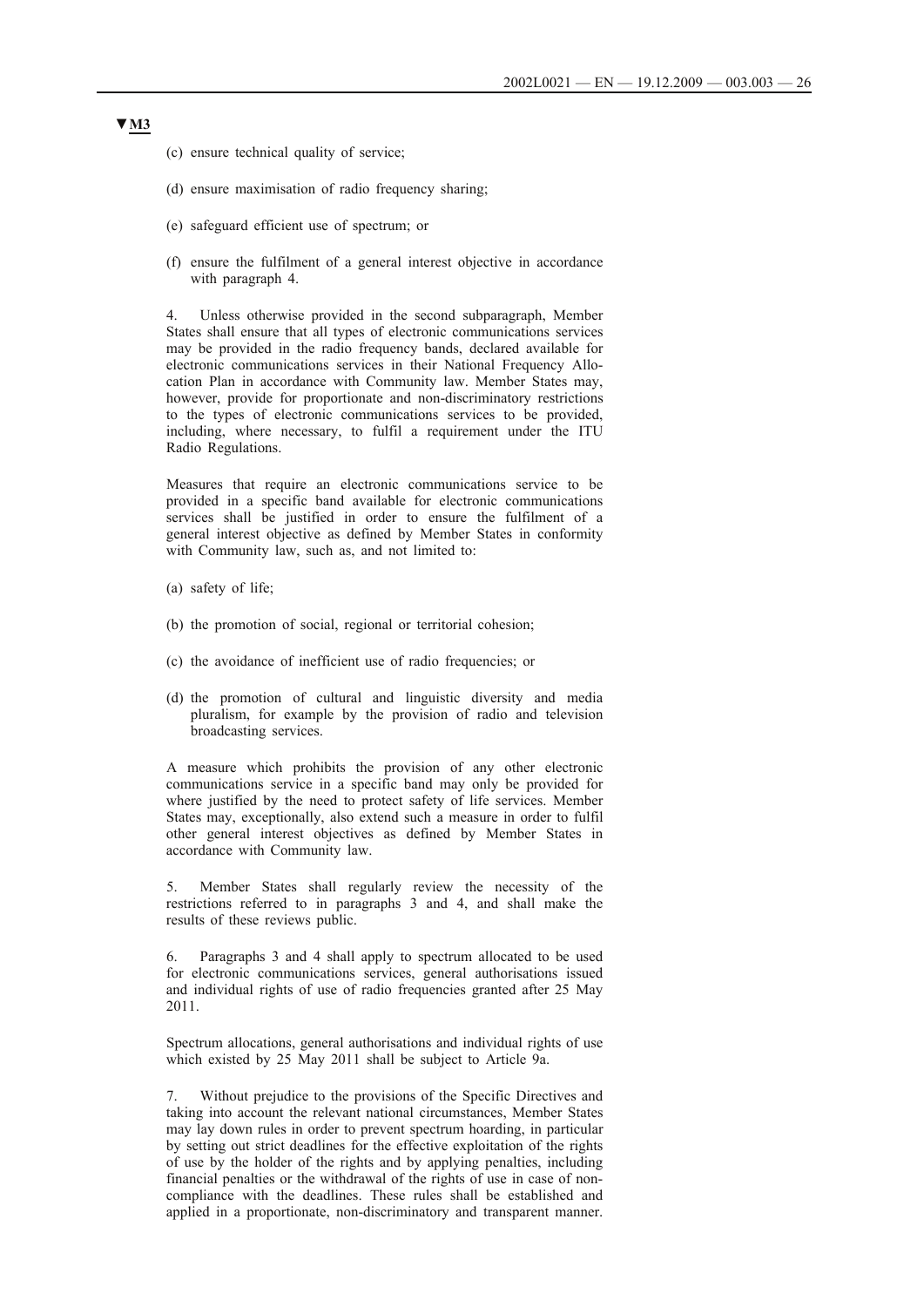### *Article 9a*

### **Review of restrictions on existing rights**

1. For a period of five years starting from 25 May 2011, Member States may allow holders of rights to use radio frequencies which were granted before that date and which will remain valid for a period of not less that five years after that date, to submit an application to the competent national authority for a reassessment of the restrictions on their rights in accordance with Article 9(3) and (4).

Before adopting its decision, the competent national authority shall notify the right holder of its reassessment of the restrictions, indicating the extent of the right after reassessment, and shall allow him a reasonable time limit to withdraw his application.

If the right holder withdraws his application, the right shall remain unchanged until its expiry or until the end of the five-year period, whichever is the earlier date.

2. After the five-year period referred to in paragraph 1, Member States shall take all appropriate measures to ensure that Article 9(3) and (4) apply to all remaining general authorisations or individual rights of use and spectrum allocations used for electronic communications services which existed on 25 May 2011.

3. In applying this Article, Member States shall take appropriate measures to promote fair competition.

4. Measures adopted in applying this Article do not constitute the granting of new rights of use and therefore are not subject to the relevant provisions of Article 5(2) of Directive 2002/20/EC (Authorisation Directive).

#### *Article 9b*

### **Transfer or lease of individual rights to use radio frequencies**

1. Member States shall ensure that undertakings may transfer or lease to other undertakings in accordance with conditions attached to the rights of use of radio frequencies and in accordance with national procedures individual rights to use radio frequencies in the bands for which this is provided in the implementing measures adopted pursuant to paragraph 3.

In other bands, Member States may also make provision for undertakings to transfer or lease individual rights to use radio frequencies to other undertakings in accordance with national procedures.

Conditions attached to individual rights to use radio frequencies shall continue to apply after the transfer or lease, unless otherwise specified by the competent national authority.

Member States may also determine that the provisions of this paragraph shall not apply where the undertaking's individual right to use radio frequencies was initially obtained free of charge.

2. Member States shall ensure that an undertaking's intention to transfer rights to use radio frequencies, as well as the effective transfer thereof is notified in accordance with national procedures to the competent national authority responsible for granting individual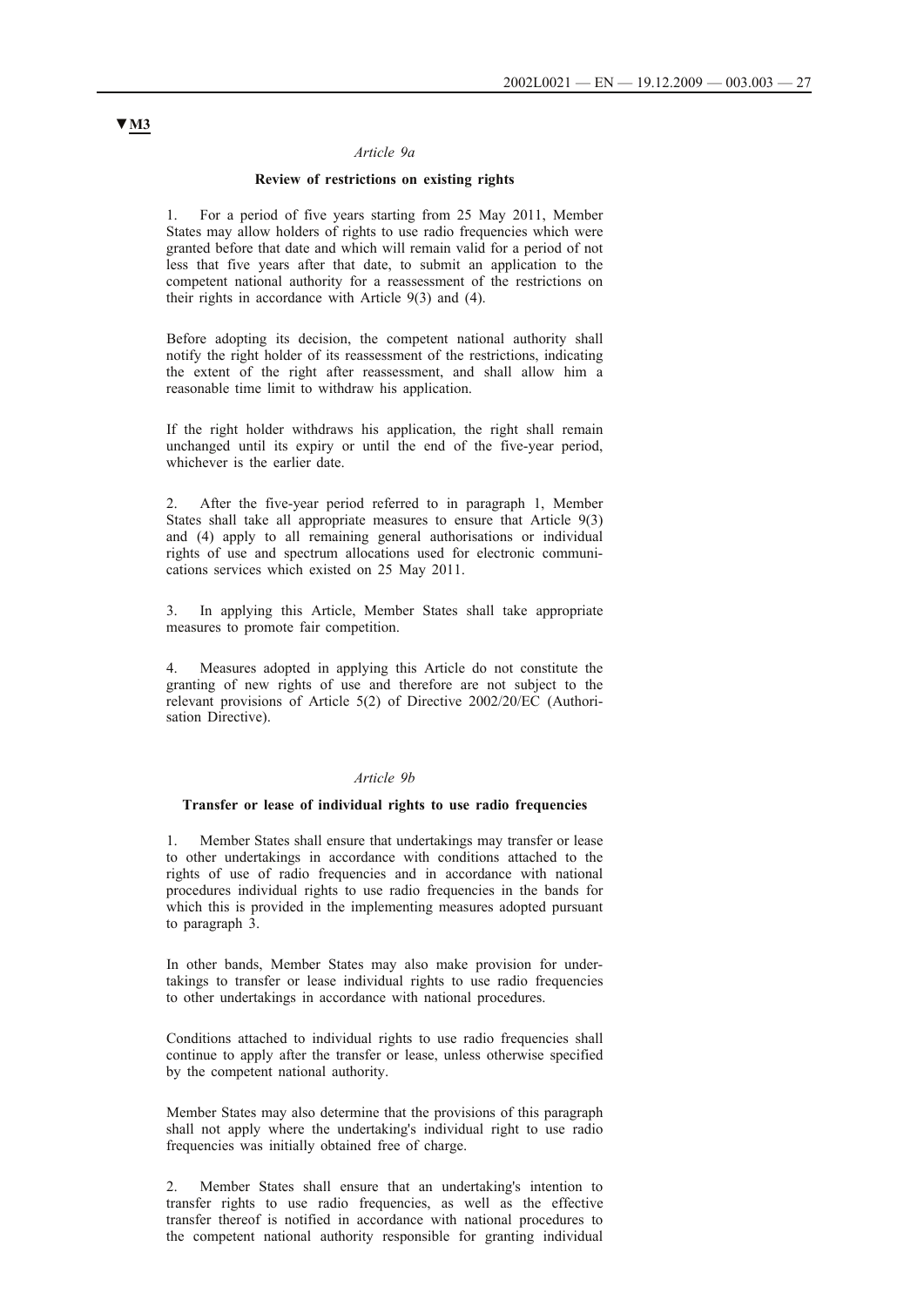rights of use and is made public. Where radio frequency use has been harmonised through the application of the Decision No 676/2002/EC (Radio Spectrum Decision) or other Community measures, any such transfer shall comply with such harmonised use.

3. The Commission may adopt appropriate implementing measures to identify the bands for which rights to use radio frequencies may be transferred or leased between undertakings. These measures shall not cover frequencies which are used for broadcasting.

These technical implementing measures, designed to amend nonessential elements of this Directive by supplementing it, shall be adopted in accordance with the regulatory procedure with scrutiny referred to in Article 22(3).

# **▼B**

### *Article 10*

### **Numbering, naming and addressing**

**▼M3**

1. Member States shall ensure that national regulatory authorities control the granting of rights of use of all national numbering resources and the management of the national numbering plans. Member States shall ensure that adequate numbers and numbering ranges are provided for all publicly available electronic communications services. National regulatory authorities shall establish objective, transparent and non-discriminatory procedures for granting rights of use for national numbering resources.

2. National regulatory authorities shall ensure that national numbering plans and procedures are applied in a manner that gives equal treatment to all providers of publicly available electronic communications services. In particular, Member States shall ensure that an undertaking to which the right of use for a range of numbers has been granted does not discriminate against other providers of electronic communications services as regards the number sequences used to give access to their services.

# **▼B**

Member States shall ensure that the national numbering plans, and all subsequent additions or amendments thereto, are published, subject only to limitations imposed on the grounds of national security.

# **▼M3**

4. Member States shall support the harmonisation of specific numbers or numbering ranges within the Community where it promotes both the functioning of the internal market and the development of pan-European services. The Commission may take appropriate technical implementing measures on this matter.

These measures designed to amend non-essential elements of this Directive by supplementing it, shall be adopted in accordance with the regulatory procedure with scrutiny referred to in Article 22(3).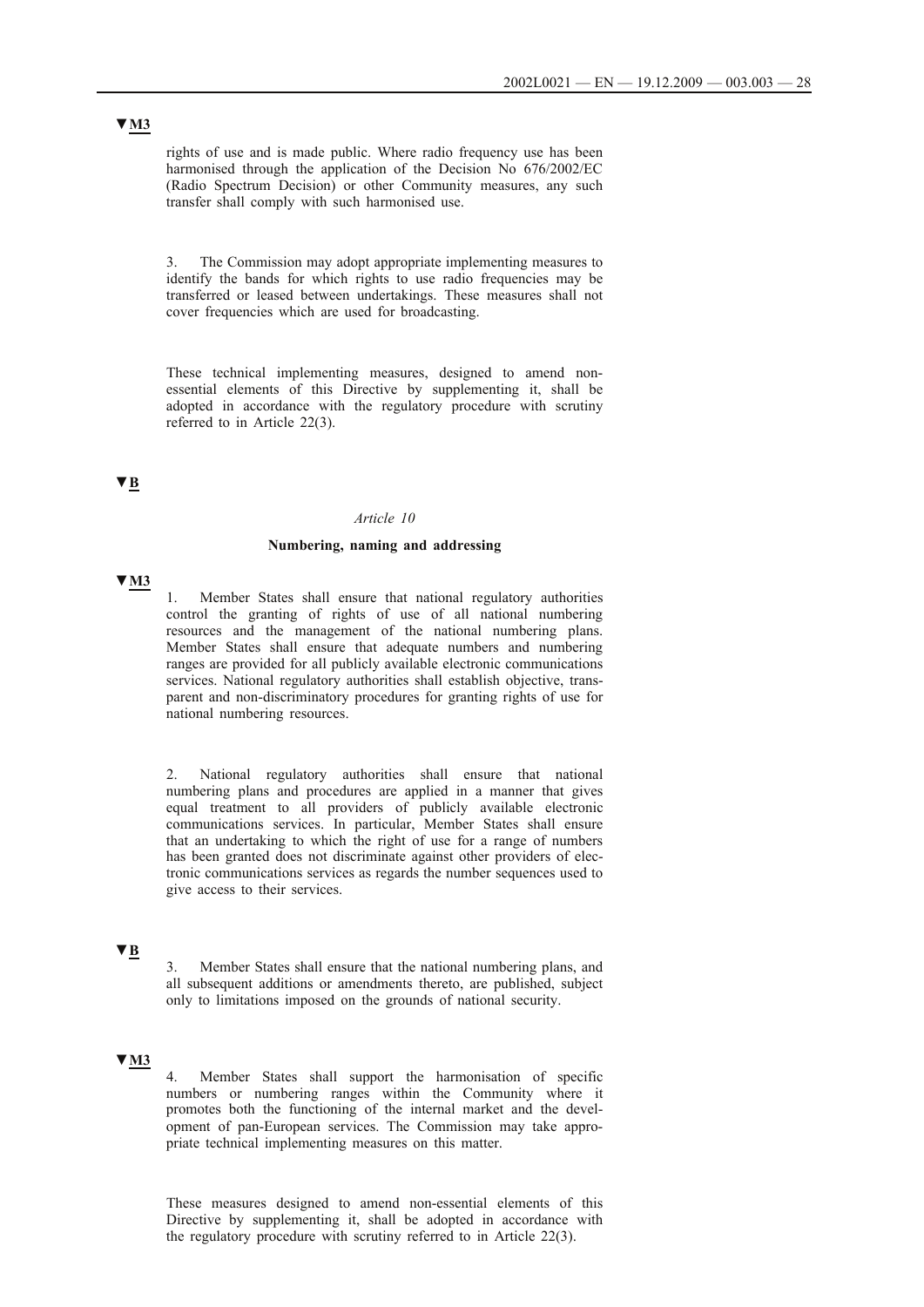5. Where this is appropriate in order to ensure full global interoperability of services, Member States shall coordinate their positions in international organisations and forums in which decisions are taken on issues relating to the numbering, naming and addressing of electronic communications networks and services.

#### *Article 11*

# **Rights of way**

1. Member States shall ensure that when a competent authority considers:

- an application for the granting of rights to install facilities on, over or under public or private property to an undertaking authorised to provide public communications networks, or
- an application for the granting of rights to install facilities on, over or under public property to an undertaking authorised to provide electronic communications networks other than to the public,

the competent authority:

### **▼M3**

— acts on the basis of simple, efficient, transparent and publicly available procedures, applied without discrimination and without delay, and in any event makes its decision within six months of the application, except in cases of expropriation, and

### **▼B**

— follows the principles of transparency and non-discrimination in attaching conditions to any such rights.

The abovementioned procedures can differ depending on whether the applicant is providing public communications networks or not.

### **▼M3**

2. Member States shall ensure that where public or local authorities retain ownership or control of undertakings operating public electronic communications networks and/or publicly available electronic communications services, there is an effective structural separation of the function responsible for granting the rights referred to in paragraph 1 from the activities associated with ownership or control.

# **▼B**

3. Member States shall ensure that effective mechanisms exist to allow undertakings to appeal against decisions on the granting of rights to install facilities to a body that is independent of the parties involved.

# **▼M3**

#### *Article 12*

#### **Co-location and sharing of network elements and associated facilities for providers of electronic communications networks**

1. Where an undertaking providing electronic communications networks has the right under national legislation to install facilities on, over or under public or private property, or may take advantage of a procedure for the expropriation or use of property, national regulatory authorities shall, taking full account of the principle of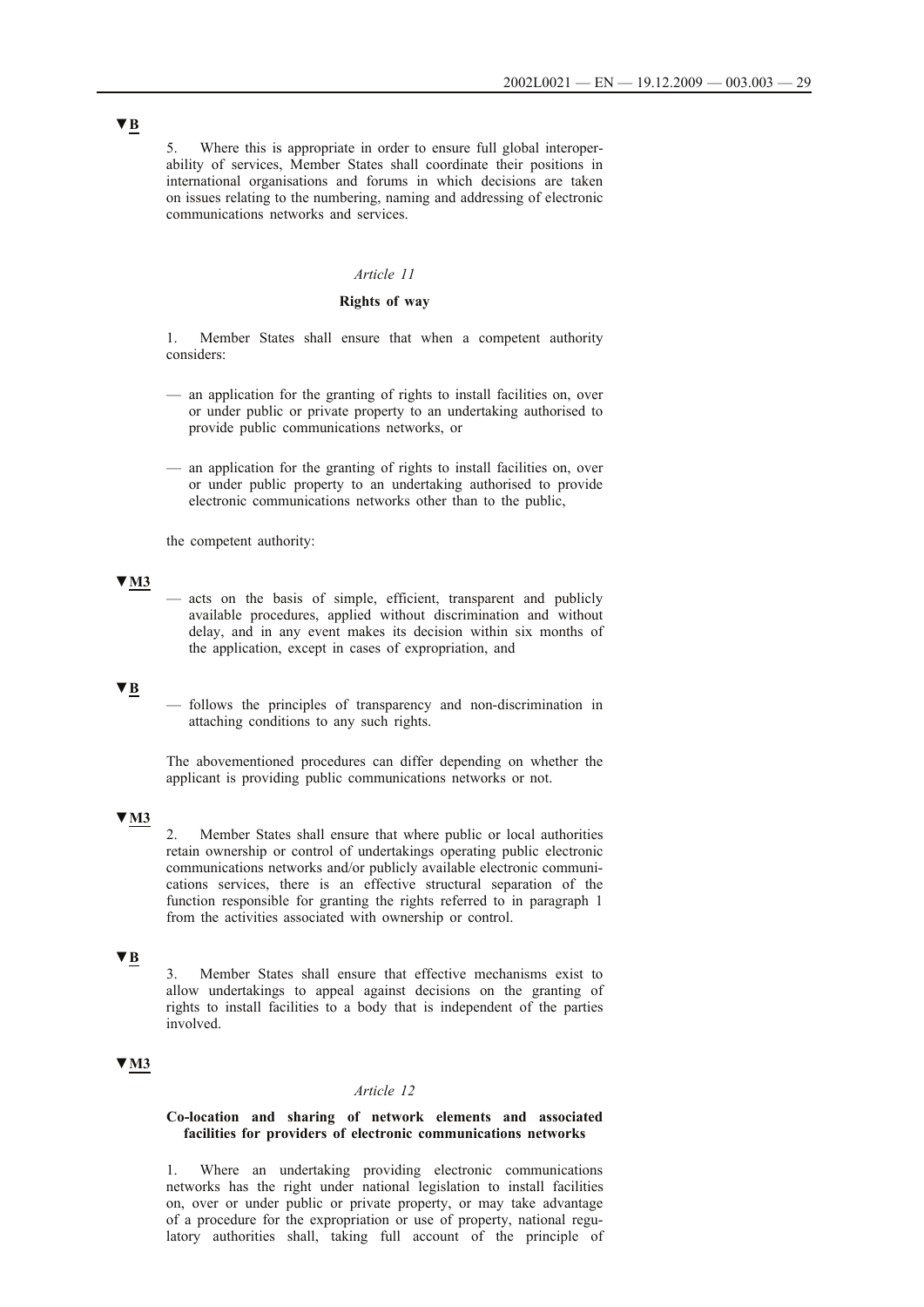proportionality, be able to impose the sharing of such facilities or property, including buildings, entries to buildings, building wiring, masts, antennae, towers and other supporting constructions, ducts, conduits, manholes, cabinets.

2. Member States may require holders of the rights referred to in paragraph 1 to share facilities or property (including physical colocation) or take measures to facilitate the coordination of public works in order to protect the environment, public health, public security or to meet town and country planning objectives and only after an appropriate period of public consultation, during which all interested parties shall be given an opportunity to express their views. Such sharing or coordination arrangements may include rules for apportioning the costs of facility or property sharing.

3. Member States shall ensure that national authorities, after an appropriate period of public consultation during which all interested parties are given the opportunity to state their views, also have the power to impose obligations in relation to the sharing of wiring inside buildings or up to the first concentration or distribution point where this is located outside the building, on the holders of the rights referred to in paragraph 1 and/or on the owner of such wiring, where this is justified on the grounds that duplication of such infrastructure would be economically inefficient or physically impracticable. Such sharing or coordination arrangements may include rules for apportioning the costs of facility or property sharing adjusted for risk where appropriate.

4. Member States shall ensure that competent national authorities may require undertakings to provide the necessary information, if requested by the competent authorities, in order for these authorities, in conjunction with national regulatory authorities, to be able to establish a detailed inventory of the nature, availability and geographical location of the facilities referred to in paragraph 1 and make it available to interested parties.

5. Measures taken by a national regulatory authority in accordance with this Article shall be objective, transparent, non-discriminatory, and proportionate. Where relevant, these measures shall be carried out in coordination with local authorities.

# **▼B**

#### *Article 13*

### **Accounting separation and financial reports**

Member States shall require undertakings providing public communications networks or publicly available electronic communications services which have special or exclusive rights for the provision of services in other sectors in the same or another Member State to:

(a) keep separate accounts for the activities associated with the provision of electronic communications networks or services, to the extent that would be required if these activities were carried out by legally independent companies, so as to identify all elements of cost and revenue, with the basis of their calculation and the detailed attribution methods used, related to their activities associated with the provision of electronic communications networks or services including an itemised breakdown of fixed asset and structural costs, or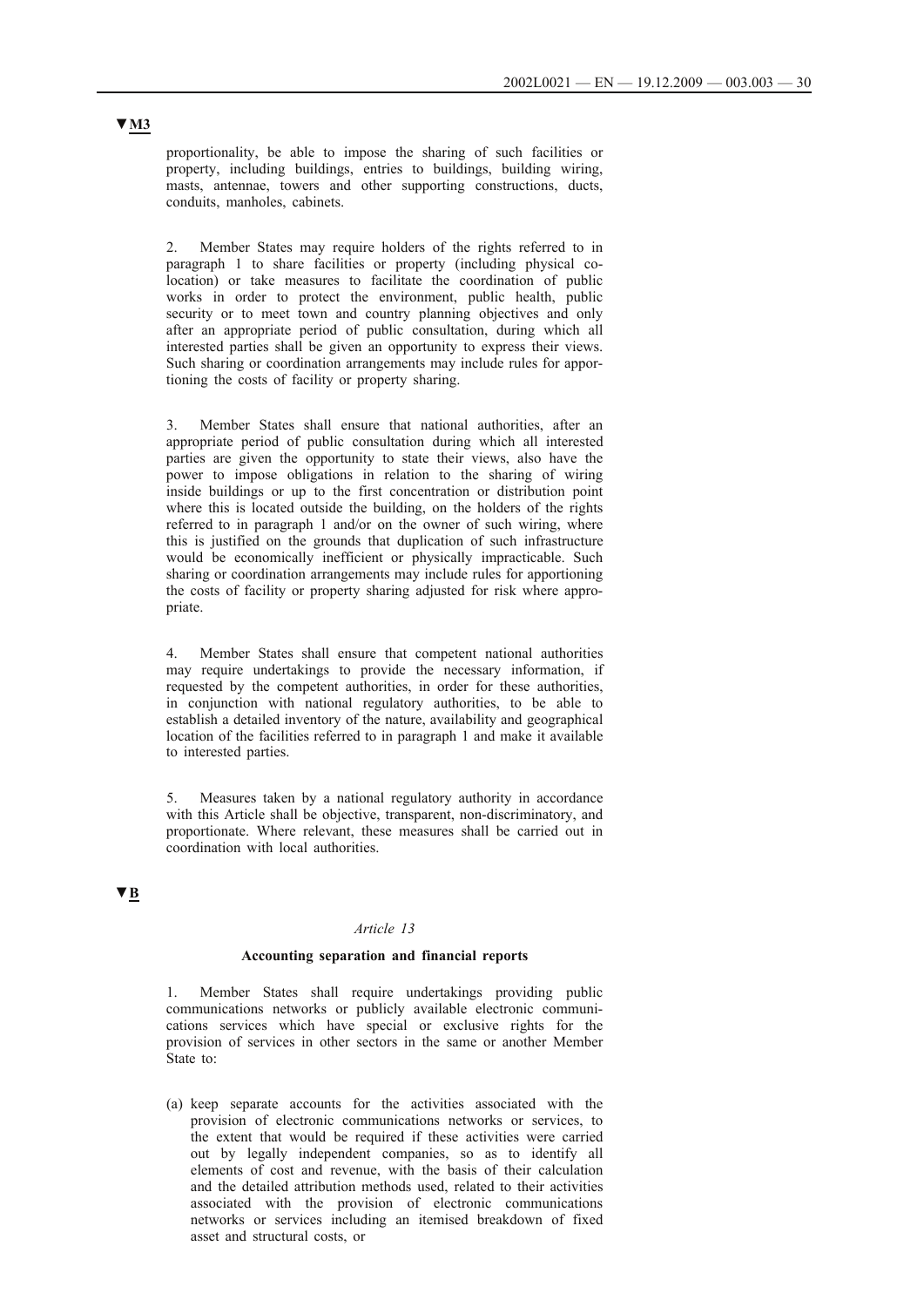(b) have structural separation for the activities associated with the provision of electronic communications networks or services.

Member States may choose not to apply the requirements referred to in the first subparagraph to undertakings the annual turnover of which in activities associated with electronic communications networks or services in the Member States is less than EUR 50 million.

2. Where undertakings providing public communications networks or publicly available electronic communications services are not subject to the requirements of company law and do not satisfy the small and medium-sized enterprise criteria of Community law accounting rules, their financial reports shall be drawn up and submitted to independent audit and published. The audit shall be carried out in accordance with the relevant Community and national rules.

This requirement shall also apply to the separate accounts required under paragraph 1(a).

### **▼M3**

### CHAPTER IIIa

### **SECURITY AND INTEGRITY OF NETWORKS AND SERVICES**

### *Article 13a*

### **Security and integrity**

1. Member States shall ensure that undertakings providing public communications networks or publicly available electronic communications services take appropriate technical and organisational measures to appropriately manage the risks posed to security of networks and services. Having regard to the state of the art, these measures shall ensure a level of security appropriate to the risk presented. In particular, measures shall be taken to prevent and minimise the impact of security incidents on users and interconnected networks.

2. Member States shall ensure that undertakings providing public communications networks take all appropriate steps to guarantee the integrity of their networks, and thus ensure the continuity of supply of services provided over those networks.

3. Member States shall ensure that undertakings providing public communications networks or publicly available electronic communications services notify the competent national regulatory authority of a breach of security or loss of integrity that has had a significant impact on the operation of networks or services.

Where appropriate, the national regulatory authority concerned shall inform the national regulatory authorities in other Member States and the European Network and Information Security Agency (ENISA). The national regulatory authority concerned may inform the public or require the undertakings to do so, where it determines that disclosure of the breach is in the public interest.

Once a year, the national regulatory authority concerned shall submit a summary report to the Commission and ENISA on the notifications received and the action taken in accordance with this paragraph.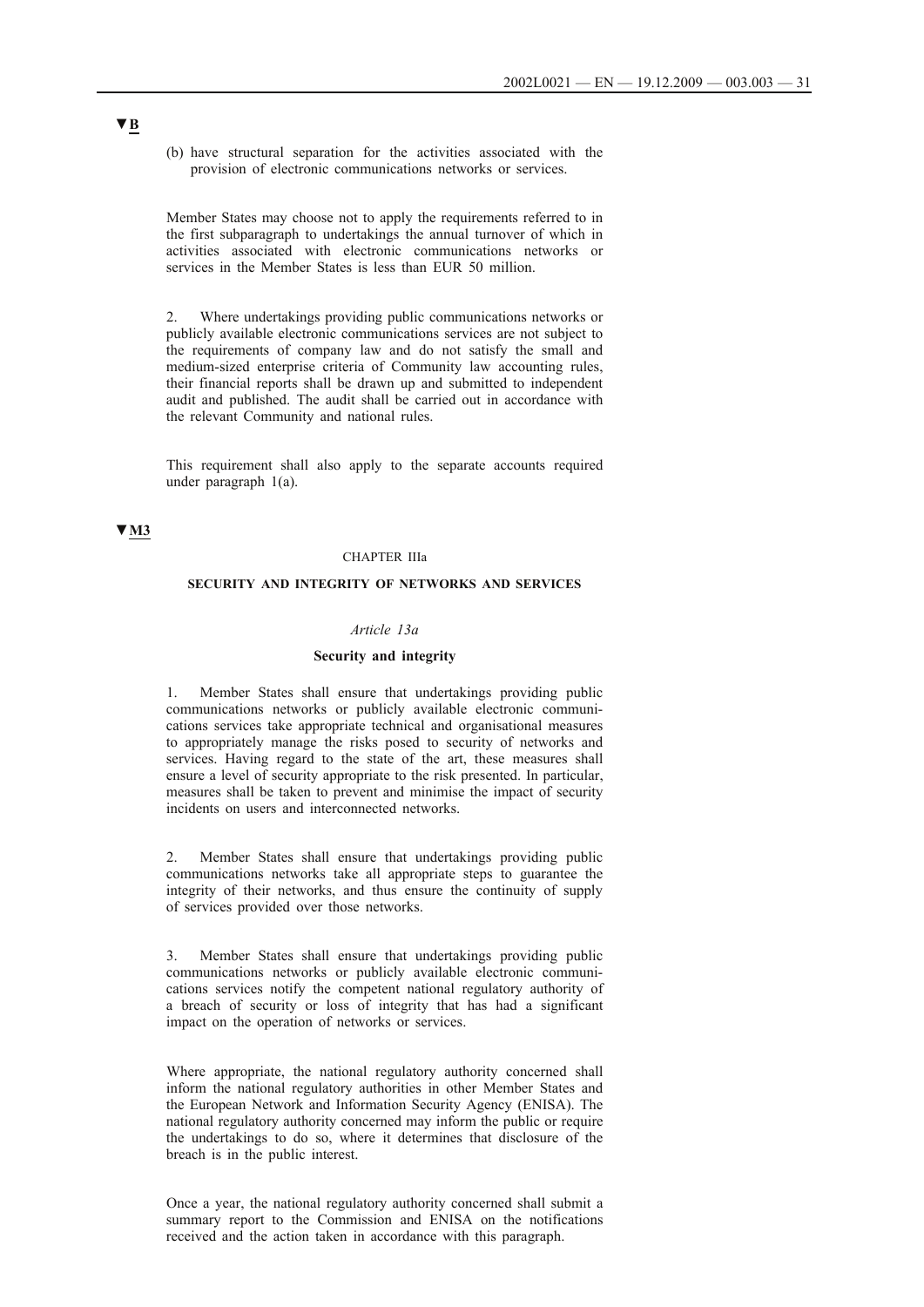The Commission, taking the utmost account of the opinion of ENISA, may adopt appropriate technical implementing measures with a view to harmonising the measures referred to in paragraphs 1, 2, and 3, including measures defining the circumstances, format and procedures applicable to notification requirements. These technical implementing measures shall be based on European and international standards to the greatest extent possible, and shall not prevent Member States from adopting additional requirements in order to pursue the objectives set out in paragraphs 1 and 2.

These implementing measures, designed to amend non-essential elements of this Directive by supplementing it, shall be adopted in accordance with the regulatory procedure with scrutiny referred to in Article 22(3).

### *Article 13b*

### **Implementation and enforcement**

1. Member States shall ensure that in order to implement Article 13a, competent national regulatory authorities have the power to issue binding instructions, including those regarding time limits for implementation, to undertakings providing public communications networks or publicly available electronic communications services.

2. Member States shall ensure that competent national regulatory authorities have the power to require undertakings providing public communications networks or publicly available electronic communications services to:

- (a) provide information needed to assess the security and/or integrity of their services and networks, including documented security policies; and
- (b) submit to a security audit carried out by a qualified independent body or a competent national authority and make the results thereof available to the national regulatory authority. The cost of the audit shall be paid by the undertaking.

3. Member States shall ensure that national regulatory authorities have all the powers necessary to investigate cases of non-compliance and the effects thereof on the security and integrity of the networks.

4. These provisions shall be without prejudice to Article 3 of this Directive.

# **▼B**

### CHAPTER IV

### **GENERAL PROVISIONS**

### *Article 14*

### **Undertakings with significant market power**

1. Where the Specific Directives require national regulatory authorities to determine whether operators have significant market power in accordance with the procedure referred to in Article 16, paragraphs 2 and 3 of this Article shall apply.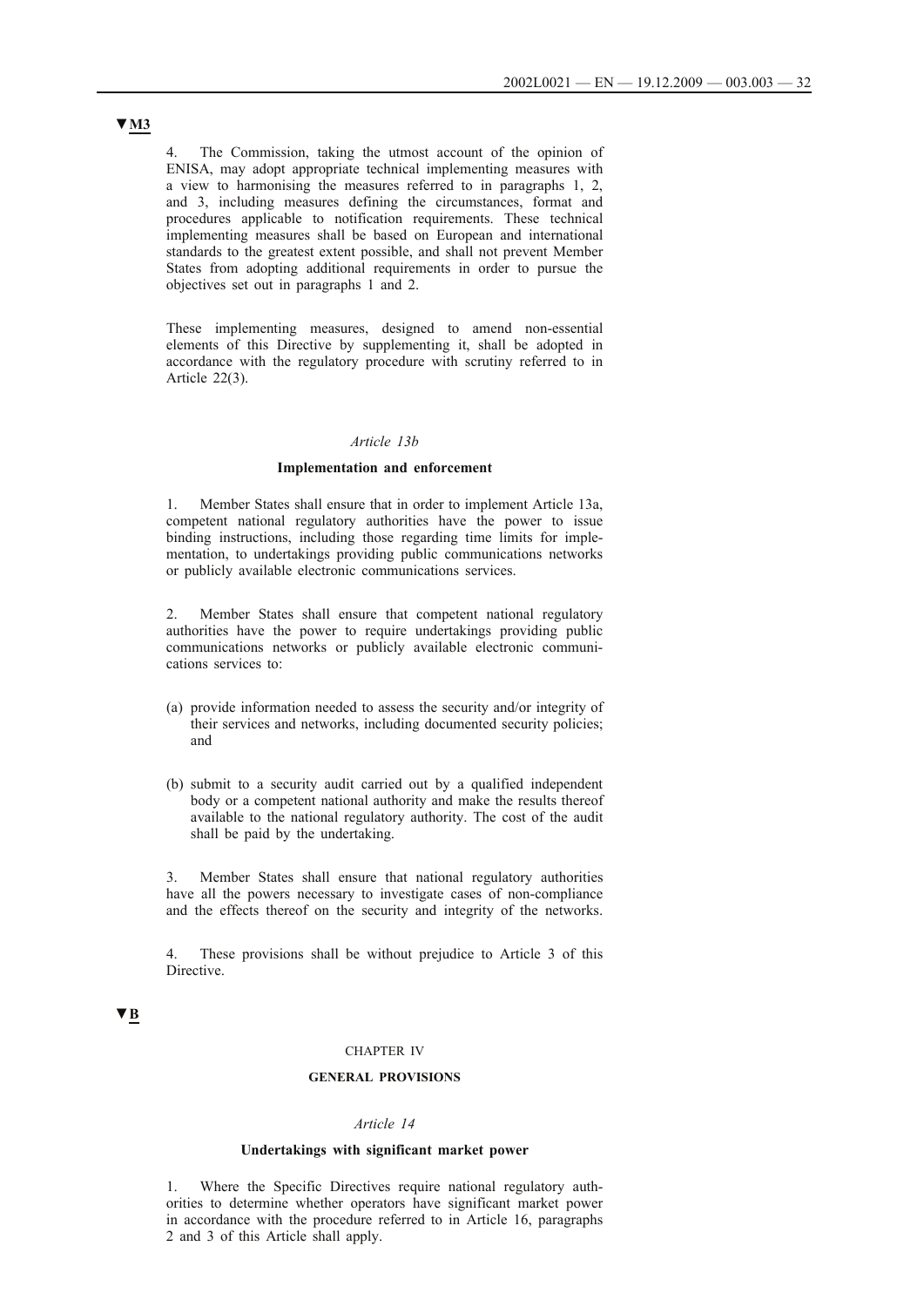2. An undertaking shall be deemed to have significant market power if, either individually or jointly with others, it enjoys a position equivalent to dominance, that is to say a position of economic strength affording it the power to behave to an appreciable extent independently of competitors, customers and ultimately consumers.

In particular, national regulatory authorities shall, when assessing whether two or more undertakings are in a joint dominant position in a market, act in accordance with Community law and take into the utmost account the guidelines on market analysis and the assessment of significant market power published by the Commission pursuant to Article 15. Criteria to be used in making such an assessment are set out in Annex II.

### **▼M3**

3. Where an undertaking has significant market power on a specific market (the first market), it may also be designated as having significant market power on a closely related market (the second market), where the links between the two markets are such as to allow the market power held in the first market to be leveraged into the second market, thereby strengthening the market power of the undertaking. Consequently, remedies aimed at preventing such leverage may be applied in the second market pursuant to Articles 9, 10, 11 and 13 of Directive 2002/19/EC (Access Directive), and where such remedies prove to be insufficient, remedies pursuant to Article 17 of Directive 2002/22/EC (Universal Service Directive) may be imposed.

# **▼B**

### *Article 15*

# **▼M3**

### **Procedure for the identification and definition of markets**

1. After public consultation including with national regulatory authorities and taking the utmost account of the opinion of BEREC, the Commission shall, in accordance with the advisory procedure referred to in Article 22(2), adopt a Recommendation on Relevant Product and Service Markets (the Recommendation). The Recommendation shall identify those product and service markets within the electronic communications sector the characteristics of which may be such as to justify the imposition of regulatory obligations set out in the Specific Directives, without prejudice to markets that may be defined in specific cases under competition law. The Commission shall define markets in accordance with the principles of competition law.

### **▼B**

The Commission shall regularly review the recommendation.

2. The Commission shall publish, at the latest on the date of entry into force of this Directive, guidelines for market analysis and the assessment of significant market power (hereinafter 'the guidelines') which shall be in accordance with the principles of competition law.

# **▼M3**

3. National regulatory authorities shall, taking the utmost account of the Recommendation and the Guidelines, define relevant markets appropriate to national circumstances, in particular relevant geographic markets within their territory, in accordance with the principles of competition law. National regulatory authorities shall follow the procedures referred to in Articles 6 and 7 before defining the markets that differ from those identified in the Recommendation.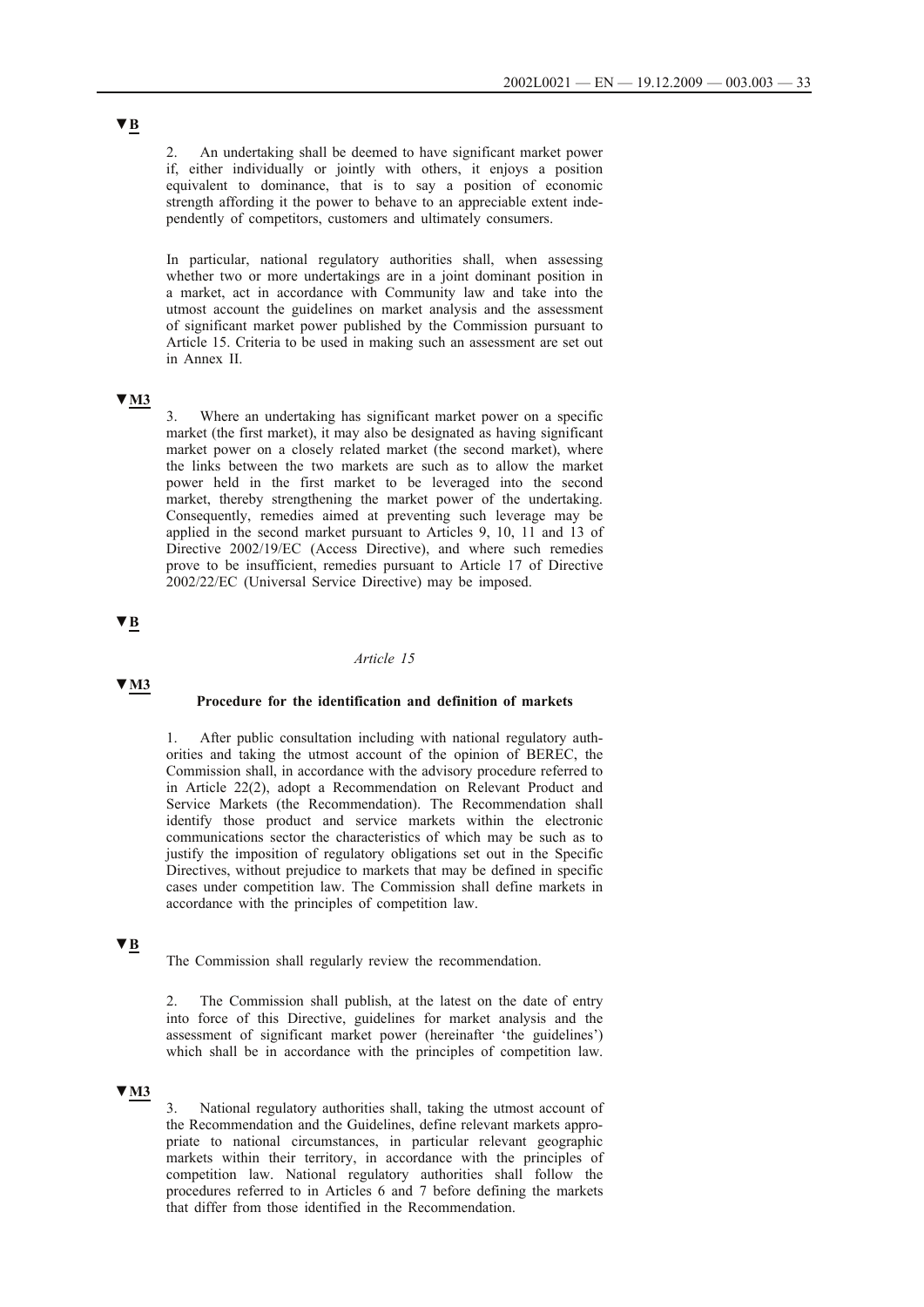**▼M3**

4. After consultation including with national regulatory authorities the Commission may, taking the utmost account of the opinion of BEREC, adopt a Decision identifying transnational markets, acting in accordance with the regulatory procedure with scrutiny referred to in Article 22(3).

# **▼B**

### *Article 16*

### **Market analysis procedure**

**▼M3**

1. National regulatory authorities shall carry out an analysis of the relevant markets taking into account the markets identified in the Recommendation, and taking the utmost account of the Guidelines. Member States shall ensure that this analysis is carried out, where appropriate, in collaboration with the national competition authorities.

Where a national regulatory authority is required under paragraphs 3 or 4 of this Article, Article 17 of Directive 2002/22/EC (Universal Service Directive), or Article 8 of Directive 2002/19/EC (Access Directive) to determine whether to impose, maintain, amend or withdraw obligations on undertakings, it shall determine on the basis of its market analysis referred to in paragraph 1 of this Article whether a relevant market is effectively competitive.

# **▼B**

Where a national regulatory authority concludes that the market is effectively competitive, it shall not impose or maintain any of the specific regulatory obligations referred to in paragraph 2 of this Article. In cases where sector specific regulatory obligations already exist, it shall withdraw such obligations placed on undertakings in that relevant market. An appropriate period of notice shall be given to parties affected by such a withdrawal of obligations.

# **▼M3**

Where a national regulatory authority determines that a relevant market is not effectively competitive, it shall identify undertakings which individually or jointly have a significant market power on that market in accordance with Article 14 and the national regulatory authority shall on such undertakings impose appropriate specific regulatory obligations referred to in paragraph 2 of this Article or maintain or amend such obligations where they already exist.

5. In the case of transnational markets identified in the Decision referred to in Article 15(4), the national regulatory authorities concerned shall jointly conduct the market analysis taking the utmost account of the Guidelines and, in a concerted fashion, shall decide on any imposition, maintenance, amendment or withdrawal of regulatory obligations referred to in paragraph 2 of this Article.

6. Measures taken in accordance with the provisions of paragraphs 3 and 4 shall be subject to the procedures referred to in Articles 6 and 7. National regulatory authorities shall carry out an analysis of the relevant market and notify the corresponding draft measure in accordance with Article 7: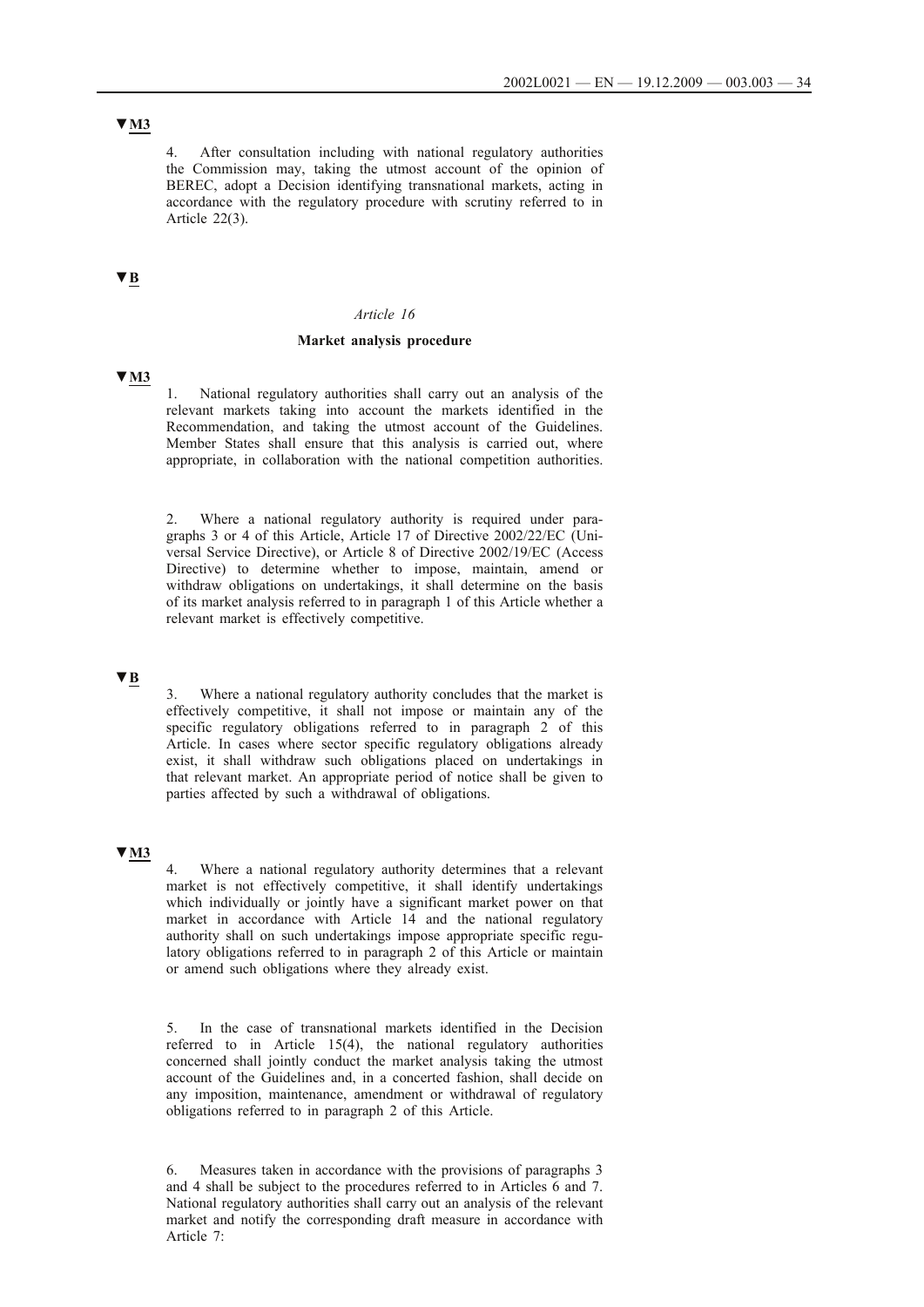- (a) within three years from the adoption of a previous measure relating to that market. However, exceptionally, that period may be extended for up to three additional years, where the national regulatory authority has notified a reasoned proposed extension to the Commission and the Commission has not objected within one month of the notified extension;
- (b) within two years from the adoption of a revised Recommendation on relevant markets, for markets not previously notified to the Commission; or
- (c) within two years from their accession, for Member States which have newly joined the Union.

7. Where a national regulatory authority has not completed its analysis of a relevant market identified in the Recommendation within the time limit laid down in paragraph 6, BEREC shall, upon request, provide assistance to the national regulatory authority concerned in completing the analysis of the specific market and the specific obligations to be imposed. With this assistance, the national regulatory authority concerned shall within six months notify the draft measure to the Commission in accordance with Article 7.

# **▼B**

### *Article 17*

#### **Standardisation**

1. The Commission, acting in accordance with the procedure referred to in Article 22(2), shall draw up and publish in the *Official Journal of the European Communities* a list of **►M3** non-compulsory standards ◄ and/or specifications to serve as a basis for encouraging the harmonised provision of electronic communications networks, electronic communications services and associated facilities and services. Where necessary, the Commission may, acting in accordance with the procedure referred to in Article 22(2) and following consultation of the Committee established by Directive 98/34/EC, request that standards be drawn up by the European standards organisations (European Committee for Standardisation (CEN), European Committee for Electrotechnical Standardisation (CENELEC), and European Telecommunications Standards Institute (ETSI)).

2. Member States shall encourage the use of the standards and/or specifications referred to in paragraph 1, for the provision of services, technical interfaces and/or network functions, to the extent strictly necessary to ensure interoperability of services and to improve freedom of choice for users.

As long as standards and/or specifications have not been published in accordance with paragraph 1, Member States shall encourage the implementation of standards and/or specifications adopted by the European standards organisations.

#### **▼M3**

In the absence of such standards and/or specifications, Member States shall encourage the implementation of international standards or recommendations adopted by the International Telecommunication Union (ITU), the European Conference of Postal and Telecommunications Administrations (CEPT), the International Organisation for Standardisation (ISO) and the International Electrotechnical Commission (IEC).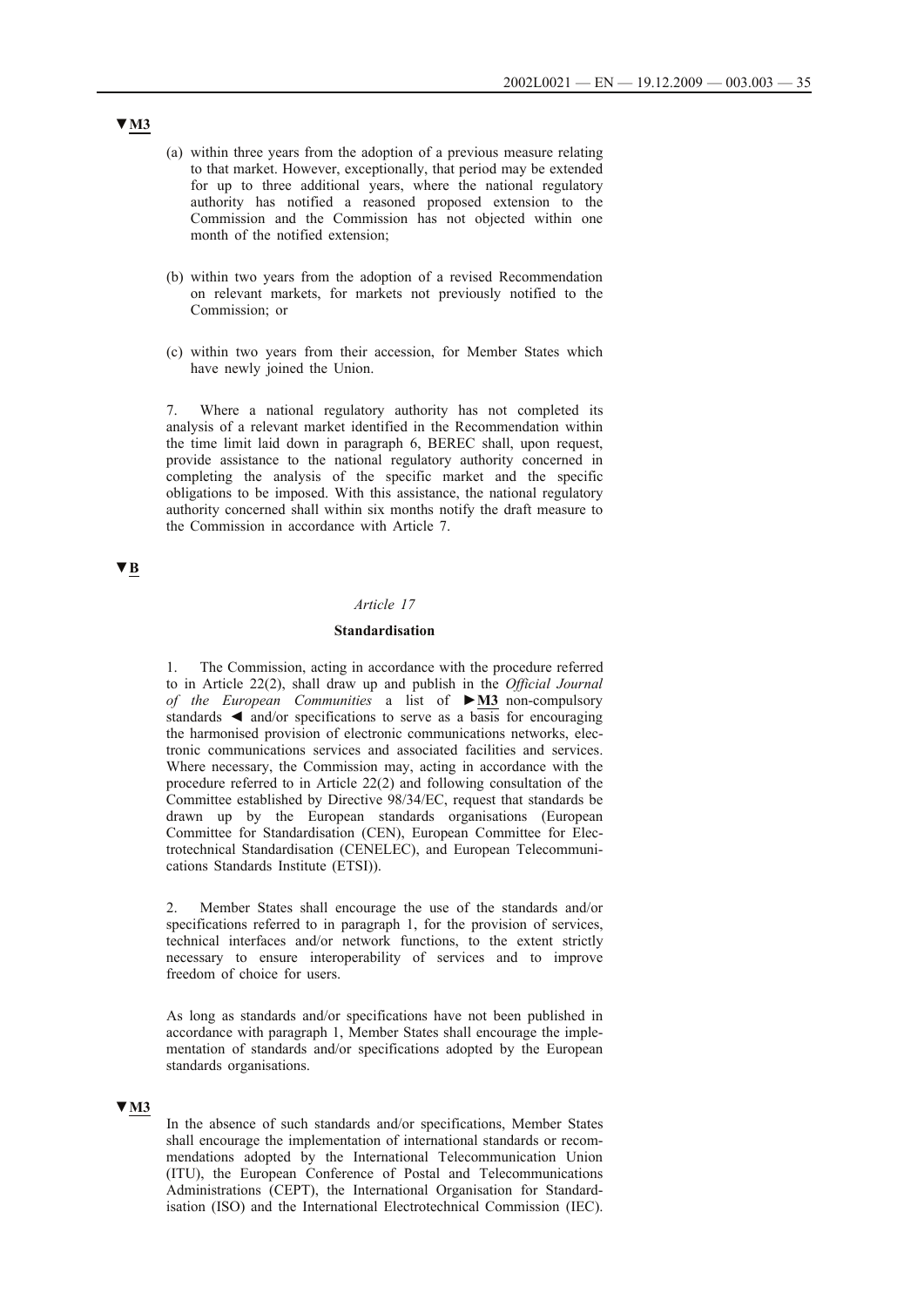Where international standards exist, Member States shall encourage the European standards organisations to use them, or the relevant parts of them, as a basis for the standards they develop, except where such international standards or relevant parts would be ineffective.

3. If the standards and/or specifications referred to in paragraph 1 have not been adequately implemented so that interoperability of services in one or more Member States cannot be ensured, the implementation of such standards and/or specifications may be made compulsory under the procedure laid down in paragraph 4, to the extent strictly necessary to ensure such interoperability and to improve freedom of choice for users.

### **▼M3**

4. Where the Commission intends to make the implementation of certain standards and/or specifications compulsory, it shall publish a notice in the *Official Journal of the European Union* and invite public comment by all parties concerned. The Commission shall take appropriate implementing measures and make implementation of the relevant standards compulsory by making reference to them as compulsory standards in the list of standards and/or specifications published in the *Official Journal of the European Union*.

5. Where the Commission considers that standards and/or specifications referred to in paragraph 1 no longer contribute to the provision of harmonised electronic communications services, or that they no longer meet consumers' needs or are hampering technological development, it shall, acting in accordance with the advisory procedure referred to in Article 22(2), remove them from the list of standards and/or specifications referred to in paragraph 1.

# **▼B**

6. Where the Commission considers that standards and/or specifications referred to in paragraph 4 no longer contribute to the provision of harmonised electronic communications services, or that they no longer meet consumers' needs or are hampering technological development, it shall **►M3** take the appropriate implementing measures and remove those standards and/or specifications from the list of standards and/or specifications referred to in paragraph 1 ◄.

## **▼M3**

6a. The implementing measures designed to amend non-essential elements of this Directive by supplementing it, referred to in paragraphs 4 and 6, shall be adopted in accordance with the regulatory procedure with scrutiny referred to in Article 22(3).

# **▼B**

7. This Article does not apply in respect of any of the essential requirements, interface specifications or harmonised standards to which the provisions of Directive 1999/5/EC apply.

#### *Article 18*

### **Interoperability of digital interactive television services**

1. In order to promote the free flow of information, media pluralism and cultural diversity, Member States shall encourage, in accordance with the provisions of Article 17(2):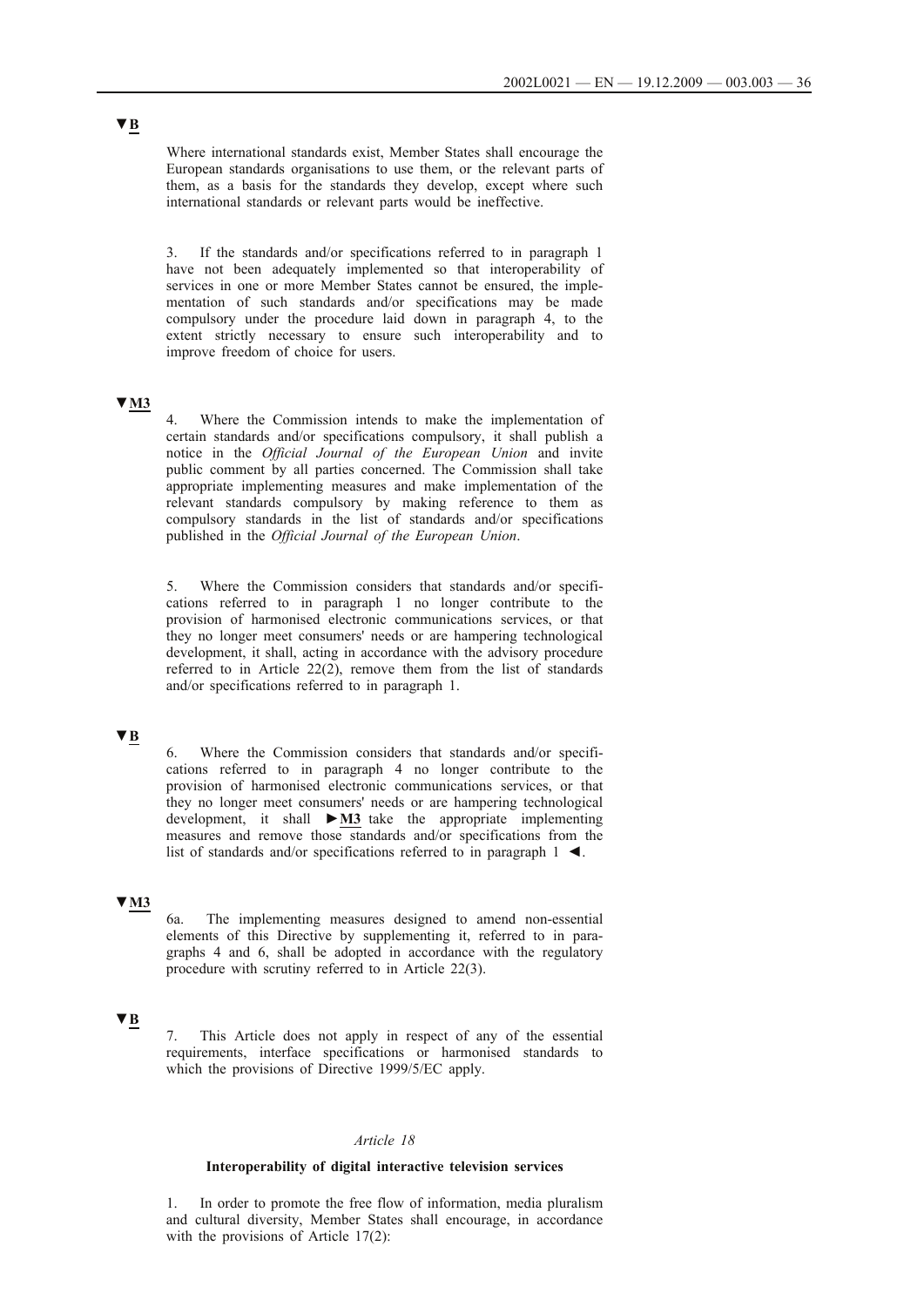- (a) providers of digital interactive television services for distribution to the public in the Community on digital interactive television platforms, regardless of the transmission mode, to use an open API;
- (b) providers of all enhanced digital television equipment deployed for the reception of digital interactive television services on interactive digital television platforms to comply with an open API in accordance with the minimum requirements of the relevant standards or specifications;

### **▼M3**

(c) providers of digital TV services and equipment to cooperate in the provision of interoperable TV services for disabled end-users.

# **▼B**

2. Without prejudice to Article 5(1)(b) of Directive 2002/19/ EC (Access Directive), Member States shall encourage proprietors of APIs to make available on fair, reasonable and non-discriminatory terms, and against appropriate remuneration, all such information as is necessary to enable providers of digital interactive television services to provide all services supported by the API in a fully functional form.

### **▼M3** \_\_\_\_\_\_\_\_\_\_

#### *Article 19*

### **Harmonisation procedures**

1. Without prejudice to Article 9 of this Directive and Articles 6 and 8 of Directive 2002/20/EC (Authorisation Directive), where the Commission finds that divergences in the implementation by the national regulatory authorities of the regulatory tasks specified in this Directive and the Specific Directives may create a barrier to the internal market, the Commission may, taking the utmost account of the opinion of BEREC, issue a recommendation or a decision on the harmonised application of the provisions in this Directive and the Specific Directives in order to further the achievement of the objectives set out in Article 8.

2. Where the Commission issues a recommendation pursuant to paragraph 1, it shall act in accordance with the advisory procedure referred to in Article 22(2).

Member States shall ensure that national regulatory authorities take the utmost account of those recommendations in carrying out their tasks. Where a national regulatory authority chooses not to follow a recommendation, it shall inform the Commission, giving the reasons for its position.

3. The decisions adopted pursuant to paragraph 1 may include only the identification of a harmonised or coordinated approach for the purposes of addressing the following matters:

(a) the inconsistent implementation of general regulatory approaches by national regulatory authorities on the regulation of electronic communication markets in the application of Articles 15 and 16, where it creates a barrier to the internal market. Such decisions shall not refer to specific notifications issued by the national regulatory authorities pursuant to Article 7a;

In such a case, the Commission shall propose a draft decision only: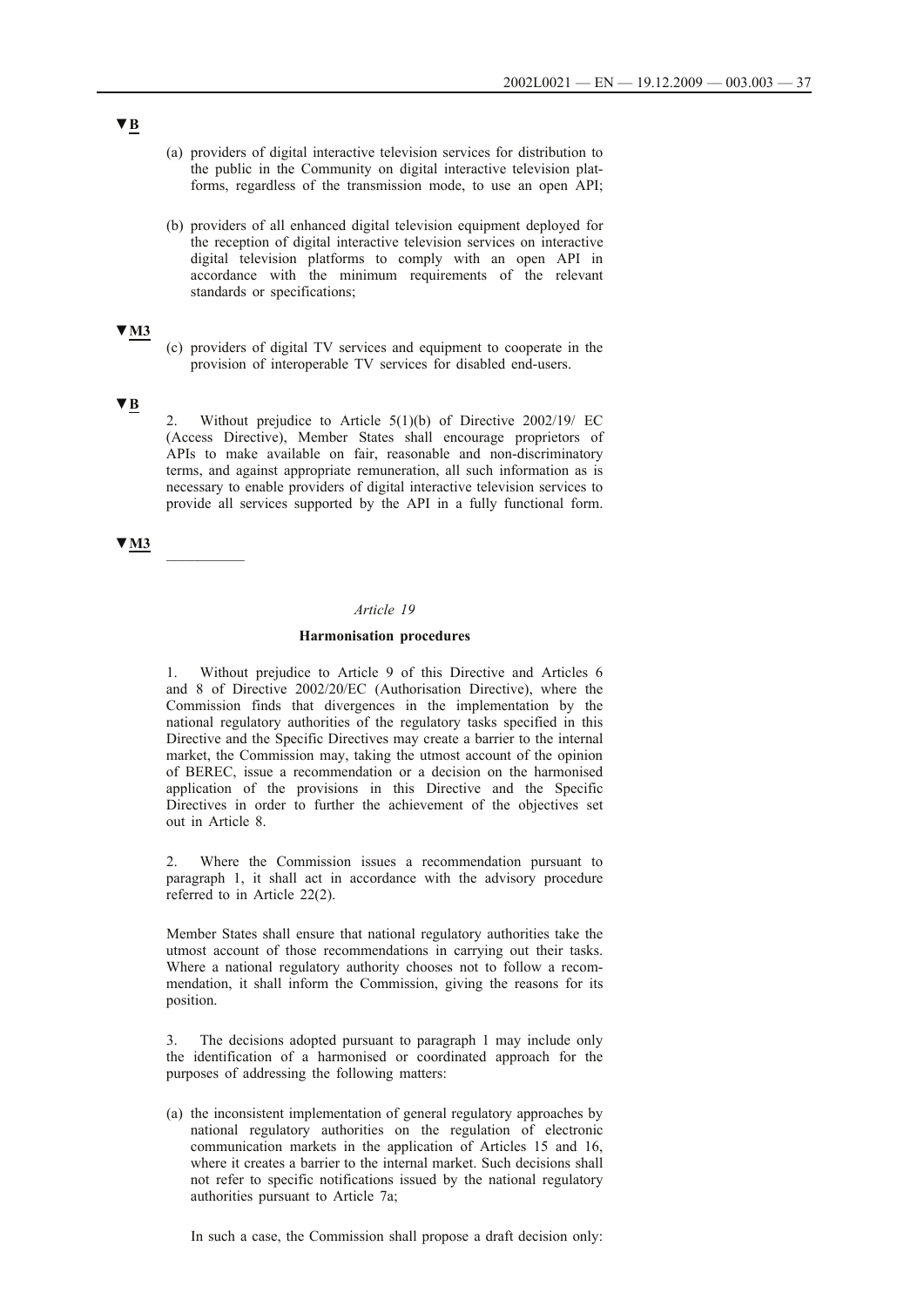- after at least two years following the adoption of a Commission Recommendation dealing with the same matter, and
- taking utmost account of an opinion from BEREC on the case for adoption of such a decision, which shall be provided by BEREC within three months of the Commission's request;
- (b) numbering, including number ranges, portability of numbers and identifiers, number and address translation systems, and access to 112 emergency services.

4. The decision referred to in paragraph 1, designed to amend nonessential elements of this Directive by supplementing it, shall be adopted in accordance with the regulatory procedure with scrutiny referred to in Article 22(3).

5. BEREC may on its own initiative advise the Commission on whether a measure should be adopted pursuant to paragraph 1.

# **▼B**

### *Article 20*

### **Dispute resolution between undertakings**

### **▼M3**

In the event of a dispute arising in connection with existing obligations under this Directive or the Specific Directives between undertakings providing electronic communications networks or services in a Member State, or between such undertakings and other undertakings in the Member State benefiting from obligations of access and/or interconnection arising under this Directive or the Specific Directives, the national regulatory authority concerned shall, at the request of either party, and without prejudice to the provisions of paragraph 2, issue a binding decision to resolve the dispute in the shortest possible time frame and in any case within four months, except in exceptional circumstances. The Member State concerned shall require that all parties cooperate fully with the national regulatory authority.

# **▼B**

2. Member States may make provision for national regulatory authorities to decline to resolve a dispute through a binding decision where other mechanisms, including mediation, exist and would better contribute to resolution of the dispute in a timely manner in accordance with the provisions of Article 8. The national regulatory authority shall inform the parties without delay. If after four months the dispute is not resolved, and if the dispute has not been brought before the courts by the party seeking redress, the national regulatory authority shall issue, at the request of either party, a binding decision to resolve the dispute in the shortest possible time frame and in any case within four months.

3. In resolving a dispute, the national regulatory authority shall take decisions aimed at achieving the objectives set out in Article 8. Any obligations imposed on an undertaking by the national regulatory authority in resolving a dispute shall respect the provisions of this Directive or the Specific Directives.

4. The decision of the national regulatory authority shall be made available to the public, having regard to the requirements of business confidentiality. The parties concerned shall be given a full statement of the reasons on which it is based.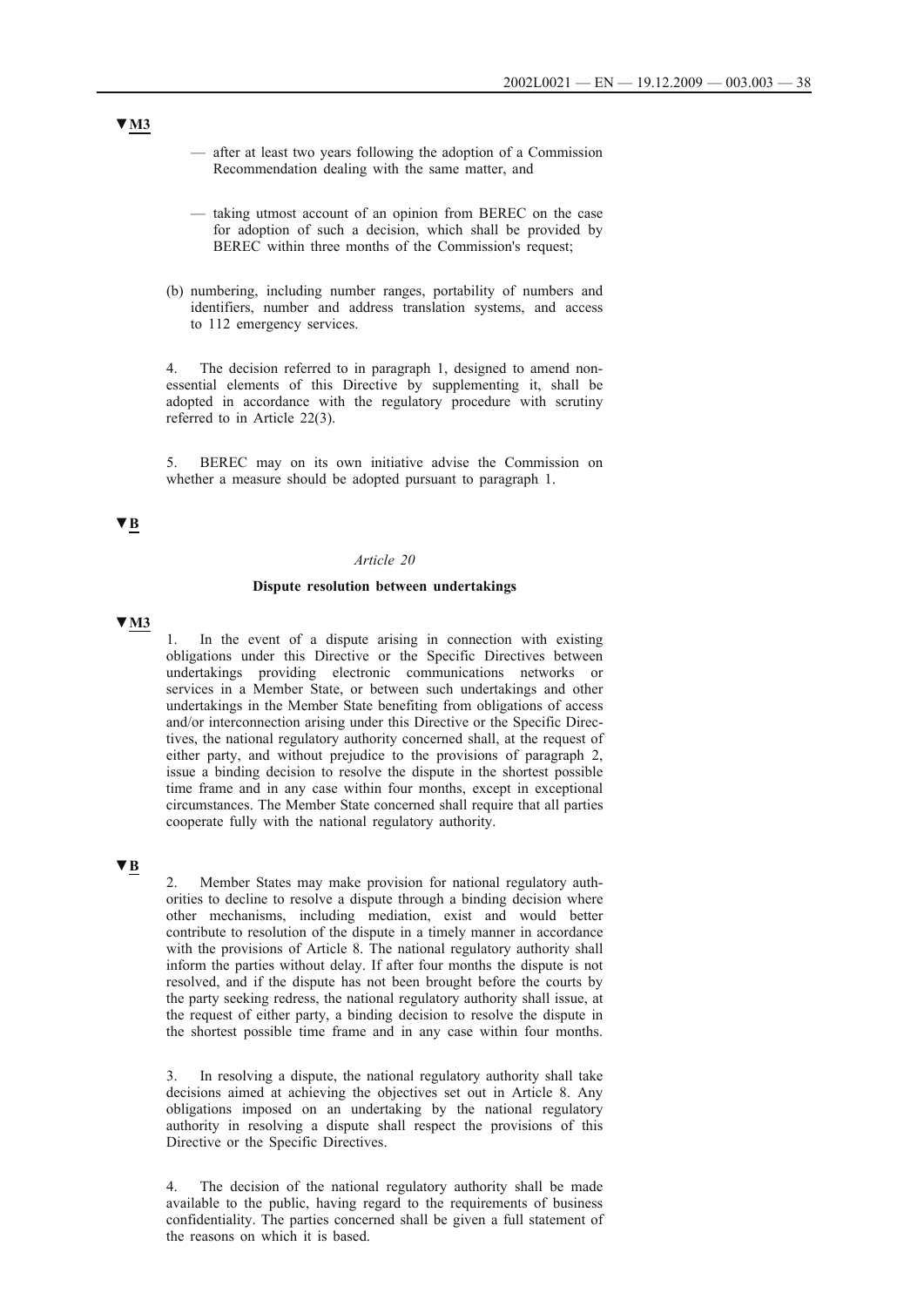5. The procedure referred to in paragraphs 1, 3 and 4 shall not preclude either party from bringing an action before the courts.

### *Article 21*

#### **Resolution of cross-border disputes**

1. In the event of a cross-border dispute arising under this Directive or the Specific Directives between parties in different Member States, and where the dispute lies within the competence of national regulatory authorities from more than one Member State, the provisions set out in paragraphs 2, 3 and 4 shall be applicable.

2. Any party may refer the dispute to the national regulatory authorities concerned. The competent national regulatory authorities shall coordinate their efforts and shall have the right to consult BEREC in order to bring about a consistent resolution of the dispute, in accordance with the objectives set out in Article 8.

Any obligations imposed by the national regulatory authorities on undertakings as part of the resolution of a dispute shall comply with this Directive and the Specific Directives.

Any national regulatory authority which has competence in such a dispute may request BEREC to adopt an opinion as to the action to be taken in accordance with the provisions of the Framework Directive and/or the Specific Directives to resolve the dispute.

Where such a request has been made to BEREC, any national regulatory authority with competence in any aspect of the dispute shall await BEREC's opinion before taking action to resolve the dispute. This shall not preclude national regulatory authorities from taking urgent measures where necessary.

Any obligations imposed on an undertaking by the national regulatory authority in resolving a dispute shall respect the provisions of this Directive or the Specific Directives and take the utmost account of the opinion adopted by BEREC.

### **▼C1**

3. Member States may make provision for the competent national regulatory authorities jointly to decline to resolve a dispute where other mechanisms, including mediation, exist and would better contribute to resolving the dispute in a timely manner in accordance with the provisions of Article 8.

#### **▼M3**

They shall inform the parties without delay. If after four months the dispute is not resolved, where the dispute has not been brought before the courts by the party seeking redress and if either party requests it, the national regulatory authorities shall coordinate their efforts in order to resolve the dispute, in accordance with the provisions set out in Article 8 and taking the utmost account of any opinion adopted by BEREC.

4. The procedure referred to in paragraph 2 shall not preclude either party from bringing an action before the courts.

### *Article 21a*

#### **Penalties**

Member States shall lay down rules on penalties applicable to infringements of national provisions adopted pursuant to this Directive and the Specific Directives and shall take all measures necessary to ensure that they are implemented. The penalties provided for must be

# **▼B**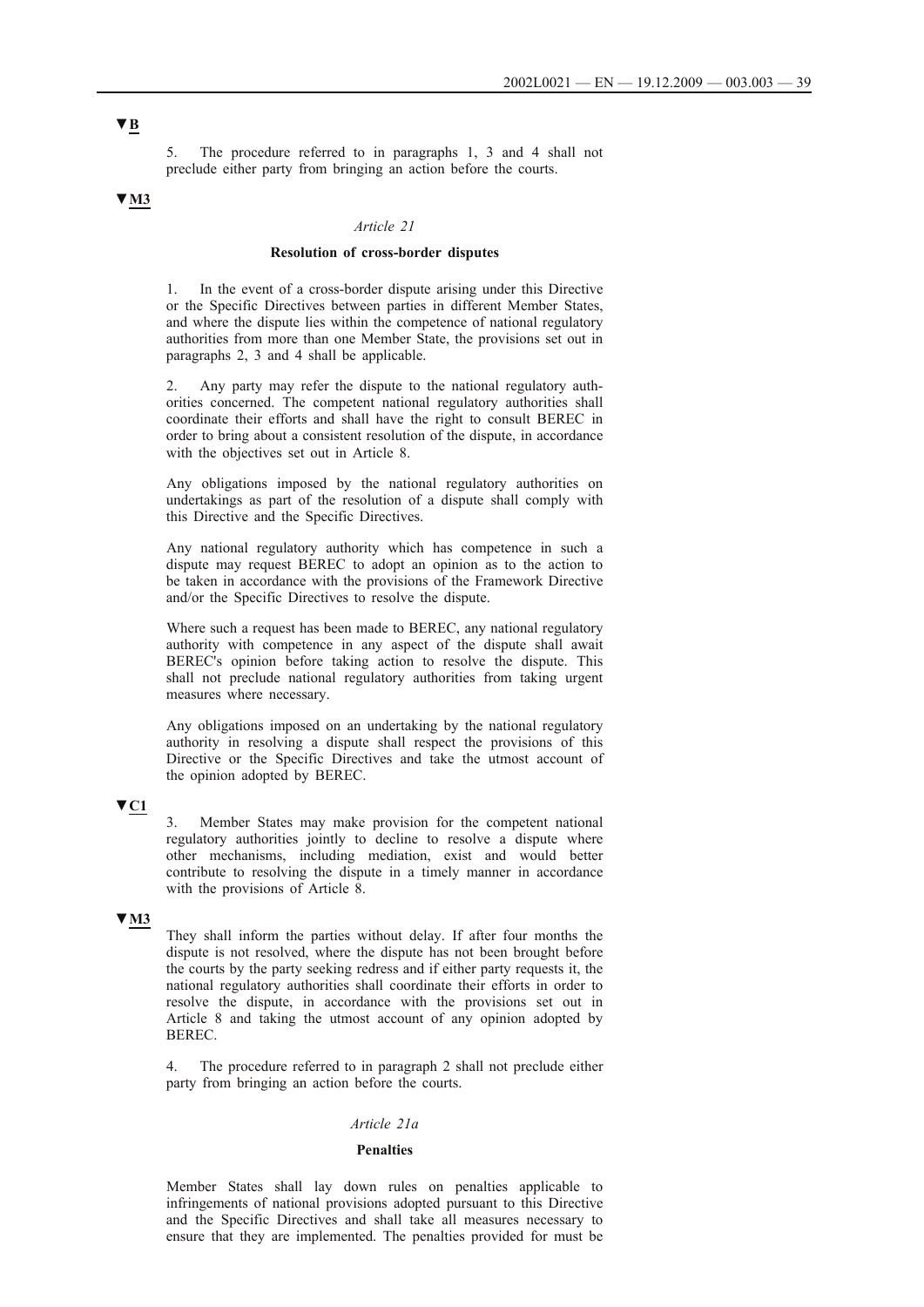# **▼M3**

appropriate, effective, proportionate and dissuasive. The Member States shall notify those provisions to the Commission by 25 May 2011 and shall notify it without delay of any subsequent amendment affecting them.

# **▼B**

### *Article 22*

#### **Committee**

1. The Commission shall be assisted by a Committee ('the Communications Committee').

2. Where reference is made to this paragraph, Articles 3 and 7 of Decision 1999/468/EC shall apply, having regard to the provisions of Article 8 thereof.

#### **▼M3**

3. Where reference is made to this paragraph, Article 5a(1) to (4), and Article 7 of Decision 1999/468/EC shall apply, having regard to the provisions of Article 8 thereof.

**▼B**

 $\frac{1}{2}$ 

### *Article 23*

### **Exchange of information**

The Commission shall provide all relevant information to the Communications Committee on the outcome of regular consultations with the representatives of network operators, service providers, users, consumers, manufacturers and trade unions, as well as third countries and international organisations.

2. The Communications Committee shall, taking account of the Community's electronic communications policy, foster the exchange of information between the Member States and between the Member States and the Commission on the situation and the development of regulatory activities regarding electronic communications networks and services.

# *Article 24*

### **Publication of information**

1. Member States shall ensure that up-to-date information pertaining to the application of this Directive and the Specific Directives is made publicly available in a manner that guarantees all interested parties easy access to that information. They shall publish a notice in their national official gazette describing how and where the information is published. The first such notice shall be published before the date of application referred to in Article 28(1), second subparagraph, and thereafter a notice shall be published whenever there is any change in the information contained therein.

2. Member States shall send to the Commission a copy of all such notices at the time of publication. The Commission shall distribute the information to the Communications Committee as appropriate.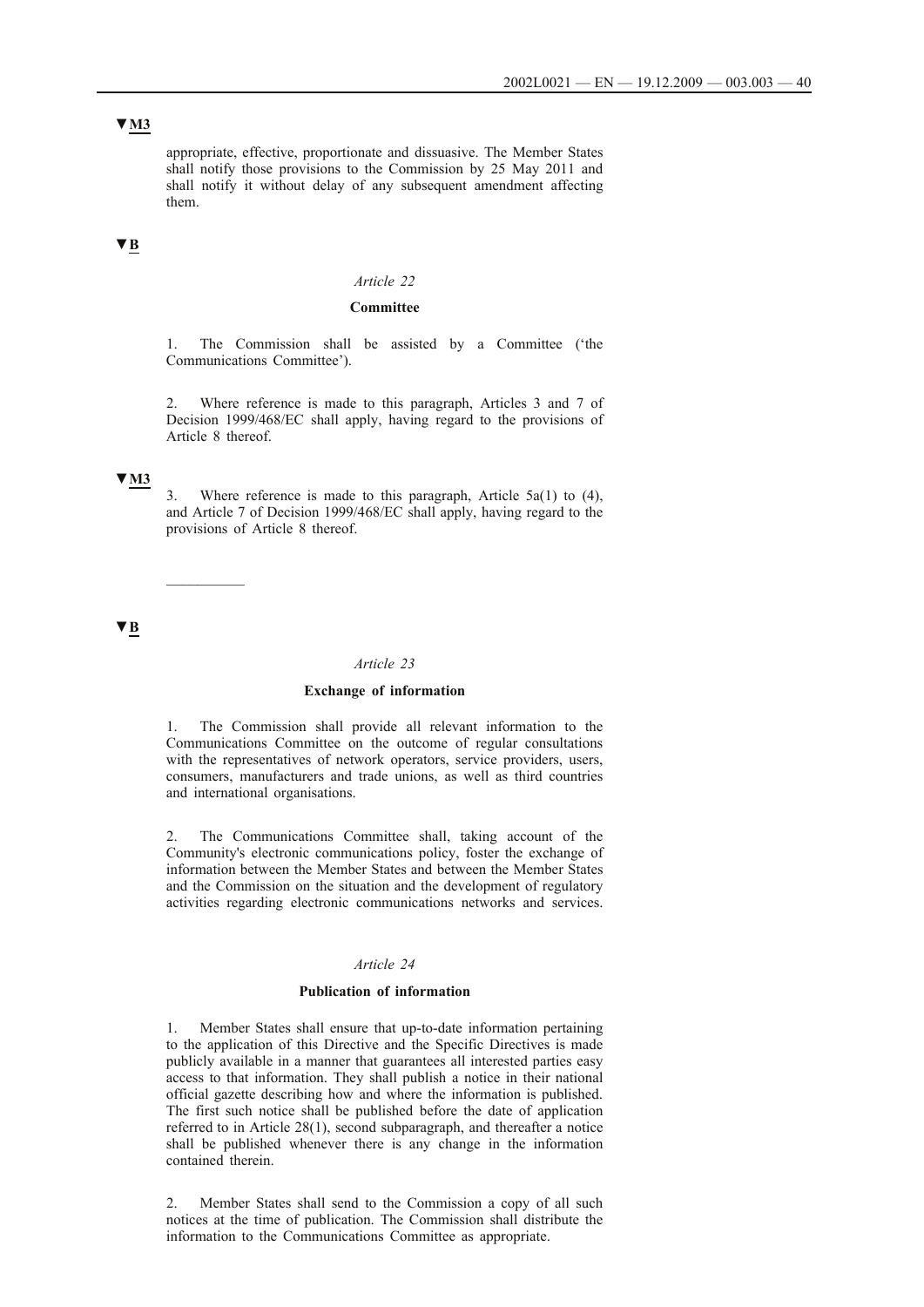### *Article 25*

# **Review procedures**

1. The Commission shall periodically review the functioning of this Directive and report to the European Parliament and to the Council, on the first occasion not later than three years after the date of application referred to in Article 28(1), second subparagraph. For this purpose, the Commission may request information from the Member States, which shall be supplied without undue delay.

### CHAPTER V

### **FINAL PROVISIONS**

#### *Article 26*

#### **Repeal**

The following Directives and Decisions are hereby repealed with effect from the date of application referred to in Article 28(1), second subparagraph:

- Directive 90/387/EEC,
- Council Decision 91/396/EEC of 29 July 1991 on the introduction of a single European emergency call number  $(1)$ ,
- Council Directive 92/44/EEC of 5 June 1992 on the application of open network provision to leased lines (2),
- Council Decision 92/264/EEC of 11 May 1992 on the introduction of a standard international telephone access code in the Community  $(^3)$ ,
- Directive 95/47/EC,
- Directive 97/13/EC,
- Directive 97/33/EC,
- Directive 98/10/EC of the European Parliament and of the Council of 26 February 1998 on the application of open network provision (ONP) to voice telephony and on universal service for telecommunications in a competitive environment (4).

# $\sqrt{M3}$

**▼B**

#### *Article 28*

#### **Transposition**

1. Member States shall adopt and publish the laws, regulations and administrative provisions necessary to comply with this Directive not later than 24 July 2003. They shall forthwith inform the Commission thereof.

They shall apply those measures from 25 July 2003.

<sup>(1)</sup> OJ L 217, 6.8.1991, p. 31.

 $(2)$  OJ L 165, 19.6.1992, p. 27. Directive as last amended by Commission Decision 98/80/EC (OJ L 14, 20.1.1998, p. 27).

<sup>(3)</sup> OJ L 137, 20.5.1992, p. 21.

<sup>(4)</sup> OJ L 101, 1.4.1998, p. 24.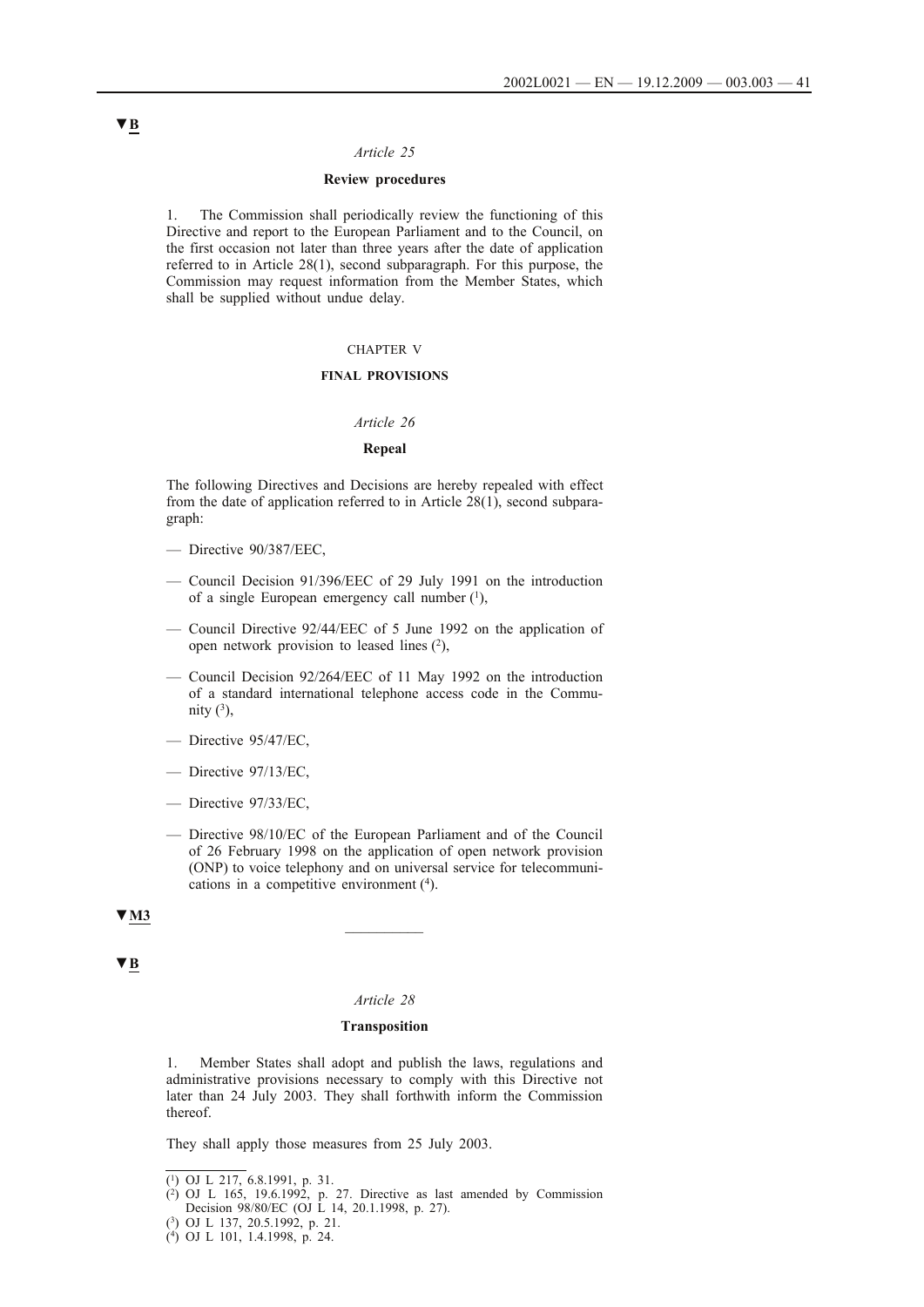2. When Member States adopt these measures, they shall contain a reference to this Directive or be accompanied by such a reference on the occasion of their official publication. The methods of making such a reference shall be laid down by the Member States.

3. Member States shall communicate to the Commission the text of the provisions of national law which they adopt in the field governed by this Directive and of any subsequent amendments to those provisions.

### *Article 29*

# **Entry into force**

This Directive shall enter into force on the day of its publication in the *Official Journal of the European Communities*.

### *Article 30*

### **Addressees**

This Directive is addressed to the Member States.

▼<u>M3</u>